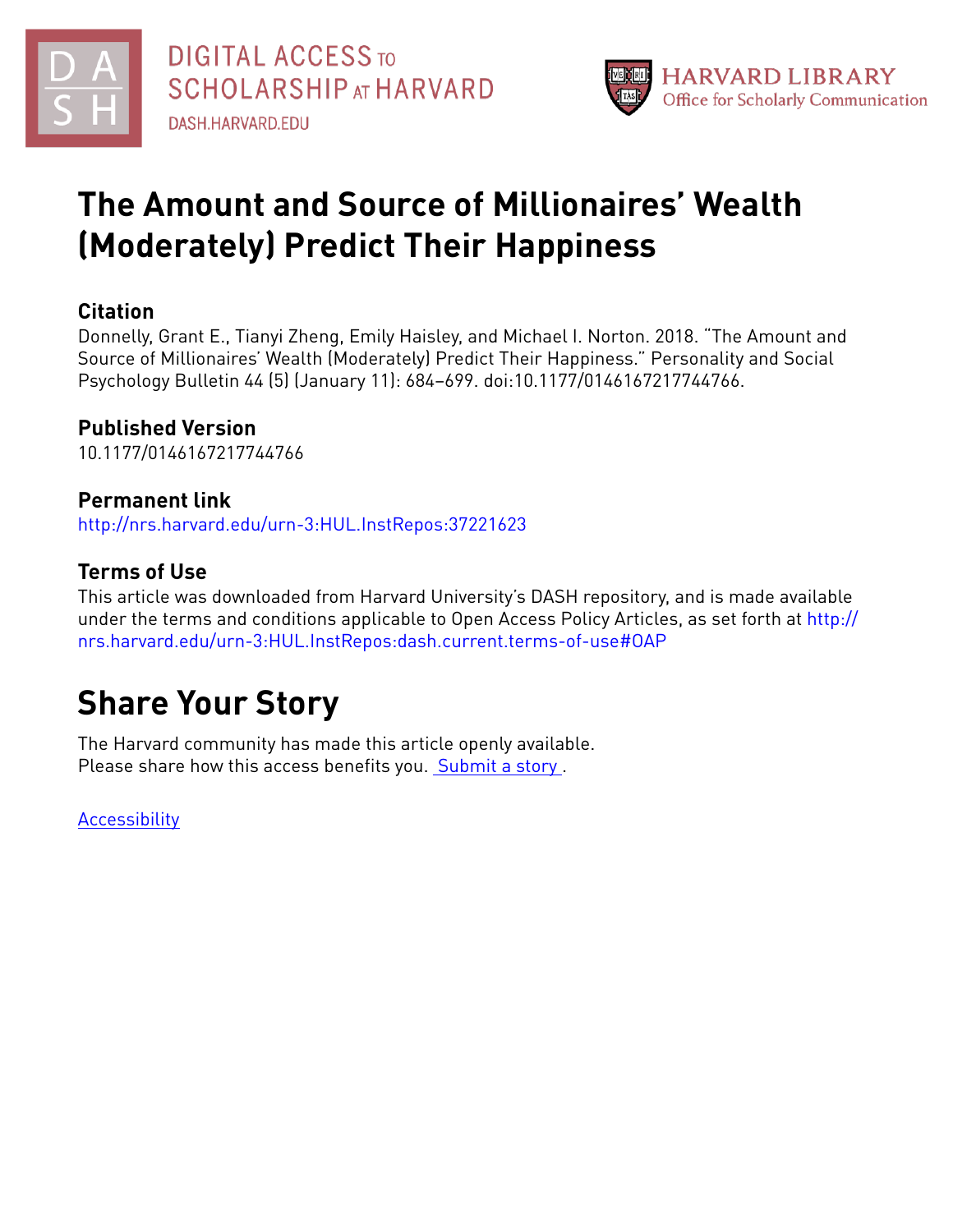### Running Head: THE HAPPINESS OF MILLIONAIRES

The Amount and Source of Millionaires' Wealth (Moderately) Predicts Their Happiness

Grant E. Donnelly

Harvard Business School

Tianyi Zheng

University of Mannheim

Emily Haisley

BlackRock

Michael I. Norton

Harvard Business School

Word count  $= 8,709$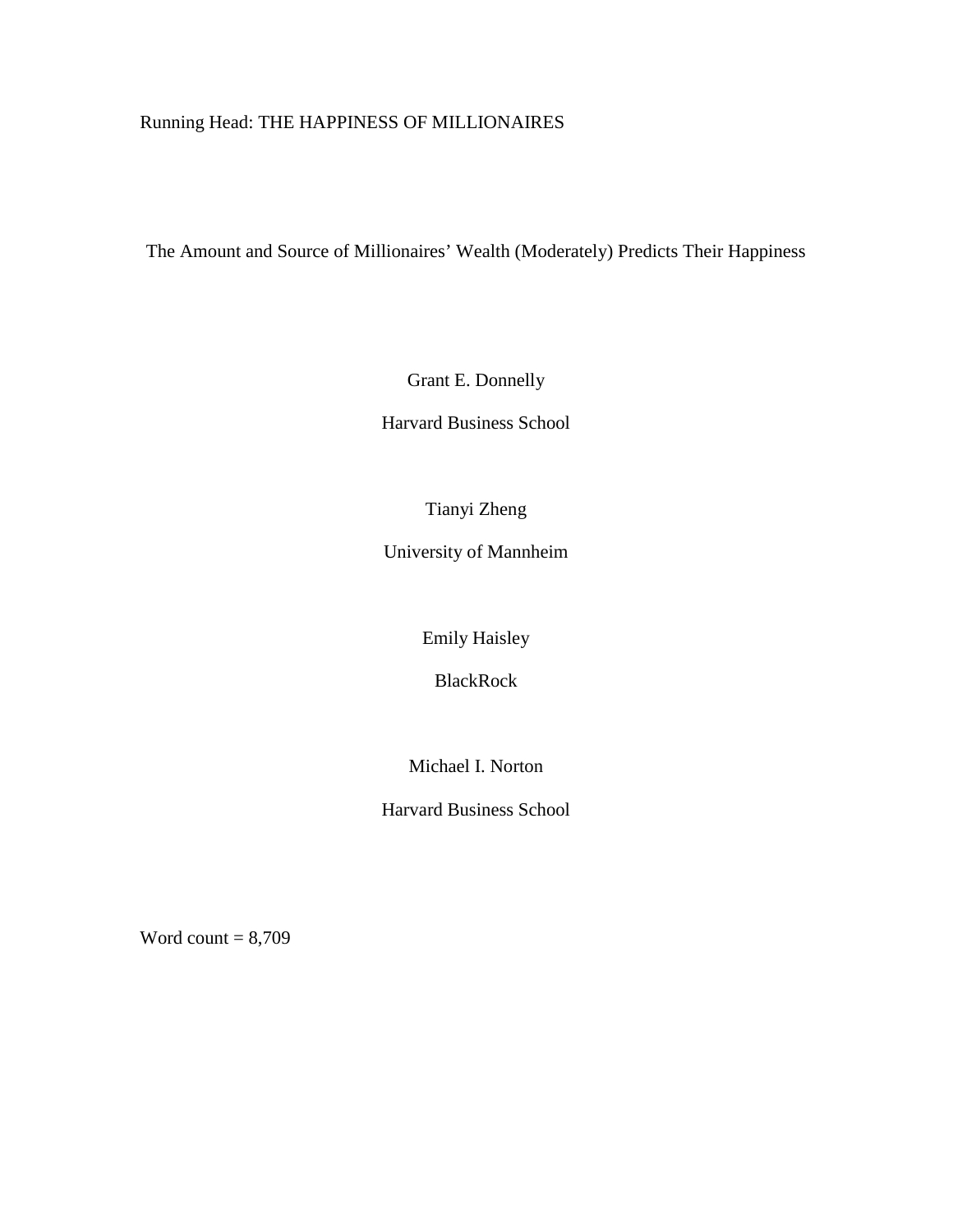#### Abstract

Two samples of more than four thousand millionaires reveal two primary findings. First, only at high levels of wealth – in excess of \$8 million (Study 1) and \$10 million (Study 2) – are wealthier millionaires happier than millionaires with lower levels of wealth, though these differences are modest in magnitude. Second, controlling for total wealth, millionaires who have earned their wealth are moderately happier than those who inherited it. Taken together, these results suggest that, among millionaires, wealth may be likely to pay off in greater happiness only at very high levels of wealth, and when that wealth was earned rather than inherited.

*Keywords:* happiness, income, money, wealth, well-being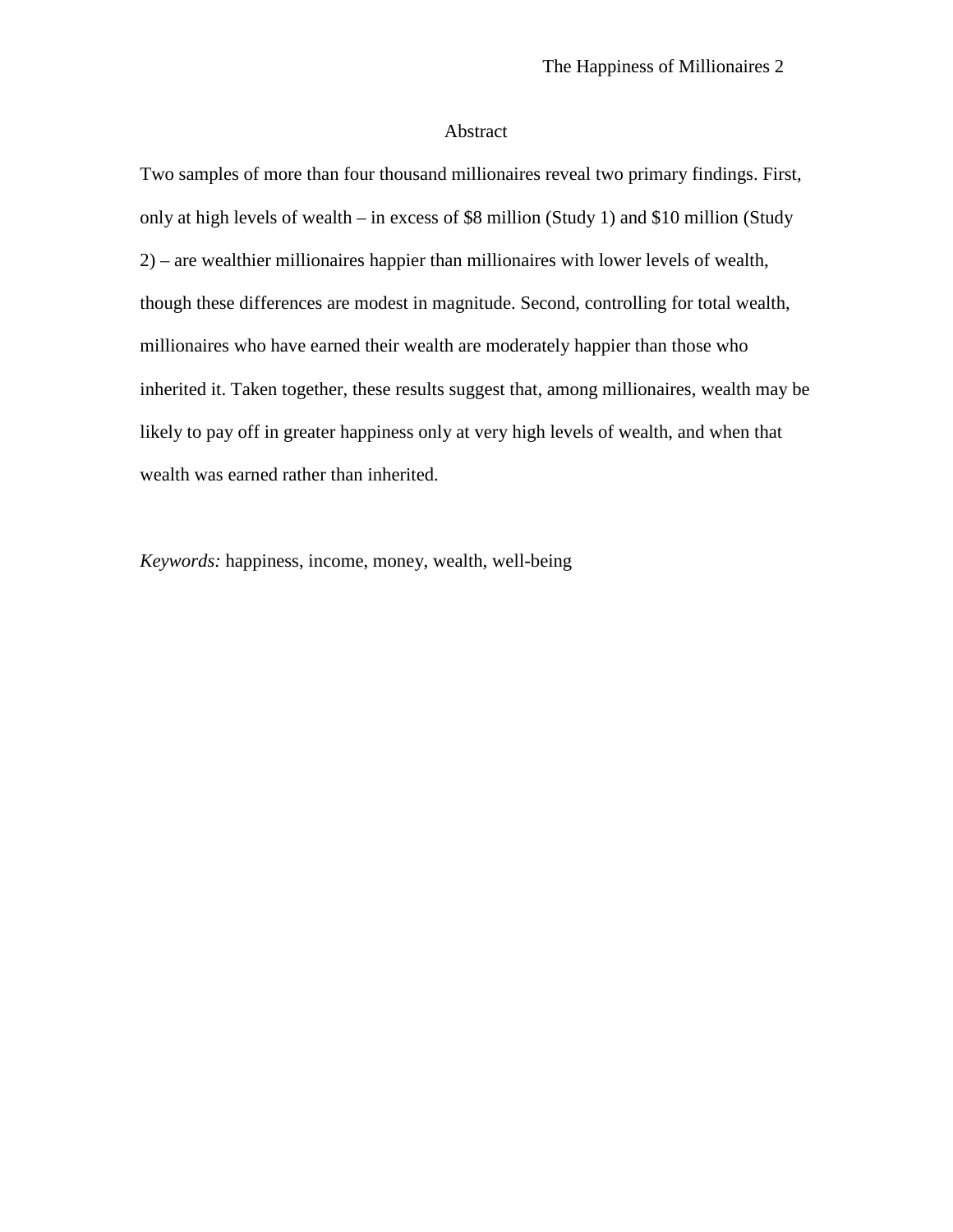The Amount and Source of Millionaires' Wealth (Moderately) Predicts Their Happiness

Many people aspire to great wealth, and becoming a millionaire is a commonly used reference for financial success (Kasser & Ryan, 1993); moreover, people tend to think that more money is related to more happiness (Aknin, Norton, & Dunn, 2009; Myers, 2000a). But does great wealth bring great happiness? If so, how much wealth is required? And, does the manner in which that wealth is accrued – whether you earned it yourself, or inherited it – predict the amount of happiness experienced? We use two large and unique samples of millionaires to shed novel light on these fundamental questions about the relationship between money and happiness.

A large body of cross-sectional survey research demonstrates that overall life satisfaction continues to rise with income, though typically with diminishing marginal return (e.g., Aknin et al., 2009; Kahneman & Deaton, 2010; Myers, 2000b; Stevenson & Wolfers, 2008). However, the vast majority of the data informing our understanding of this relationship is derived from samples that have relied heavily on average earners (e.g., Cummings, 2000) and the poor (Biswas-Diener & Diener, 2006). For instance, Cummings (2000) meta-analytically reviewed effect sizes from 31 studies that investigated the relation between subjective wellbeing and income. Only one of these samples included individuals who made more than \$150,000 annually. Additionally, many studies investigating the influence of wealth on happiness have utilized large panel data sets (e.g., Diener, Ng, Harter, & Arora, 2010; Kahneman & Deaton, 2010; Ng & Diener, 2014). These datasets, while large, are also typically representative of the sample populations and only identify a small number of "wealthy" participants as making over \$150,000 a year. Further, many convenience samples (e.g., Aknin et al., 2009; Diener &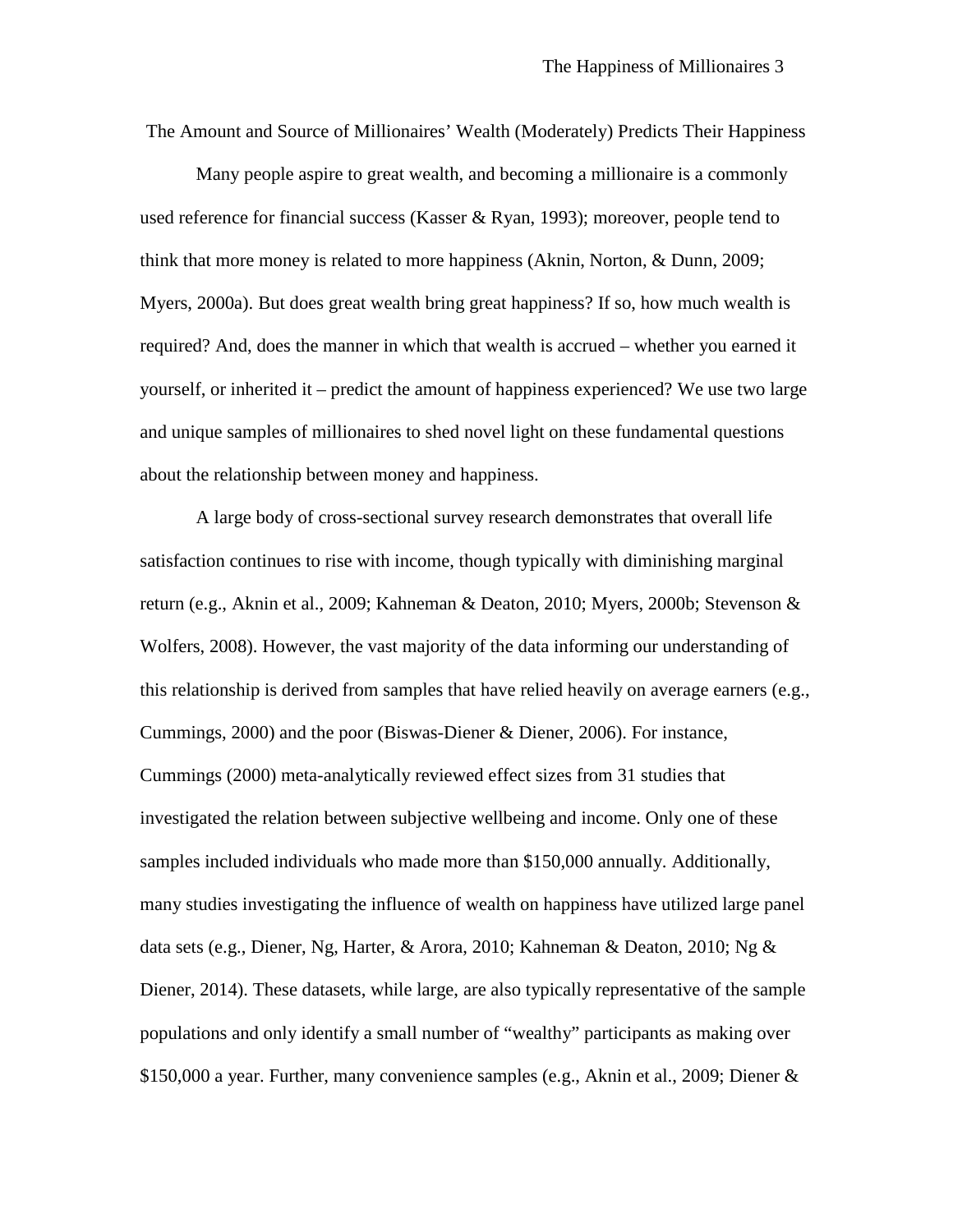Diener, 2009; Diener, Tay, & Oishi, 2013; Johnson & Krueger, 2006) are also missing data from wealthy individuals – likely because they are less likely to respond to requests to complete surveys (see Page, Bartels, & Seawright, 2013).

Compounding this issue, comparisons of well-being at the individual level have relied primarily on personal or household annual income (e.g., Blanchflower & Oswald, 2004; Di Tella, Haisken-De New, & MacCulloch, 2010; Diener & Diener, 2009; Kahneman  $\&$  Deaton, 2010), which typically has a more restricted range than people's net worth – which can be accumulated over time and includes all assets in addition to income (Headey & Wooden, 2004). A number of large panel data sets include a small proportion of participants who report a relatively high annual household income (datasets and proportion of sample with annual household income exceeding the top value listed in parentheses: the United States General Social Survey [12.6% over \$110,000], the German Socio-Economic Panel [.67% over \$120,000], the National Longitudinal Survey [.84% over \$150,000], the United States National Survey of Midlife Development [6.07% over \$150,000], and the Taiwan Social Change Survey [7.68% over \$150,000]). These top income levels are much lower than the wealth levels in our samples, and these surveys do not break down these high income respondents into even smaller buckets of very high income respondents, such that there are not sufficient numbers of high net worth individuals to compare to our samples. In sum, previous analyses of the relationship between money and happiness have typically been subject to a restricted range problem – at the higher end in particular.

One approach towards understanding the relationship between wealth and wellbeing among the wealthy has been to evaluate lottery winners. However, research on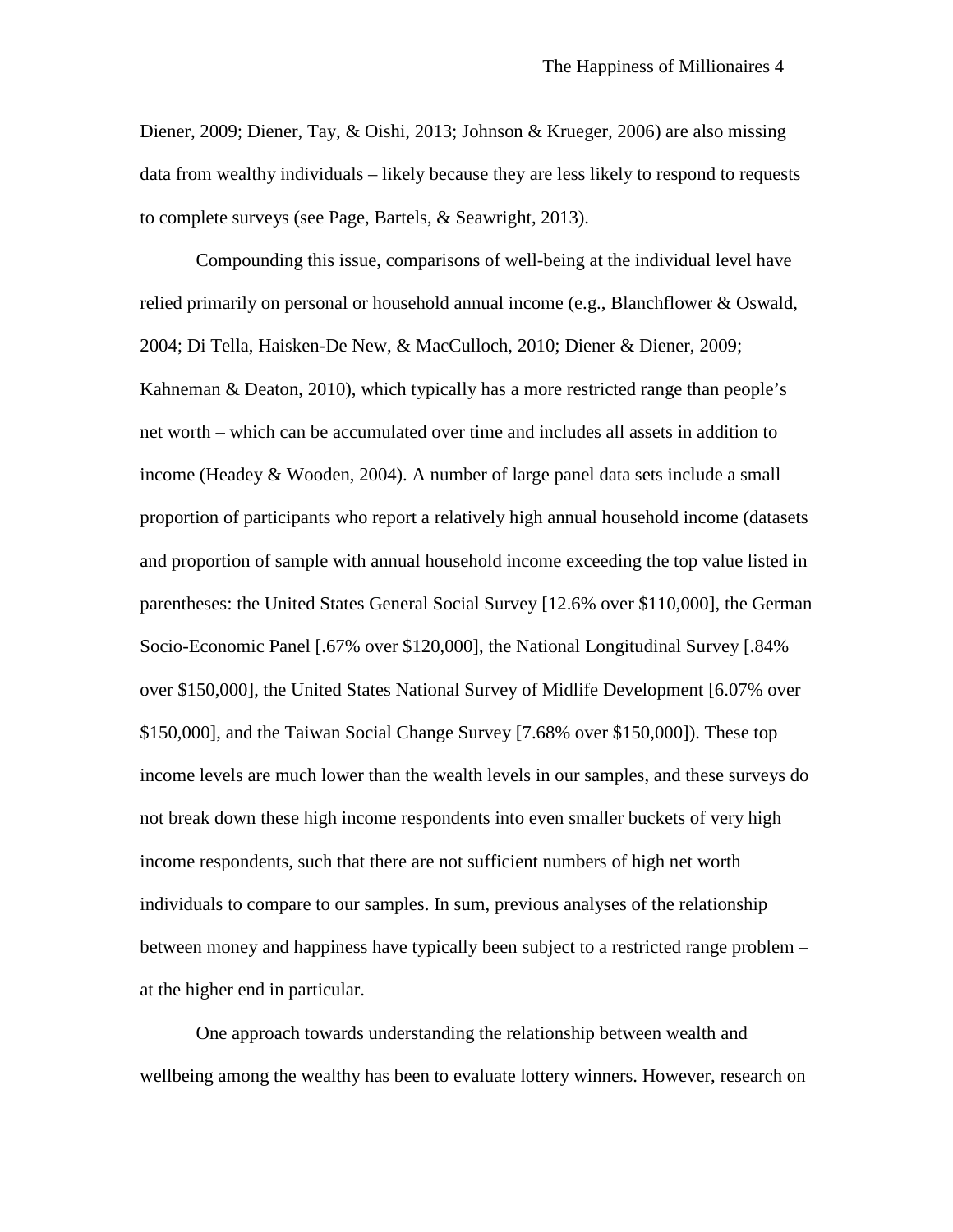lottery wins has also failed to evaluate large samples of wealthy individuals, typically focusing on individuals who won small sums, with just a handful of "big winners." For instance Brickman, Coates and Janoff-Bulman (1978) compared 22 lottery winners (with average winnings of ~\$480,000) to non-winners from the same geographical areas. Lottery winners were not found to be any happier than control participants, but did report taking less pleasure in ordinary activities (e.g., socializing with friends, watching television). When Gardner and Oswald (2007) compared 137 lottery winners (average winnings ~\$200,000) to both non-winners and individuals who won smaller sums, the larger winners experienced greater mental stress that year, and a small improvement in psychological wellbeing after two years. Taken together these studies suggest that medium-sized windfalls may have a small impact toward improving wellbeing.

Insight into the happiness of millionaires is limited to a single, sample from the 1983 *Forbes* list of wealthiest Americans (Diener, Horwitz, & Emmons, 1985)*.* In this study, 49 wealthy individuals (each with a net worth over \$125M) were compared to average earners from the same geographical areas. The very rich were, on average, somewhat happier than the average earners and reported moderately more satisfaction with life. The authors concluded that wealthier people are found to be happier than relatively poorer people, but the effects are small. However, this relative lack of data raises the question: does even more money bring even more happiness?

In addition to the relationship between happiness and the sheer amount of wealth, we also investigate whether the source of that wealth predicts the happiness associated with it. Certainly, the manner in which people *spend* their money has been shown to influence happiness, with spending on experiences (Gilovich & Kumar, 2015; Van Boven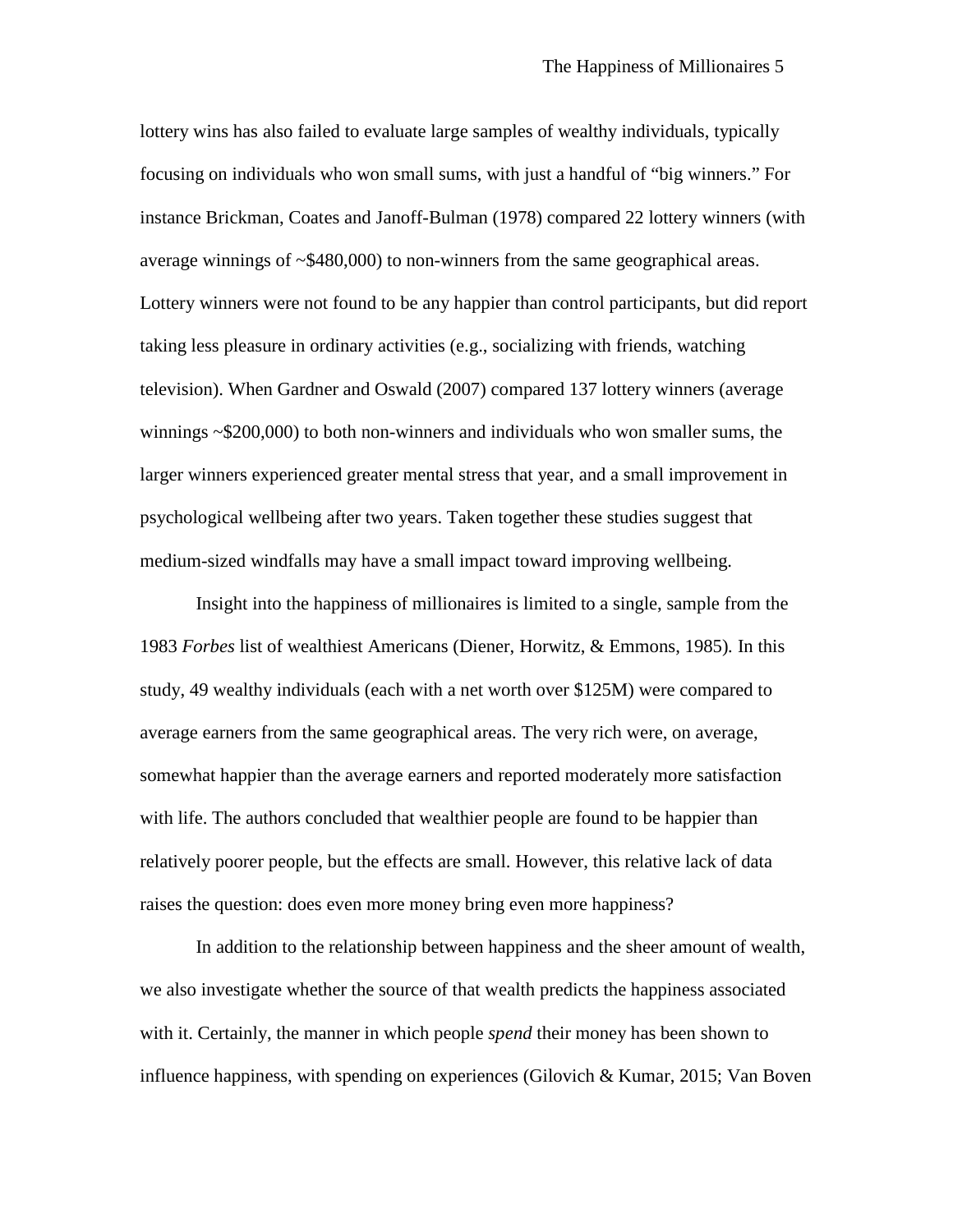& Gilovich, 2003) and spending on others and giving to charity (Dunn, Aknin, & Norton, 2008; 2014) typically associated with greater happiness than spending on material goods for the self. In addition, research has explored how the source of money affects subsequent spending of that money: framing money as a windfall versus an anticipated gain (Arkes et al., 1994), describing tax refunds as rebates versus bonuses (Epley & Gneezy, 2007), and making the source of a monetary gift as a relative versus an ill relative (Levav  $\&$  McGraw, 2009) have all been shown to influence future spending.

Building on this previous research, we explore whether the manner in which wealth is acquired – the source of wealth – is a predictor not of spending, but of happiness. Andrew Carnegie opined that a parent leaving their child "enormous wealth generally deadens the talents and energies of the child, leading to a less useful and less worthy life than they otherwise would" (Carnegie, 1962). Indeed, receiving a large inheritance significantly decreases people's labor force participation, offering some supporting evidence for this "Carnegie Conjecture" that inherited wealth leads to a decreased desire to work (Elinder, Erixson, & Ohlsson, 2012; Holtz-Eakin, Joulfaian, & Rosen, 1992). We explore whether Carnegie's words also apply to the well-being that people derive from their wealth – as a function of whether they earned or inherited it.

#### Overview of the Studies

We utilize data from two large samples of high-net-worth respondents. In Study 1, all respondents ( $N = 2,129, 70.4\%$  male, *median age* = 45-54 years, sampled in 17 countries) reported a net worth of at least \$1.5 million (*median* = \$3-\$7.9 million; Figure 1) and high incomes (*median annual income* = \$100,000- \$149,999; Figure 2).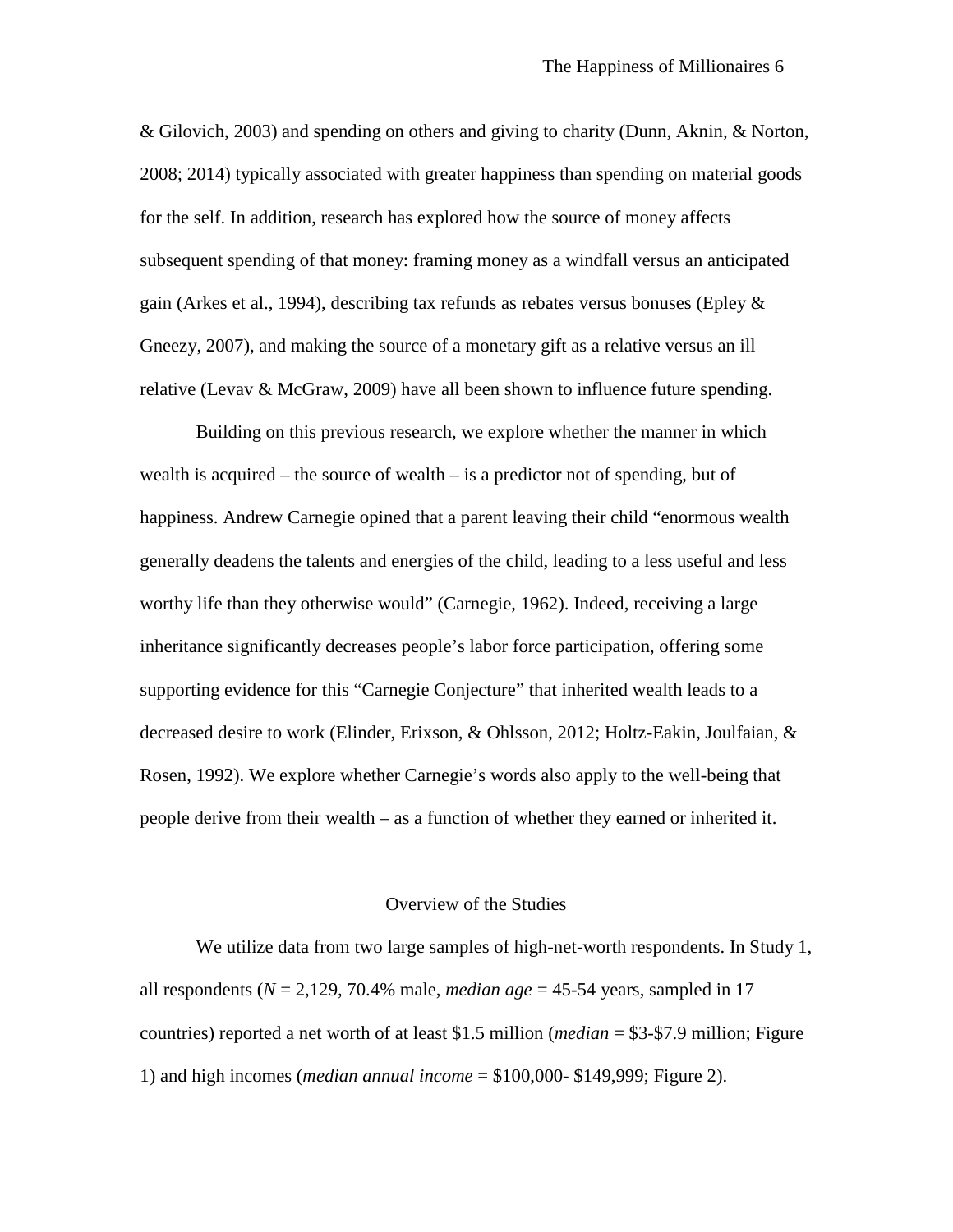Respondents completed an item assessing their life satisfaction on a 7-point scale (Figure 3). In Study 2, all respondents (*N* = 2,026, 73.2% male, *Mage* = 54.5, *SD* = 12.8, sampled in 17 countries) reported a net worth of at least \$1 million (*median* = \$2-\$4.9 million; Figure 4) and high incomes (*median annual income* = \$100,000- \$149,999; Figure 5). Respondents completed an item assessing their level of happiness with their lives in general on a 10-point scale (Figure 6). In both samples, net worth and income were converted to US dollars, and respondents indicated the sources of their wealth, allowing us to calculate the percentage of earned wealth sources (e.g., from savings through earnings) and the percentage of unearned wealth sources (e.g., from an inheritance or marriage).

#### **Methods**

#### **Respondents and Design**

Ledbury Research conducted both surveys on behalf of a large financial institution in January 2012 and 2013 for commercial purposes; we use a subset of questions from the full survey instrument for our analyses. Per the stated guidance of the Harvard Business School Institutional Review Board for research using commercial data sets, we received approval for using data only after all respondent identifying information was removed.

#### **Study 1: Millionaires' Satisfaction with Life**

#### **Materials and Procedure**

Respondents were high-net-worth individuals  $(N = 2,129)$  sampled in 17 countries in which the financial institution operates: 24.1% in the United States, 24.4% in the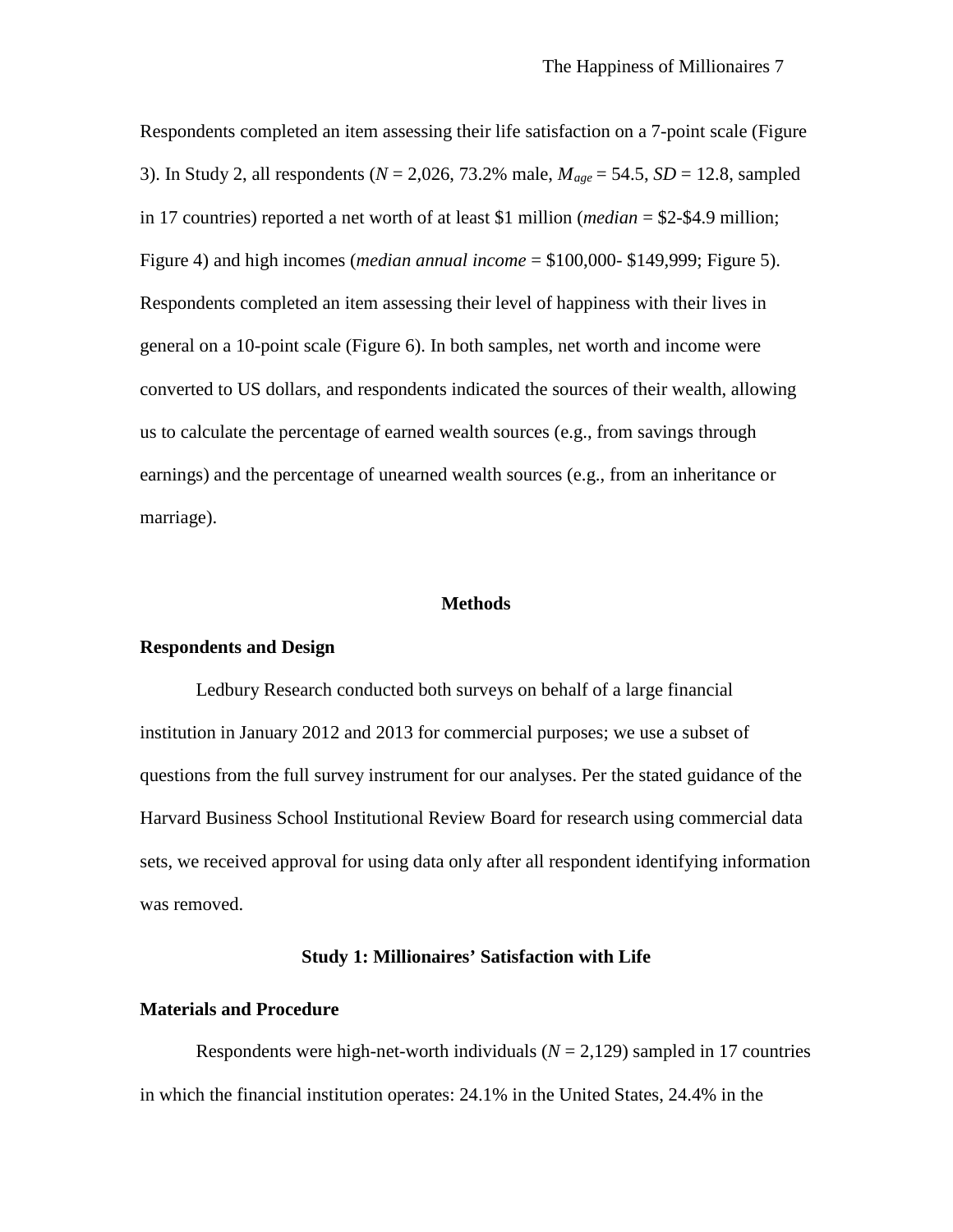United Kingdom, and 79.2% in developed countries. Respondents were primarily male (70.4%) and middle aged (*median age group* = 45-54 years old). All respondents reported a net worth of at least \$1.5 million (*median net worth* = \$3-\$7.9 million), and high incomes (*median annual income* = \$100,000- \$149,999).

Respondents first rated their current net worth, defined as the total value of their savings, investments and assets minus any borrowing/mortgages (percentage endorsing each option in parentheses): (a) under \$375,000, (b) \$375,000 - \$749,999, (c) \$750,000 - \$999,999, (d) \$1 million - \$1.49 million, (e) \$1.5 million - \$2.9 million (48.6%), (f) \$3 million - \$7.9 million (28.2%), (g) \$8 million - \$14.9 million (11.6%), (h) 15 million + (11.6%), (i) would rather not say. Respondents who indicated a net worth of under \$1.5 million or who responded (i) were screened out of the survey (a decision made by the survey organization prior to data collection).

Respondents then completed a series of questions included by the sponsoring organization. Finally, respondents rated their satisfaction with their life in general: "All things considered, I am satisfied with my life" on a 1 (Strongly Disagree) to 7 (Strongly Agree) scale. Such single-item measures assessing life satisfaction are commonly used in both panel data (e.g., Blanchflower & Oswald, 2004; Lucas & Donnellan, 2012) and convenience samples (e.g., Diener, Horwitz & Emmons, 1985; Dunn et al., 2008) and have been found to be highly reliable (Abdel-Khalek, 2006).

Respondents reported their individual income on an annual basis, including any bonuses and/or investment income (percentage endorsing each option in parentheses): (a) no current income (1.2%), (b) under \$50,000 (34.6%), (c) \$50,000 - \$99,000 (10.4%), (d) \$100,000 - \$149,999 (9.1%), (e) \$150,000 - \$199,999 (6.2%), (f) \$200,000 - \$249,999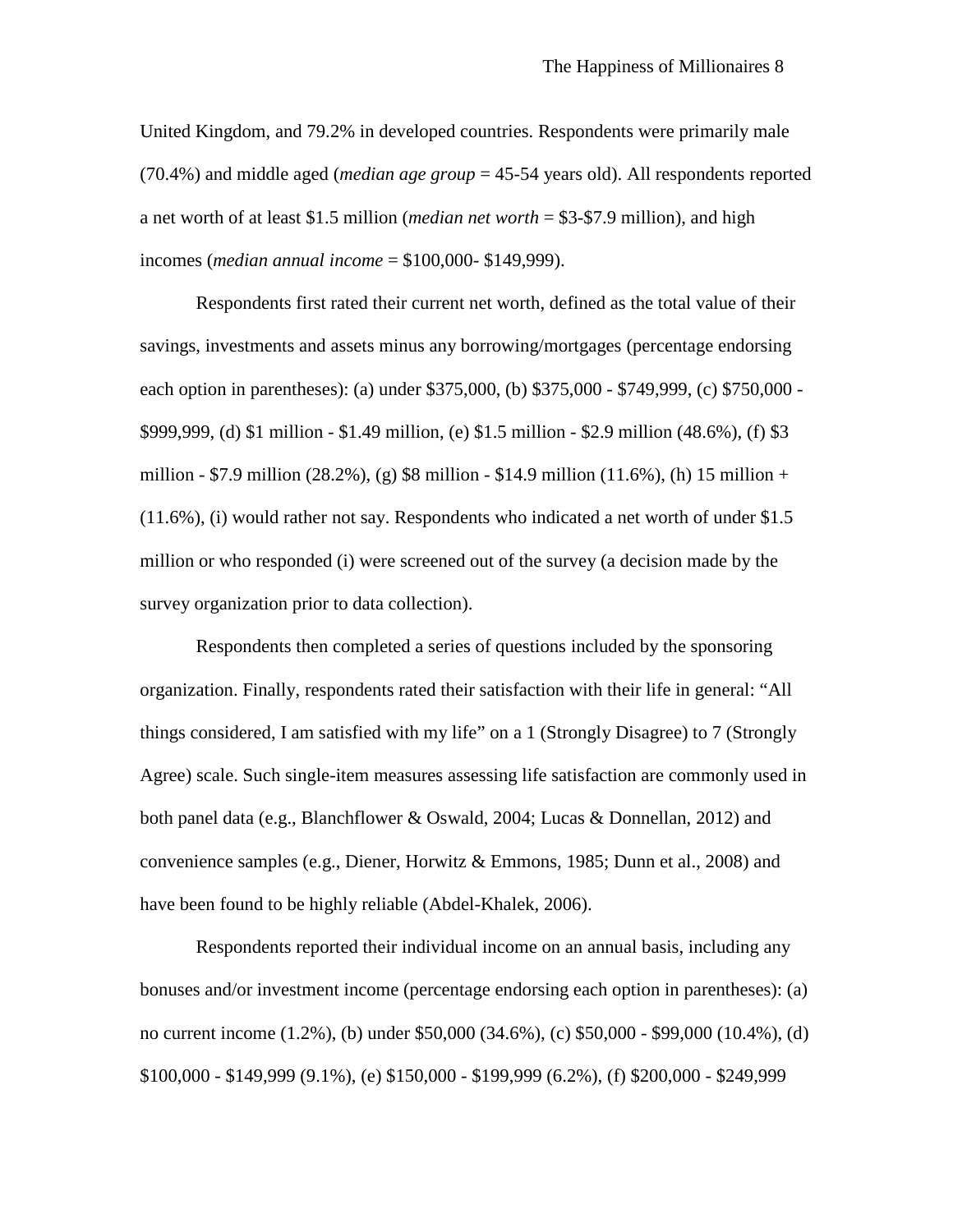$(5.0\%)$ , (g) \$250,000 - \$499,999 (9.6%), (h) \$500,000 - \$999,999 (17.1%), (i) 1 million +  $(3.4\%)$ , (j) prefer not to answer  $(3.4\%)$ . The few respondents  $(n=25)$  who chose (a) were grouped with those who chose (b) in the "under \$50,000" category; those who endorsed (i) were excluded from all analyses of income  $(n = 72)$ .

All respondents were then asked, "Which of the following have contributed the most to your overall wealth?" with the following response options (percentage endorsing each option in parentheses): (a) inheritance (24.8%), (b) spouse/partner (12.5%), (c) savings through earnings/ bonuses over time (49.1%), (d) profits/assets from business(es)  $(38.1\%)$ , (e) large bonus  $(28.9\%)$ , (g) personal investments  $(51.7\%)$ , (h) profit from property (36.8%), (i) other (6.2%). Respondents could report multiple sources of wealth. We summed the total number of sources for each respondent, and the number of instances listed that wealth was inherited or the result of a spouse/marriage for each respondent; we divided these instances by the total number of sources to create a "percent of unearned wealth sources" variable.

To categorize these sources of wealth, we asked a sample of 100 participants from Amazon's Mechanical Turk (*Mage* = 38.87, *SD* = 12.46; 50.0% female, 85.0% Caucasian) to rate all sources of wealth on the extent they considered each to be earned on a 7-point scale (ranging from 1, *definitely not earned*, to 7, *definitely earned*). Participants rated the inheritance and spouse/partner sources as unearned (as demonstrated by mean ratings significantly lower than the midpoint of the 7-point scale; all *ps* < .05), and all other sources as being earned (with mean ratings significantly higher than the scale midpoint; all *ps* < .001).

#### **Results**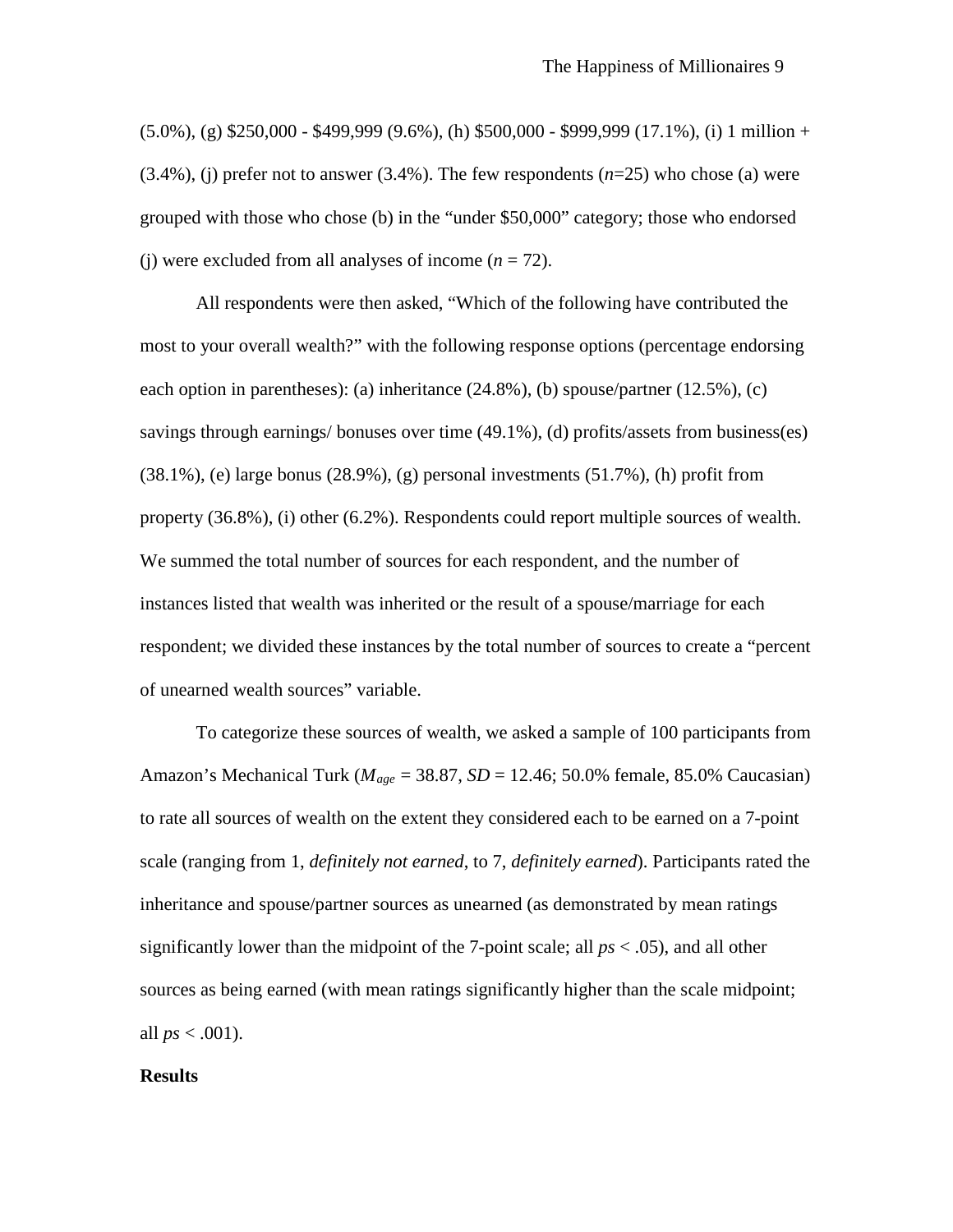Net worth and personal income data were assessed in banded groups; we therefore created banded dummies for these variables in our analyses (see Table 1 for means, standard deviations and correlations among all study variables).

In Step 1 of a four-step hierarchical regression (Table 2), we included only net worth dummy variables as predictors of life satisfaction, using respondents who reported a net worth of \$1.5-2.9M – the modal response – as the reference group (Field, 2009). In Step 2 we included demographic variables previously shown to predict life satisfaction (e.g., Kahneman & Deaton, 2010; Di Tella & MacCulloch, 2008; Vendrik, 2013): gender, age, a polynomial term for age, marital status, and being retired. In Step 3, we include respondents' country of residence variables, and coded dummy variables using United States as the reference group. In Step 4, we included the "percent of unearned wealth sources" measure of respondents' reports of the sources of their wealth.

Compared to respondents with a net worth of \$1.5-2.9M, respondents with a net worth of \$3-7.9M were not more satisfied with life ( $\beta$  = -.01;  $p$  = .62,  $d$  = .02); those with a net worth of \$8-14.9M were significantly more satisfied ( $\beta$  = .06,  $p$  = .004,  $d$  = .15), and those with a net worth of \$15M+ were marginally more satisfied ( $\beta$  = .04,  $p$  = .09,  $d$  = .10). However, as Table 3 shows, these differences were small in absolute magnitude, with scores on a 7-point scale ranging from 5.79 to 5.97. These effects are consistent with, but relatively smaller than, effects observed for nationally representative samples at lower levels of wealth and income – where beta ranges from .06 to .40 (e.g., Blanchflower & Oswald, 2004; Clark & Oswald, 2002; Deaton, 2008; Diener, Sandvik, Seidlitz & Diener, 1993; Di Tella & MacCulloch, 2008; Di Tella, Haisken-De New & MacCulloch, 2010; Di Tella, MacCulloch & Oswald, 2003; Hagerty, 2000; Kahneman &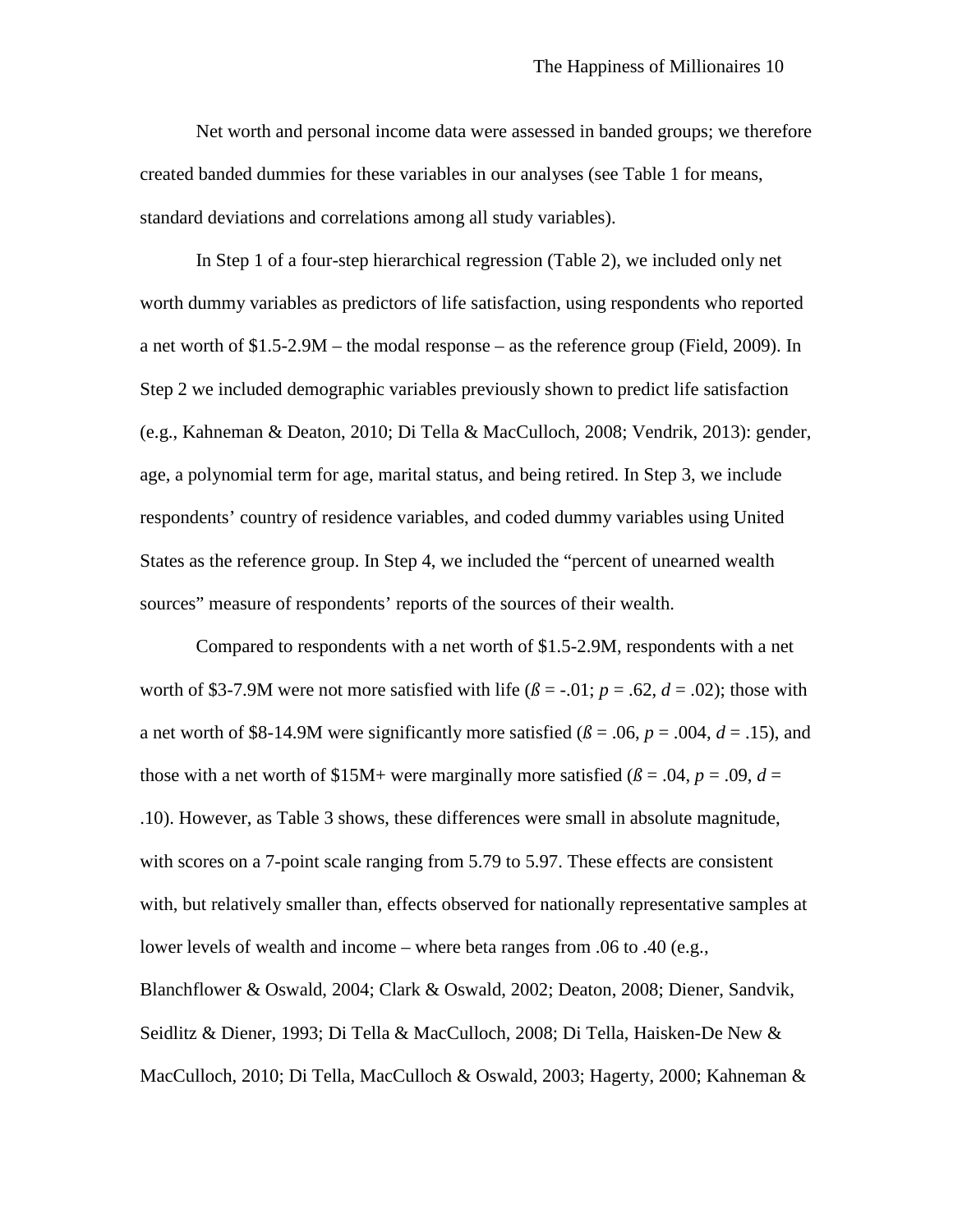Deaton, 2010; Stevenson & Wolfers, 2008; Vendrik, 2013) – perhaps demonstrating the marginal utility of wealth on well-being.

In addition, the percentage of wealth sources that was unearned was negatively related to life satisfaction ( $\beta$  = -.05,  $p$  = .02,  $d$  = .10), suggesting that earning rather than inheriting wealth is associated with greater happiness. However, as Table 4 shows, these differences were small in absolute magnitude, with scores on a 7-point scale ranging from 5.22 to 6.02. Life satisfaction was also predicted by gender (males were happier than females) and being married ( $ps < .01$ ).

We next evaluated personal income as a predictor of happiness. We used the modal income group – respondents making  $\langle$  \$50K – as the reference group (Table 5), conducting the same 4-step regression as above but including banded income dummies in addition to banded wealth dummies. The pattern of results was unchanged for wealth when we included income. The only income group that differed from the  $\langle$  \$50K reference group were respondents with  $$1M+$  in income, though these respondents reported lower levels of satisfaction ( $\beta$  = -.05;  $p$  = .03,  $d$  = .18).

#### **Study 2: Millionaires' Happiness**

To replicate our two primary findings from Study 1 – that very high levels of wealth are associated with significantly – though moderately – greater happiness, and that earned wealth is associated with greater happiness than inherited wealth, our second sample also included high net worth individuals recruited by Ledbury Research, using a similar survey with some small changes. First, well-being was assessed by general ratings of happiness: Respondents rated their current level of happiness with their lives in general, a measure used in previous research and correlates with measures of life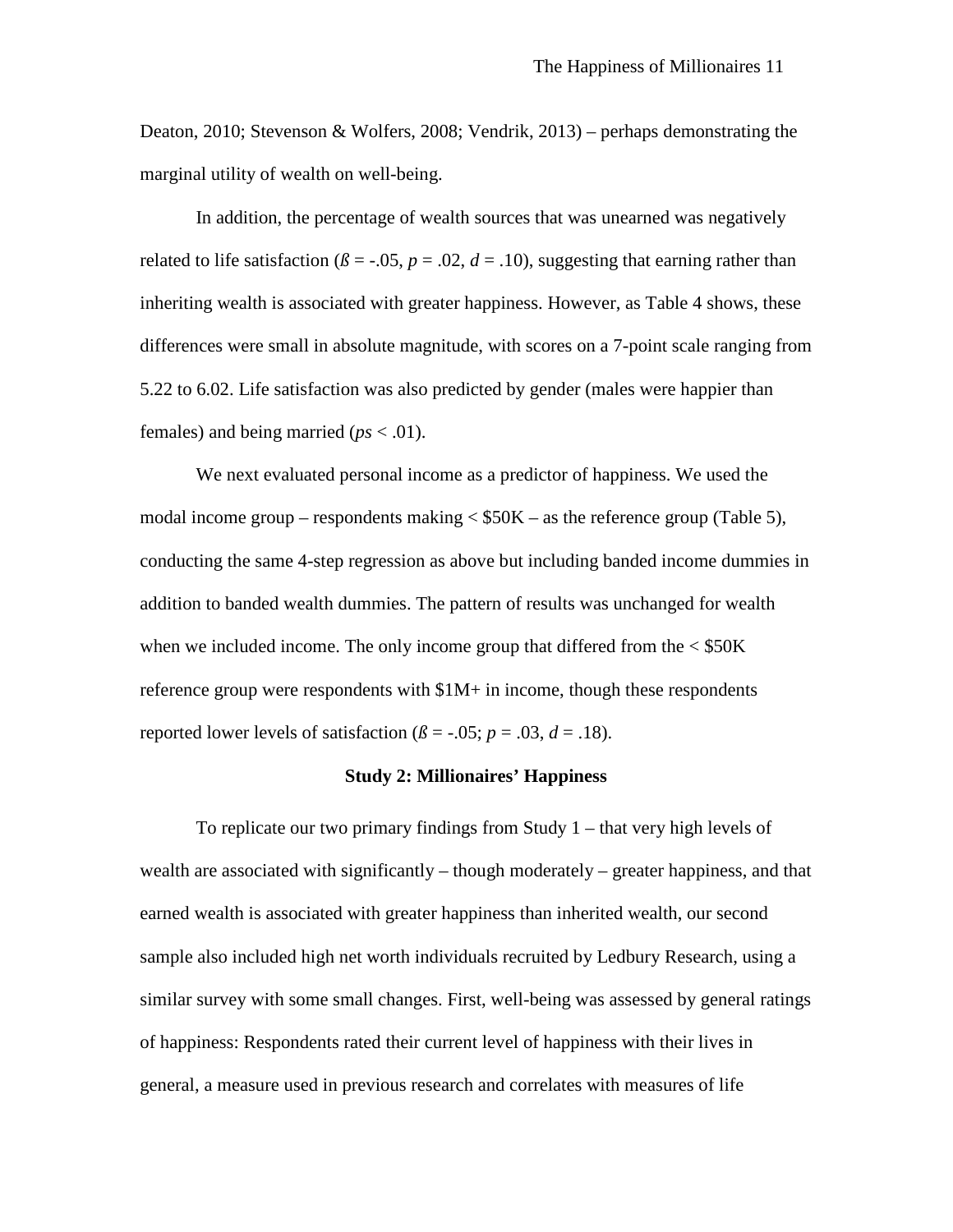satisfaction and demonstrates similar predictive ability (Di Tella & MacCulloch, 2008; Di Tella, Haisken-De New & MacCulloch, 2010; Howell & Howell, 2008; Kahneman, Krueger, Schkade, Schwarz, & Stone, 2004). Second, the survey organization included all participants with a net worth of over \$1M (as opposed to \$1.5M in Study 1), and assessed wealth in four slightly narrower banded groups. Third, household income was assessed rather than individual income; household income is a reliable predictor of wellbeing (Howell & Howell, 2008). Finally, following previous research assessing the accuracy of people's predictions about the relationship between assets and happiness (Aknin et al., 2009; Cone & Gilovich, 2010; Kahneman, Krueger, Schkade, Schwarz, & Stone, 2006), we assess millionaires' beliefs about the impact of more wealth on their happiness.

#### **Materials and Procedure**

Respondents were high-net-worth individuals  $(N = 2,026)$  sampled in 17 countries in which the financial institution operates: 25.5% in the United States, 24.7% in the United Kingdom, and 67.7% in developed countries. Respondents were primarily male (73.2%) and middle aged ( $M_{age} = 54.5$ ,  $SD = 12.8$ ). All respondents reported a net worth of at least \$1 million (*median net worth* = \$2-\$4.9 million), and high incomes (*median annual income* = \$100,000- \$149,999). Ledbury Research recruits high net worth individuals from a large global panel, making it unlikely that the same respondents completed both surveys; because data are deidentified, we cannot link the two data sets to crosscheck.

Respondents first rated their current net worth, defined as the total value of their savings, investments and assets minus any borrowing/mortgages (percentage endorsing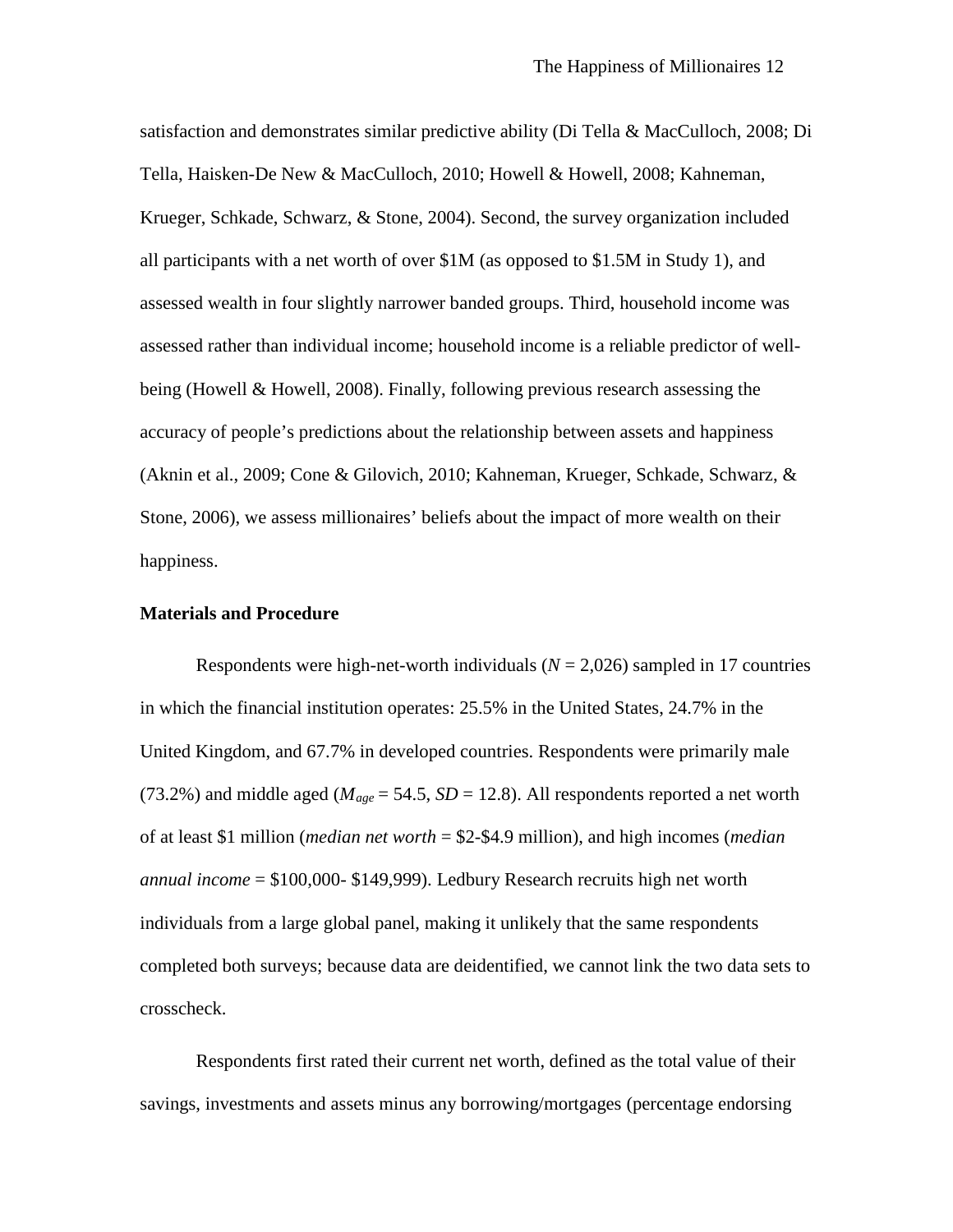each option in parentheses): (a) under \$250,000, (b) \$250,000 - \$499,999, (c) \$500,000 - \$749,999, (d) \$750,000 - \$999,999, (e) \$1 million - \$1.9 million (49.0%), (f) \$2 million - \$4.9 million (32.4%), (g) \$5 million - \$9.9 million (8.7%), (h) \$10 million + (9.9%), (i) would rather not say. Respondents who indicated a net worth of under \$1 million or who responded (i) were screened out of the survey (a decision made by the survey organization prior to data collection).

Respondents then completed a series of questions included by the sponsoring organization. Finally, respondents rated their general happiness: "How would you rate your current level of happiness with your life in general on a 1 to 10 scale, where 1 equals 'Extremely Unhappy' and 10 equals 'Extremely Happy'?"

Respondents who did not answer "10" to the happiness question were then asked, "What increase in your wealth do you think would move you one point higher on the scale?" and given six options: (a) no increase would change my happiness, (b) a 10% increase in your current wealth, (c) a 50% increase in your current wealth, (d) double your current wealth, (e) 5 times your current wealth, and (f) 10 times your current wealth. Only respondents who had not answered "no increase would change my happiness" to the 1-point increase question and had not reported a "9" or "10" to the happiness question, then answered "What increase in your wealth do you think would move you to a 10 on the scale (extremely happy)?" using the same six response options.

Respondents reported their household income on an annual basis, including any bonuses and/or investment income (percentage endorsing each option in parentheses): (a) no current income (0.2%), (b) under \$50,000 (3.8%), (c) \$50,000 - \$99,999 (21.6%), (d) \$100,000 - \$149,999 (22.0%), (e) \$150,000 - \$199,999 (11.9%), (f) \$200,000 - \$249,999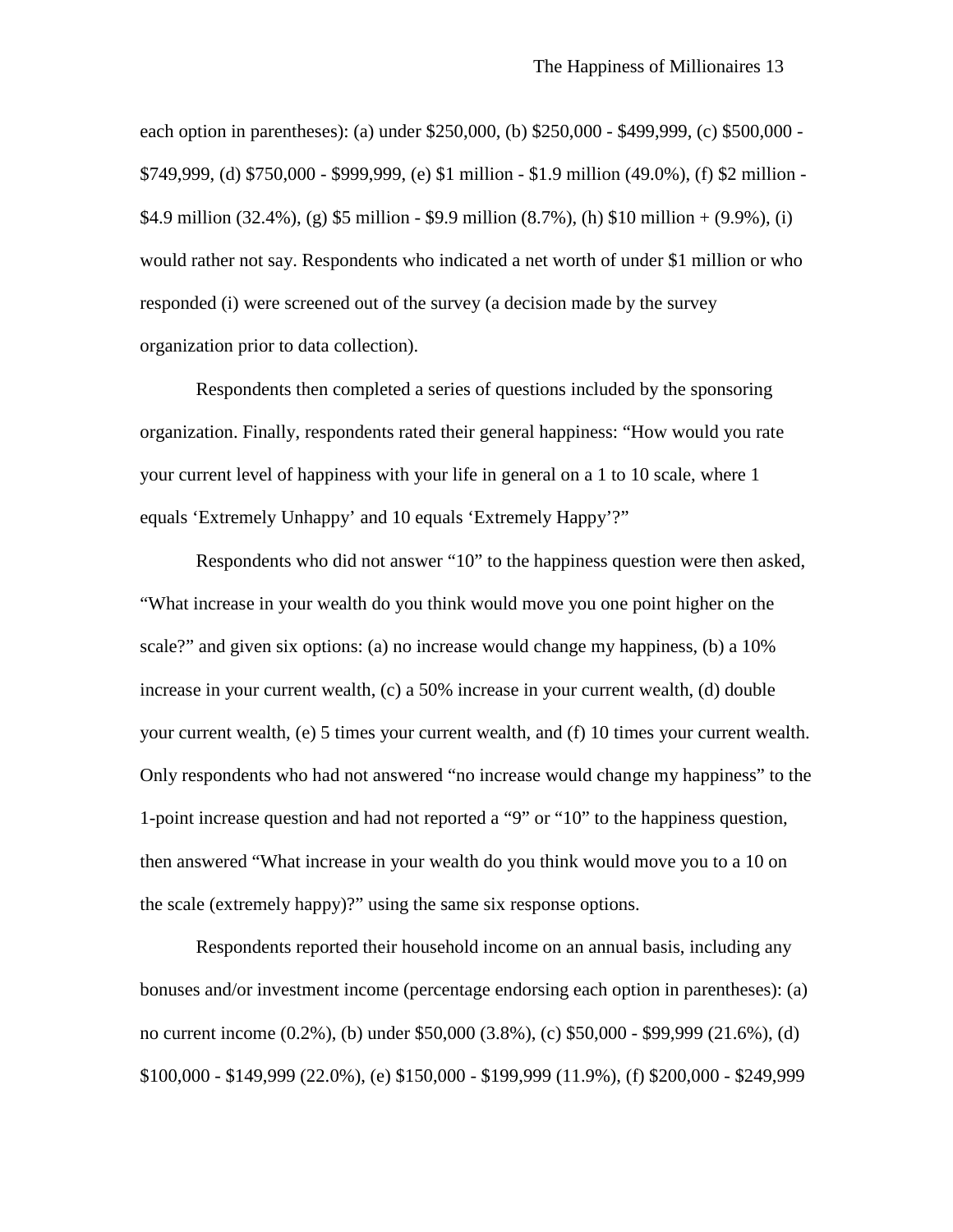$(8.7\%)$ , (g) \$250,000 - \$499,999 (13.2%), (h) \$500,000 - \$999,999 (5.1%), (i) 1 million +  $(6.7\%)$ , (j) prefer not to answer  $(6.8\%)$ . The few respondents  $(n=4)$  who chose (a) were grouped with those who chose (b) in the "under \$50,000" category; those who endorsed (i) were excluded from all analyses of income  $(n = 138)$ .

All respondents were then asked, "Which of the following have contributed the most to your overall wealth?" with the following response options (percentage endorsing each option in parentheses): (a) inheritance (25.4%), (b) spouse/partner (18.4%), (c) savings through earnings/ bonuses over time (55.5%), (d) profits/assets from business(es)  $(32.9\%)$ , (e) profits/assets from business(es)  $(15.5\%)$ , (f) large bonus  $(12.9\%)$ , (g) personal investments (55.2%), (h) profit from property (33.6%), (i) other (1.1%). Respondents could report multiple sources of wealth. We summed the total number of sources for each respondent, and the number of instances listed that wealth was inherited or the result of a spouse/marriage for each respondent; we divided these instances by the total number of sources to create a "percent of unearned wealth sources" variable.

#### **Results**

Net worth and household income data were assessed in banded groups, albeit in different bands than the previous sample; we again created banded dummies for these variables in our analyses (see Table 6 for means, standard deviations and correlations among all study variables). We used the same four-step hierarchical regression as Study 1 (Table 7), including the same variables as before in each step.

Compared to respondents with a net worth of \$1-1.9M, respondents with a net worth of either \$2-4.9M or \$5-9.9M were not happier ( $\beta s = .01$  and  $-.02$ ,  $ps = .57$  and .40,  $ds = 0.02$  and 0.06); those with a net worth of \$10M+, however, were significantly happier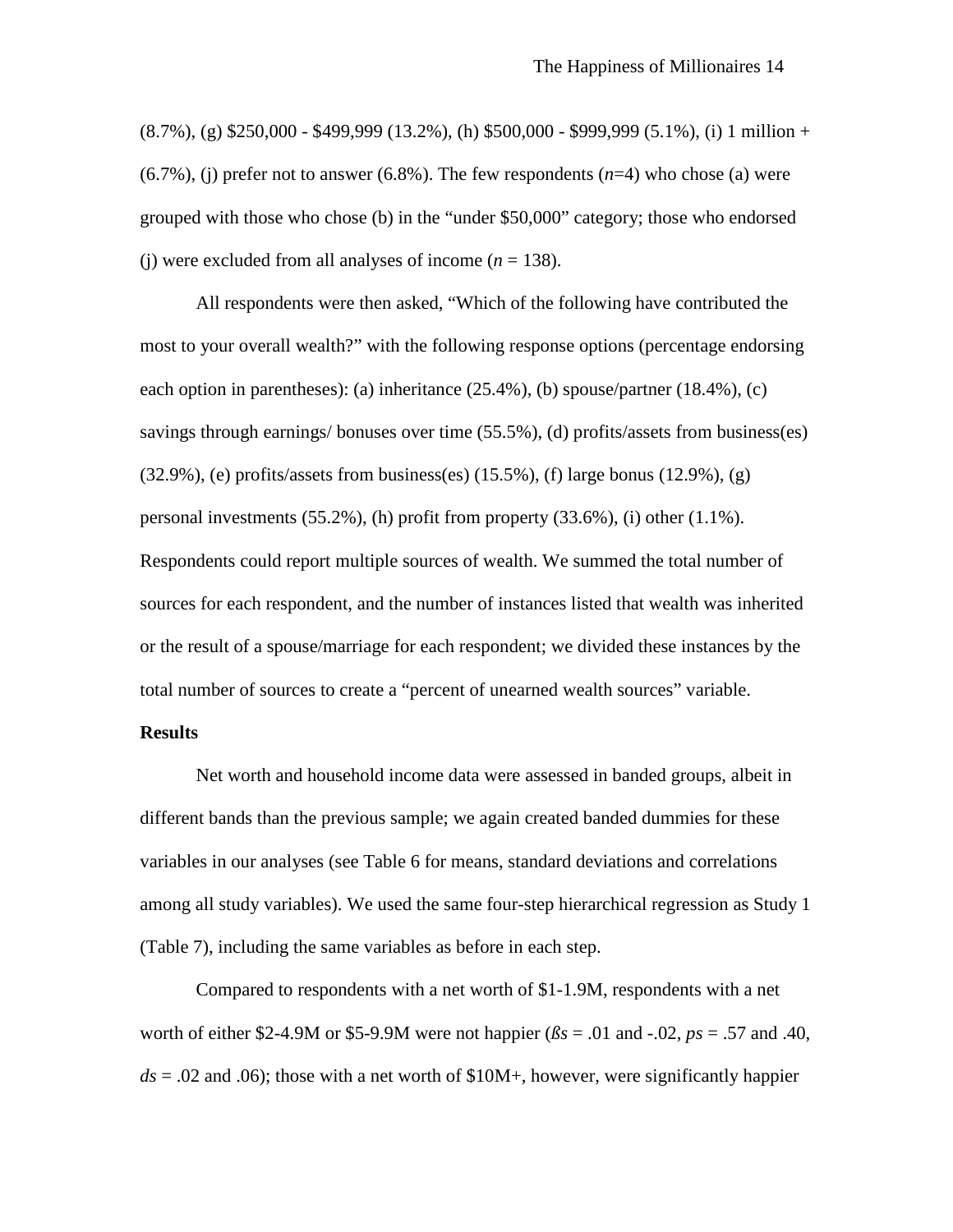$(\beta = .06, p = .02, d = .16)$ . However, as Table 8 shows, these differences were again small in absolute magnitude, with scores on a 10-point scale ranging from 7.72 to 8.03. As in Sample 1, these effects were also consistent with, but relatively smaller than, effects observed in nationally representative samples at lower levels of wealth and income.

Also as in Sample 1, the percentage of wealth that was unearned was negatively related to happiness ( $\beta$  = -.05,  $p$  = .04,  $d$  = .09). However, as Table 9 shows, these differences were again small in absolute magnitude, with scores on a 10-point scale ranging from 7.38 to 8.05. Happiness was also significantly predicted by being married, and being retired (*ps* < .007).

Predictions of the amount of wealth needed to increase happiness were similar across wealth levels. The most common response for a 1-point increase in happiness was "no increase" (36.8%), followed by "100% more" (22.3%), and "50% more" (18.4%); this pattern did not differ by wealth,  $\chi^2(15) = 7.43$ ,  $p = .95$ ,  $d = .01$  (see Table 10). The percentage increase needed was larger for an increase in happiness to a "perfect 10," with "1,000% more" the most frequent  $(26.8\%)$  followed by "500% more"  $(24.5\%)$ , and "100% more" (23.2%); this pattern again did not differ by wealth,  $\chi^2$  (15) = 16.62, *p* = .34,  $d = 0.04$  (see Table 11). We note that "no increase would change my happiness" item is ambiguous, such that endorsing this item could either indicate that respondents were happy with the wealth they had (such that no change would affect their happiness), or that the level of wealth needed to change their happiness was unrealistically large (such that no increase exists that would affect their happiness). Despite this ambiguity, we note that for both questions, the majority of respondents reported a specific numerical change in wealth that they believed would change their happiness.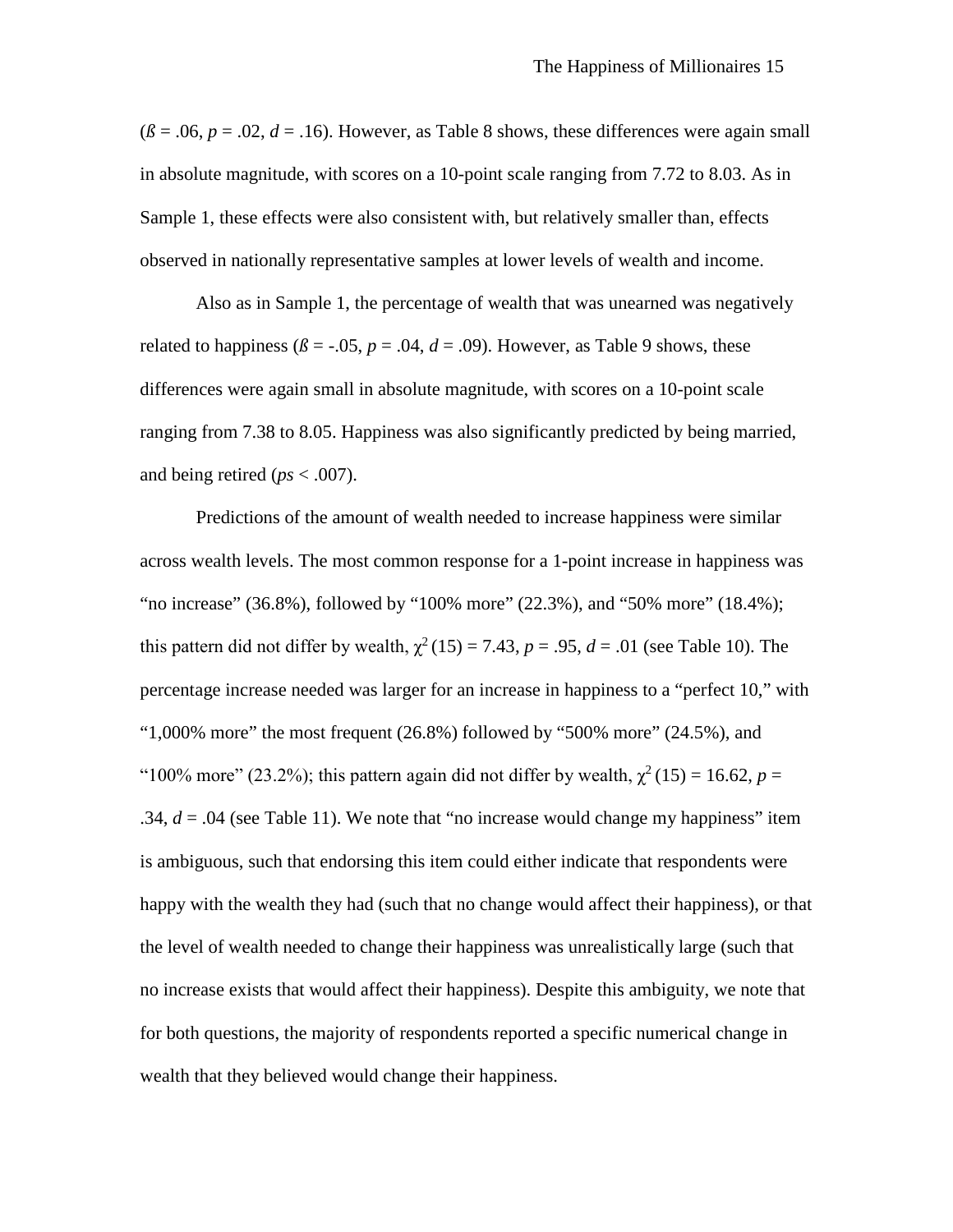We evaluated household income as a predictor of happiness, including all banded net worth and banded income variables in the same regression (Table 12), which did not change the pattern of results for net worth: again, only respondents worth \$10M+ were significantly happier than those worth \$1-1.9M ( $\beta$  = .05,  $p$  = .04,  $d$  = .13). No income groups differed from the < \$50K reference group. Thus while both samples show converging evidence that high levels of wealth are associated with greater happiness, results for income are more mixed, with higher incomes in Study 1 negatively associated with life satisfaction but in Study 2 not associated with happiness. While we can only speculate, Study 1 assessed personal income and Study 2 household income, and these two metrics may relate to different aspects of well-being.

#### **Discussion**

Is greater wealth associated with greater well-being? Overall, using two large samples of millionaires with two measures of well-being (happiness in general and life satisfaction), we find consistent evidence that somewhat higher levels of wealth are not associated with higher well-being, but substantially higher levels (greater than \$8M in Sample 1, greater than \$10M in Sample 2) are linked to modestly greater well-being.

Augmenting some models of the money-happiness link that suggest a "flattening out" of the curve once an income threshold has been reached – for example, \$75,000 (Kahneman  $\&$  Deaton, 2010) – our results suggest that the curve does not fully flatten out: great wealth does predict greater happiness. Research suggests that wealth can have mixed effects on happiness: while the wealthy are more likely to engage in some behaviors associated with increased well-being – such as volunteering at non-profit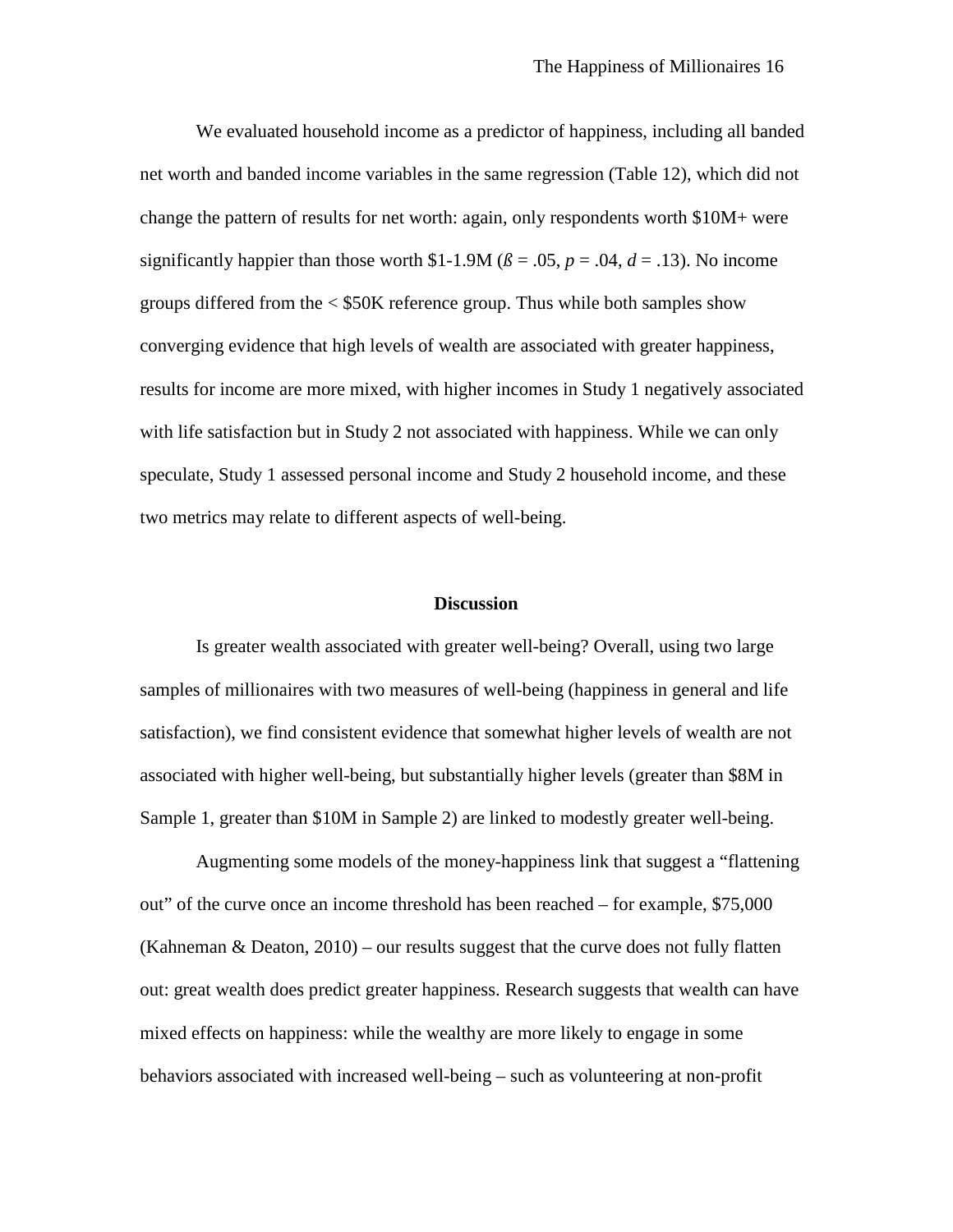organizations (Dury et al., 2015; Tang et al., 2008), giving money to those in need (Smeets, Bauer, & Gneezy, 2015), and donating their used items for reuse (Granzin & Olsen, 1991) – they are less likely to engage in other behaviors linked to well-being – such as behaving charitably toward others (Piff, Kraus, Cote, Cheng, & Keltner, 2010). Our results suggest that despite these conflicting effects of wealth on the pursuit of happiness-inducing activities, sufficiently high wealth does indeed predict modestly greater happiness.

Why might greater wealth lead to greater happiness among millionaires? Diener, Horwitz and Emmon's (1985) study of millionaires shows that the wealthy believe that money increases their happiness when used to help others and the world, and that money provides increased freedom to choose leisure activities and friends. Indeed, wealth enables people to take greater control of their lives, by giving the wealthy greater autonomy over how they choose to spend their time (Gallo & Matthews, 2003; Kraus, Piff, Mendoza-Denton, Rheinschmidt, & Keltner, 2012), and such feelings have been associated with higher life satisfaction (Howell & Howell, 2008). While a number of researchers have cited need theory to explain the diminishing marginal effect of wealth and well-being (e.g., Howell & Howell, 2008), perhaps at the higher end, wealth increases millionaires' sense of efficacy in carrying out goals (Lachman & Weaver, 1998). In addition, it is possible that wealth helps millionaires' to achieve the fundamental human goal of high status (Anderson, Hildreth, & Howland, 2015). While our datasets do not allow us to examine these potential mediating processes, we hope that future research explores these issues in more depth.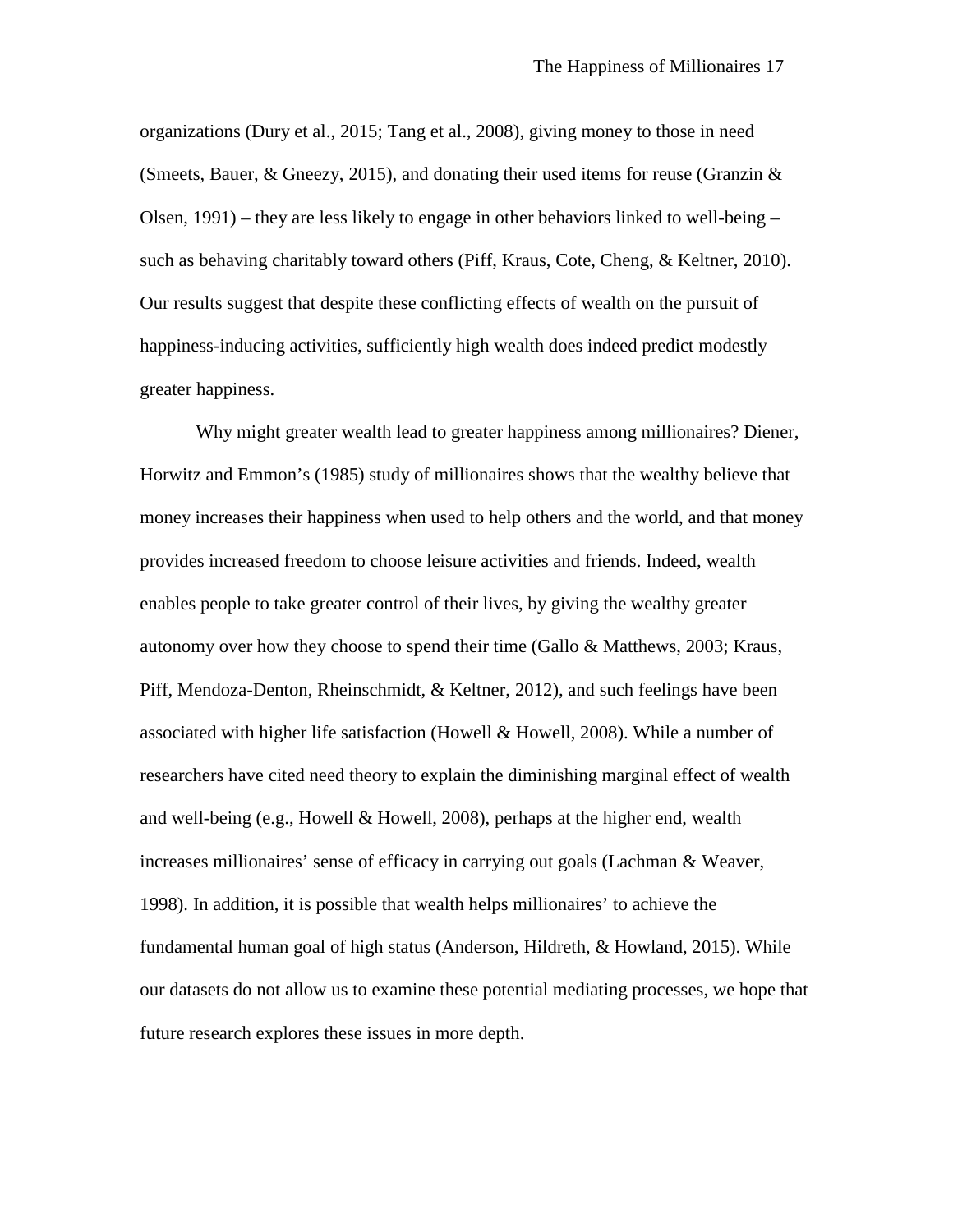In addition, both samples document a novel factor determining the wealthhappiness link: whether millionaires earned or inherited their wealth. While previous research has focused on the effect of spending money in different ways (Dunn et al., 2014; Gilovich & Kumar, 2015), we focus instead on the effects on well-being of the manner in which money was acquired. Whereas previous research demonstrates that inheriting wealth can decrease desire for employment, we show that inheriting wealth has a psychological effect as well: the percentage of wealth that people earned serves as a positive predictor of general happiness. While we found the percentage of unearned wealth sources to negatively predict happiness, our data does not allow us to calculate the actual proportion of wealth that was earned or unearned. While a convenience sample evaluated receiving an inheritance and acquiring money through marriage as an unearned source of wealth, we cannot be certain that recipients of inheritances and wealth through marriage would evaluate these sources of wealth as being unearned. Future research should evaluate how perceptions of earning wealth impact well-being; one possibility is that the effort of earning leads people to value their wealth more, in the same way that effort leads people to more highly value social groups, consumer products, and even psychotherapy (Aronson & Mills, 1959; Axsom & Cooper, 1965; Norton, Mochon, & Ariely, 2012). In sum, we show that, in addition to microeconomic factors that determine the relationship between money and happiness – such as economic inequality (Oishi, Kesebir, & Diener, 2011) – a novel microeconomic factor shapes happiness: whether wealth was inherited or earned.

We note that, as in all cross-sectional data assessing the money-happiness link, our results are correlational: we can say neither that very high levels of wealth cause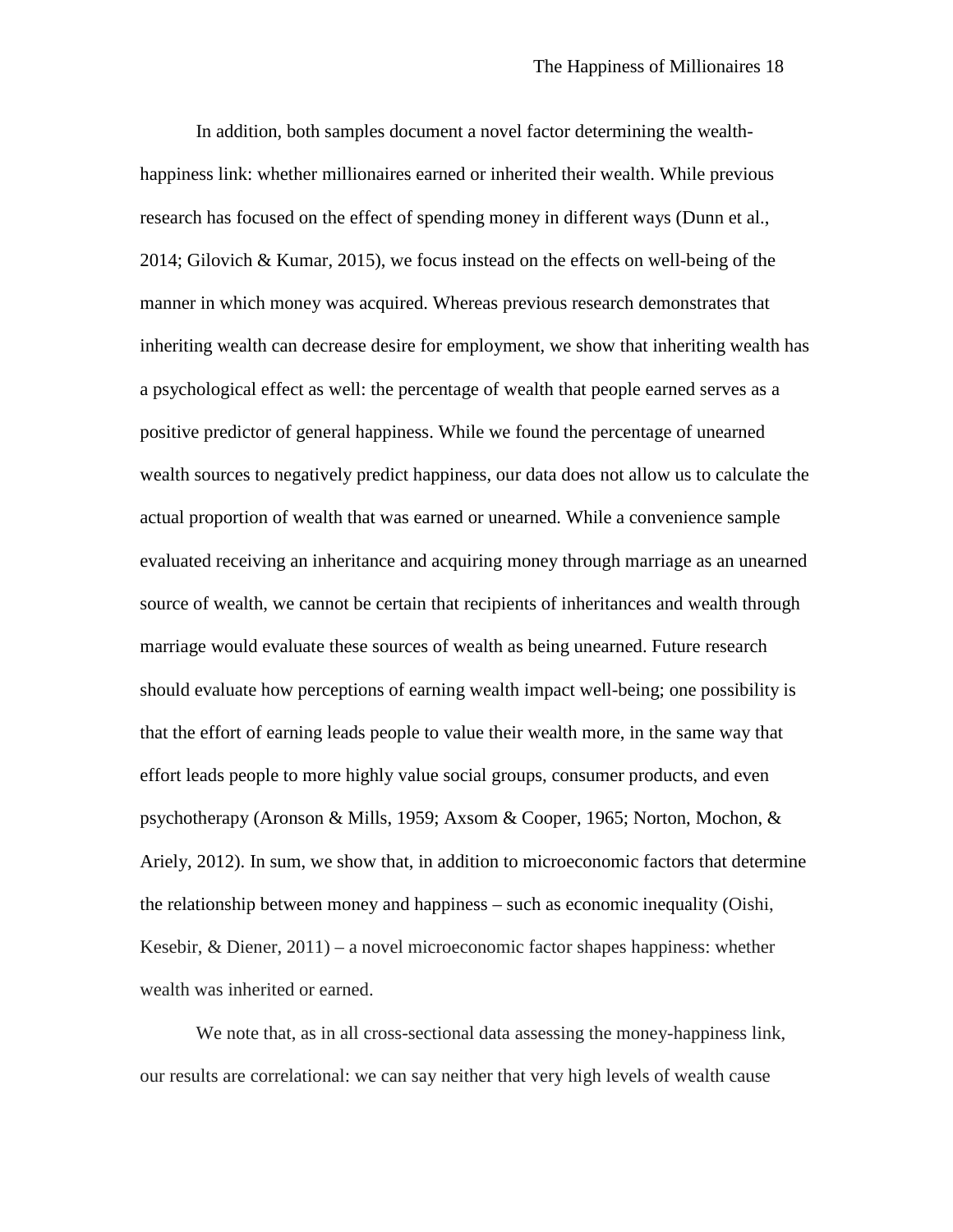greater happiness, nor that earning wealth causes greater happiness than inheriting it. For example, causation may run in the opposite direction, with higher well-being leading to higher wealth (Lyubomirsky, King, & Diener, 2005); indeed, happier people are more likely to obtain a college degree, to get promoted in their jobs, and to earn greater wealth (De Neve & Oswald, 2012). We are also unable to assess whether inheritors and earners differ on other variables such as intelligence or conscientiousness, which may account for the differences in happiness we observe; for instance, our effects may vary as a function of the extent to which millionaires measure their self-worth on their financial success (Park, Ward, & Naragon-Gainey, 2017). In addition, because the two samples assessed wealth using different banded groups, we are unable to identify a common "tipping point" in which happiness should be greatest, though the two samples do suggest that this tipping point occurs only at high levels of wealth compared to lower levels of wealth. And finally, while the sample sizes of our study are relatively large for this population – millionaires – we cannot be certain that they are representative of millionaires in general (though of course, millionaires are by definition an unrepresentative group).

Still, taken together, these results suggest that millionaires' belief that increased wealth is associated with increased happiness is more likely to be realized at high levels of wealth, and when they have earned it.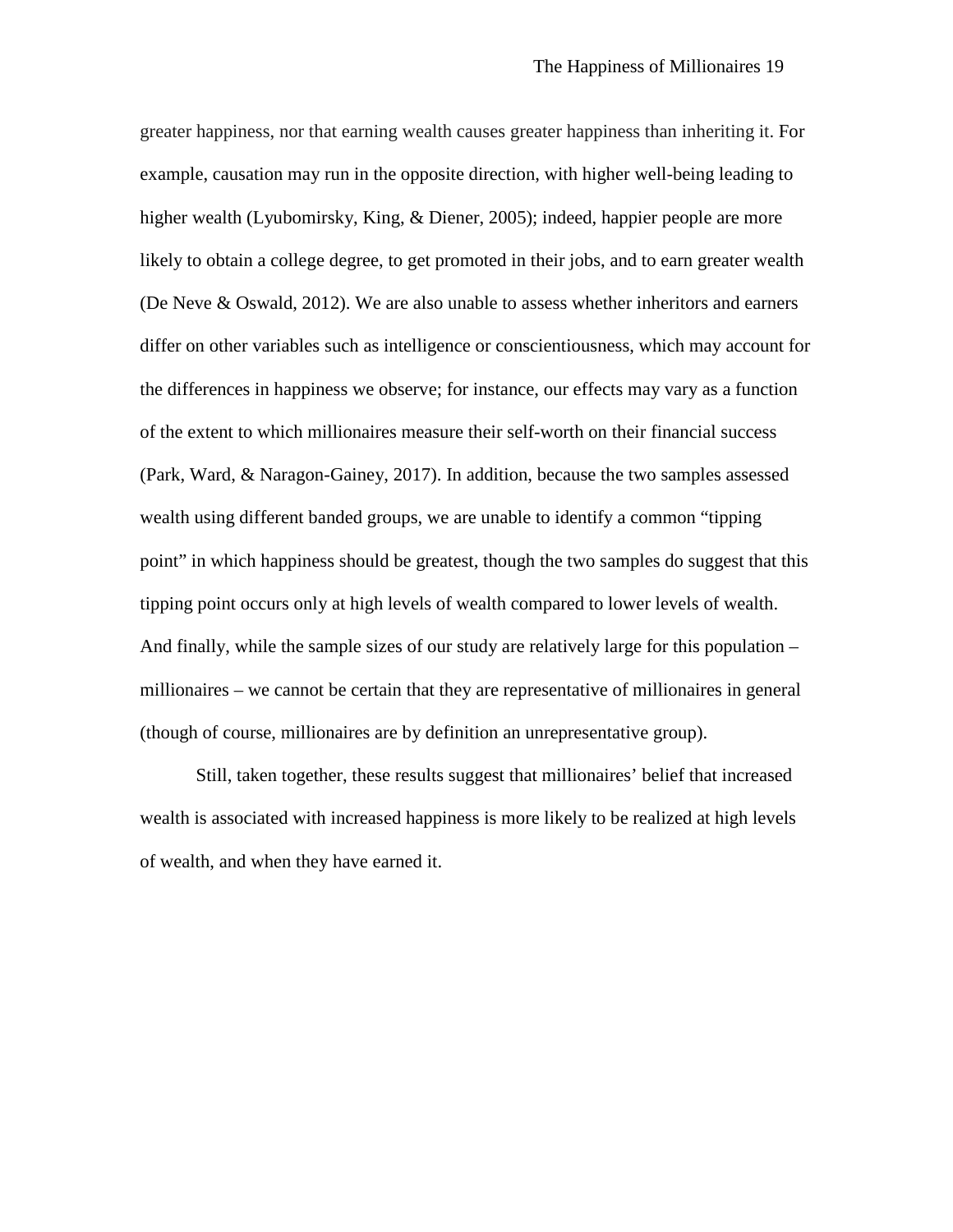#### References

- Abdel-Khalek, A. M. (2006). Measuring happiness with a single-item scale. *Social Behavior and Personality: An International Journal, 34*(2), 139-150.
- Aknin, L. B., Norton, M. I., & Dunn, E. W. (2009). From wealth to well-being? Money matters, but less than people think. *Journal of Positive Psychology, 4*(6), 523-527.
- Anderson, C., Hildreth, J. A. D., & Howland, L. (2015). Is the desire for status a fundamental human motive? A review of the empirical literature. *Psychological Bulletin, 141*(3), 574-601.
- Arkes, H. R., Joyner, C. A., Pezzo, M. V., Gradwohl-Nash, J., Siegel-Jacobs, K., & Stone, E. (1994). The psychology of windfall gains. *Organizational Behavior & Human Decision Processes*, *59*, 331-347.
- Biswas-Diener, R., & Diener, E. (2006). The subjective well-being of the homeless, and lessons for happiness. *Social Indicators Research, 76*(2), 185-205.
- Blanchflower, D. G., & Oswald, A. J. (2004). Well-being over time in Britain and the USA. *Journal of Public Economics, 88*(7), 1359-1386.
- Brickman, P., Coates, D., & Janoff-Bulman, R. (1978). Lottery winners and accident victims: Is happiness relative? *Journal of Personality and Social Psychology, 36*(8), 917-927.
- Carnegie, A. (1962). The advantages of poverty. In Edward C. Kirkland (Ed.), *The gospel of wealth and other timely essays.* Cambridge, MA: The Belknap Press of Harvard University Press: 50-77.
- Cone, J., & Gilovich, T. (2010). Understanding money's limits: People's beliefs about the income-happiness correlation. *Journal of Positive Psychology, 5*(4), 294-301.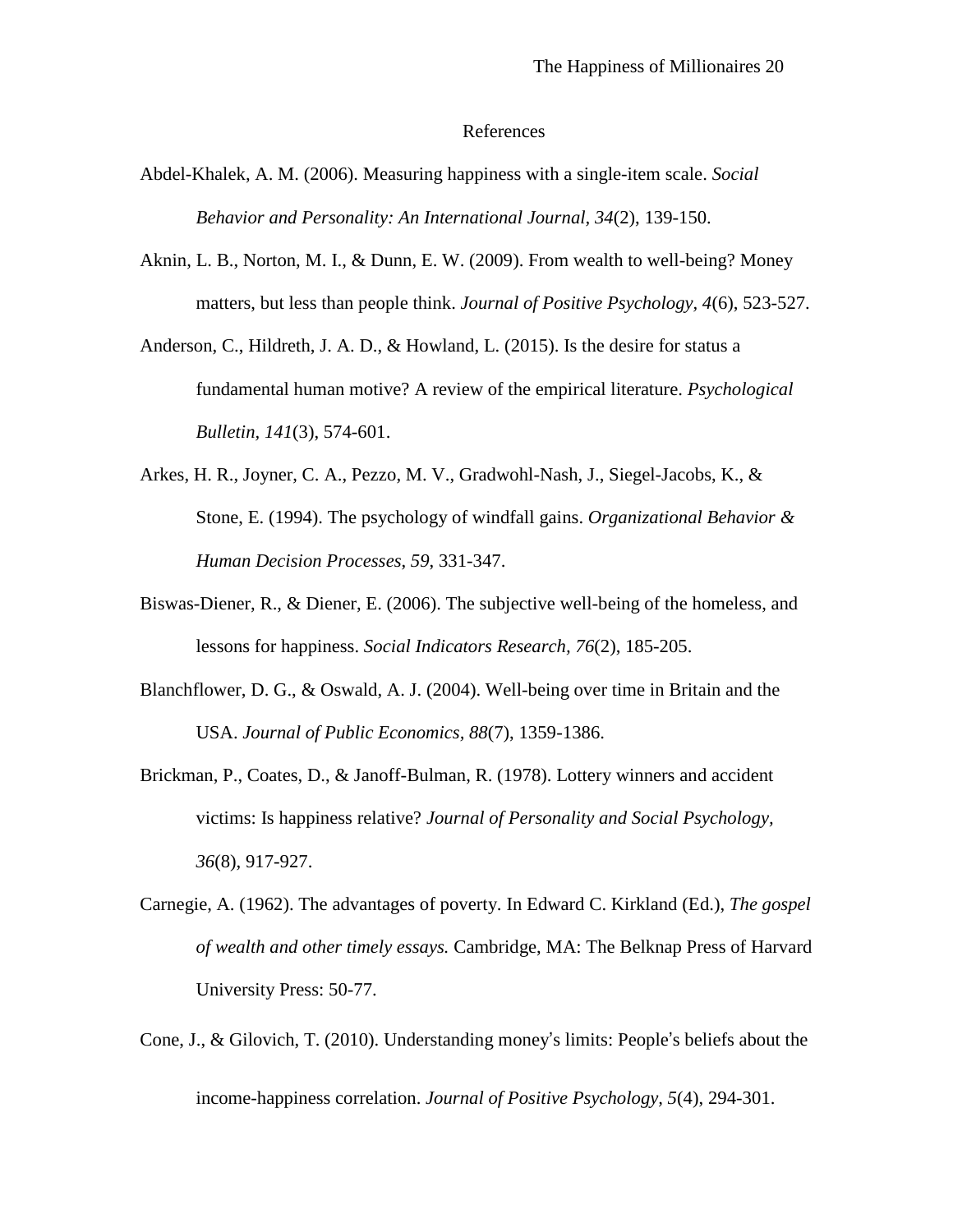- Cummings, R. A. (2000). Personal income and subjective well-being: A review. *Journal of Happiness Studies, 1*(2), 133-158.
- De Neve, J., & Oswald, A. J. (2012). Estimating the influence of life satisfaction and positive affect on later income using sibling fixed-effects. *Proceedings of the National Academy of Sciences, 109*(49), 19953-19958.
- Diener, E., Diener, M. (2009). Cross-cultural correlates of life satisfaction and selfesteem. *Journal of Personality and Social Psychology, 68*, 653-663.
- Diener, E., Horwitz, J., & Emmons, R. A. (1985). Happiness of the very wealthy. *Social Indicators Research, 16*(3), 263-274.
- Diener, E., Ng, W., Harter, J., & Arora, R. (2010). Wealth and happiness across the world: Material prosperity predicts life evaluation, whereas psychosocial prosperity predicts positive feeling. *Journal of Personality and Social Psychology, 99*(1), 52-61.
- Diener, E., Tay, L., & Oishi, S. (2013). Rising income and the subjective well-being of nations. *Journal of Personality and Social Psychology, 104*(2), 267-305.
- Di Tella, R., Haisken-De New, J., & MacCulloch, R. (2010). Happiness adaptation to income and to status in an individual panel. *Journal of Economic Behavior & Organization, 76*(3), 834-852.
- Di Tella, R., & MacCulloch, R. (2008). Gross national happiness as an answer to the Easterlin Paradox? *Journal of Development Economics, 86*(1), 22-42.
- Dunn, E.W., Aknin, L.B., & Norton, M.I. (2008). Spending money on others promotes happiness. *Science*, *319*, 1687-1688.
- Dunn, E.W., Aknin, L.B., & Norton, M.I. (2014). Prosocial spending and happiness: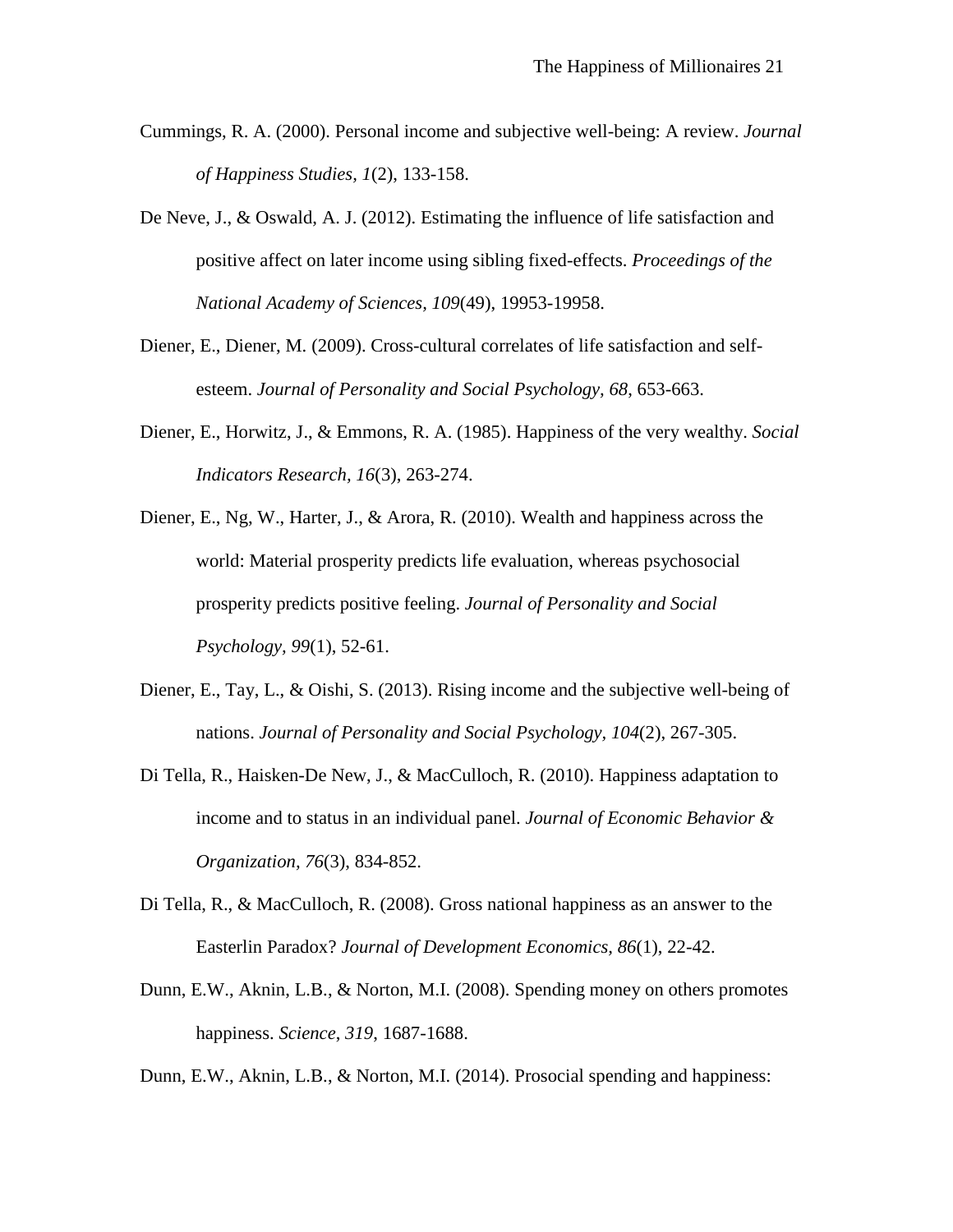Using money to benefit others pays off. *Current Directions in Psychological Science*, *23*, 41-47.

- Dury, S., De Donder, L., De Witte, N., Buffel, T., Jacquet, W., & Verte, D. (2015). To volunteer or not: The influence of individual characteristics, resources, and social factors on the likelihood of volunteering by older adults. *Nonprofit and Voluntary Sector Quarterly, 44*(6), 1107-1128.
- Elinder, M., Erixson, O., & Ohlsson, H. (2012). The impact of inheritances on heirs' labor and capital income. *The BE Journal of Economic Analysis & Policy, 12*(1), 1953-1982.
- Epley, N., & Gneezy, A. (2007). The framing of financial windfalls and implications for public policy. *Journal of Socio-economics, 36,* 36-47*.*

Field, A. (2009). *Discovering statistics using SPSS.* Sage Publications.

- Gallo, L. C. & Matthews, K. A. (2003). Understanding the association between socioeconomic status and physical health: Do negative emotions play a role? *Psychological Bulletin, 129*(1), 10-51.
- Gardner, J. & Oswald, A. J. (2007). Money and mental wellbeing: A longitudinal study of medium-sized lottery wins. *Journal of Health Economics, 26*(1), 49-60.
- Gilovich, T., & Kumar, A. (2015). We'll always have Paris: The Hedonic Payoff from Experiential and Material Investments. In M.P. Zanna and J.M. Olson (Eds.), *Advances in experimental social psychology, Vol. 51,* AESP, UK: Academic Press.

Granzin, K. L., & Olsen, J. E. (1991). Characterizing participants in activities protecting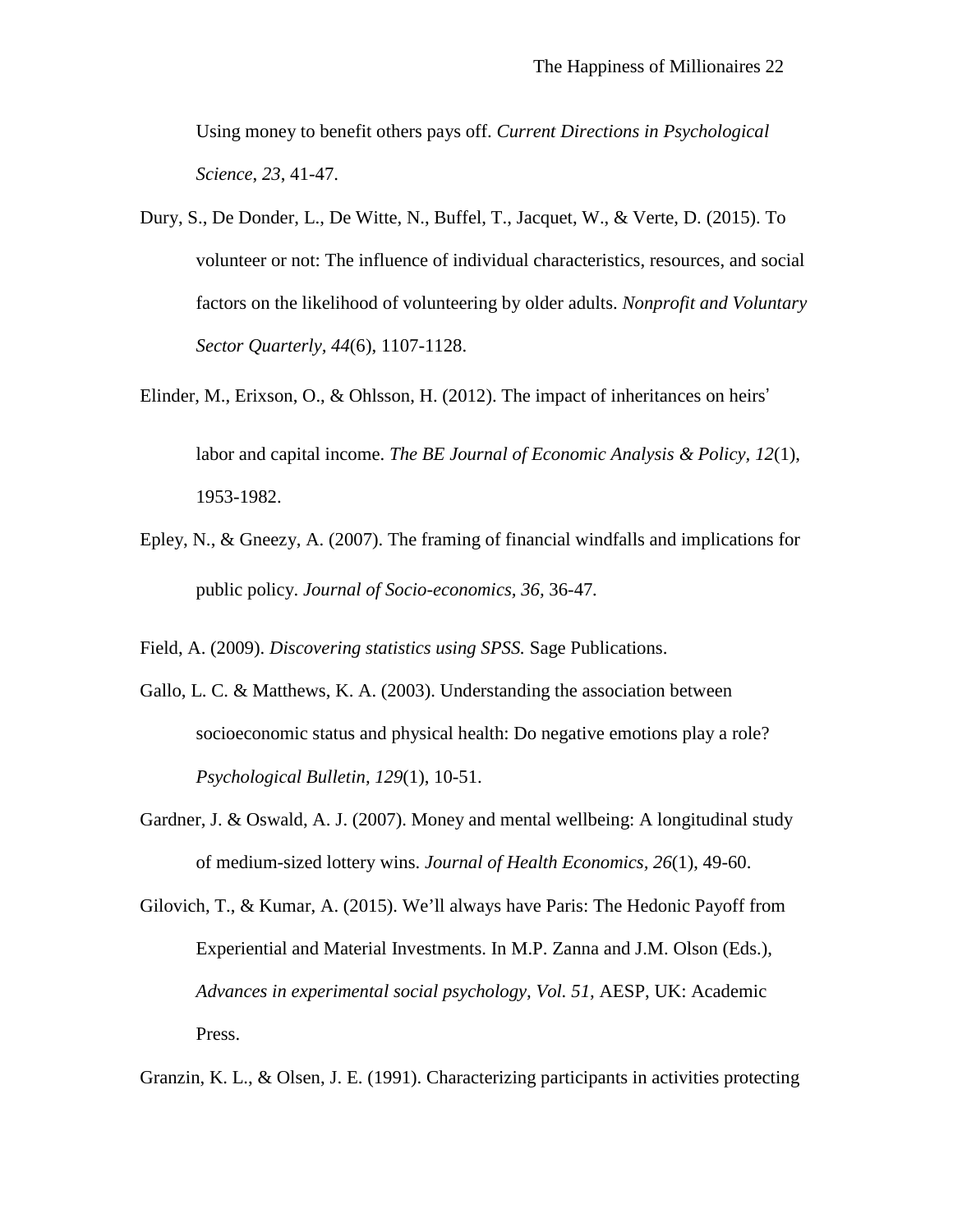the environment: A focus on donating, recycling and conservation behaviors. *Journal of Public Policy & Marketing*, 1-27.

- Headey, B., & Wooden, M. (2004). The effects of wealth and income on subjective wellbeing and ill-being. *The Economic Record*, 80(1), S24-S33.
- Holtz-Eakin, D., Joulfaian, D., & Rosen, H. S. (1992). *The Carnegie conjecture: Some empirical evidence*. National Bureau of Economic Research (No. w4118).
- Howell, R. T., & Howell, C. J. (2008). The relation of economic status to subjective wellbeing in developing countries: A meta-analysis. *Psychological Bulletin, 134*(4), 536-560.
- Johnson, W., & Krueger, R. F. (2006). How money buys happiness: Genetic and environmental processes linking finances and life satisfaction. *Journal of Personality and Social Psychology, 90*(4), 680-691.
- Kahneman, D., & Deaton, A. (2010). High income improves evaluation of life but not emotional well-being. *Proceedings of the National Academy of Sciences, 107*(38), 16489-16493.
- Kahneman, D., Krueger, A. B., Schkade, D. A., Schwarz, N., & Stone, A. A. (2004). A survey method for characterizing daily life experience: The day reconstruction method. *Science, 306*(5702), 1776-1780.

Kahneman, D., Krueger, A. B., Schkade, D. A., Schwarz, N., & Stone, A. A. (2006). Would you be happier if you were richer? A focusing illusion. *Science, 312*(5782), 1908-1910.

Kasser, T., & Ryan, R. M. (1993). A dark side of the American dream: Correlates of financial success as a central life aspiration. *Journal of Personality and Social*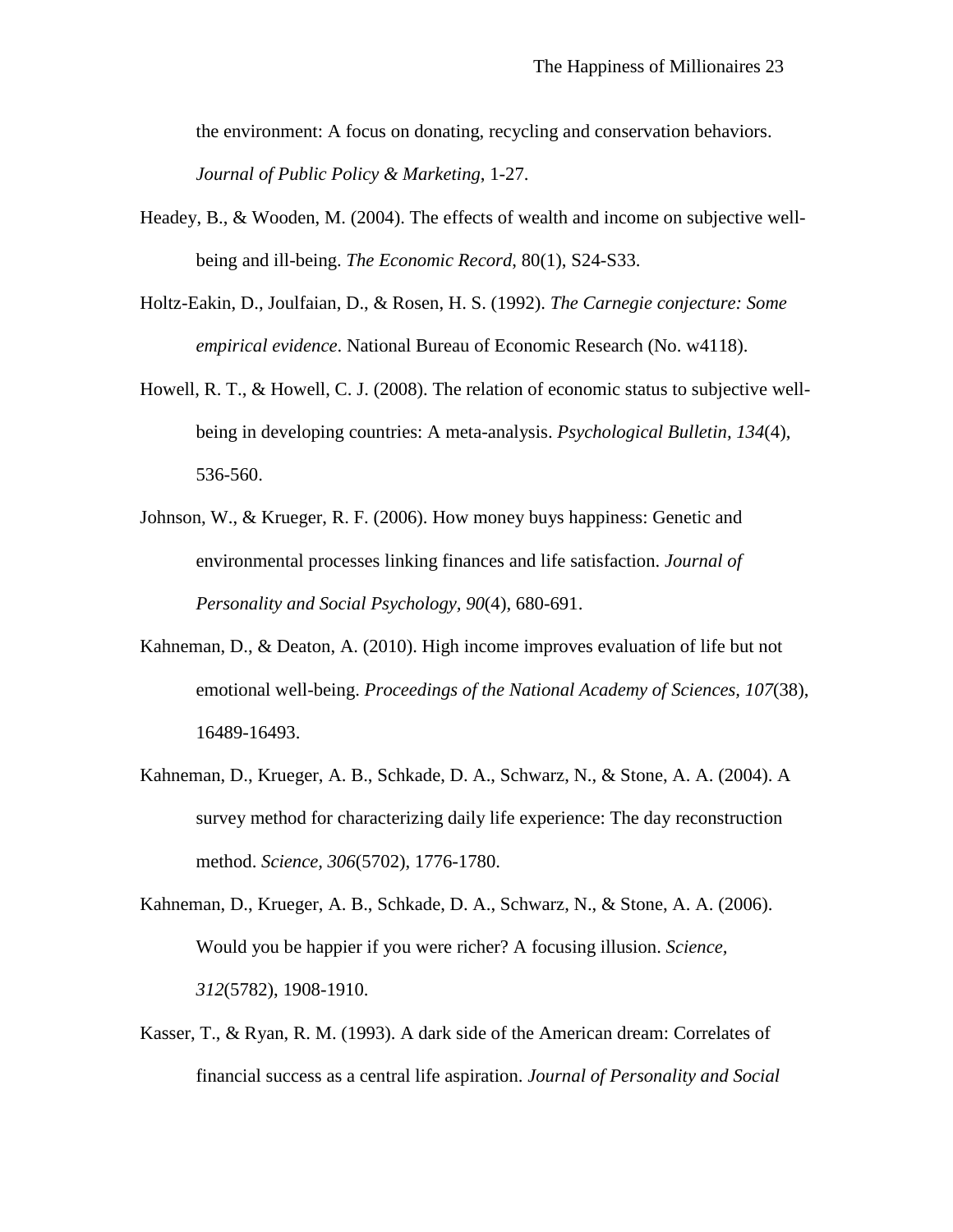*Psychology*, *65*(2), 410-422.

- Kraus, M., Piff, P. K., Mendoza-Denton, R., Rheinschmidt, M. L., & Keltner, D. (2012). Social class, solipsism, and contextualism: How the rich are different from the poor. *Psychological Review*, *119*(3), 546-72.
- Lachman, M. E., & Weaver, S. L. (1998). The sense of control as a moderator of social class differences in health and well-being. *Journal of Personality and Social Psychology*, *74*(3), 763-73.
- Levav, J., & McGraw, A.P. (2009). Emotional accounting: How feelings about money influence consumer choice. *Journal of Marketing Research*, *46*, 66-80.
- Lyubomirsky, S., King, L. A., & Diener, E. (2005). The benefits of frequent positive affect. Does happiness lead to success?. *Psychological Bulletin*, *131*(1), 803-55.
- Myers, D. G. (2000a). Wealth and well-being. In R. Stannard (Ed.), *God for the 21st Century,* Randor, PA: Templeton Foundation.
- Myers, D. G. (2000b). The funds, friends and faith of happy people. *American Psychologist*, *55*(1), 56-67.
- Ng, W., & Diener, E. (2014). What matters to the rich and the poor? Subjective wellbeing, financial satisfaction, and postmaterialist needs across the world. *Journal of Personality and Social Psychology, 107*(2), 326-338.
- Oishi, S., Kesebir, S., & Diener, E. (2011). Income inequality and happiness. *Psychological Science*, *22*, 1095-1100.
- Page, B. I., Bartels, L. M., & Seawright, J. (2013). Democracy and the policy preferences of wealthy Americans. *Perspectives on Politics, 11*(1), 51-73.
- Park, L. E., Ward, D. E., & Naragon-Gainey, K. (2017). It's all about the money (for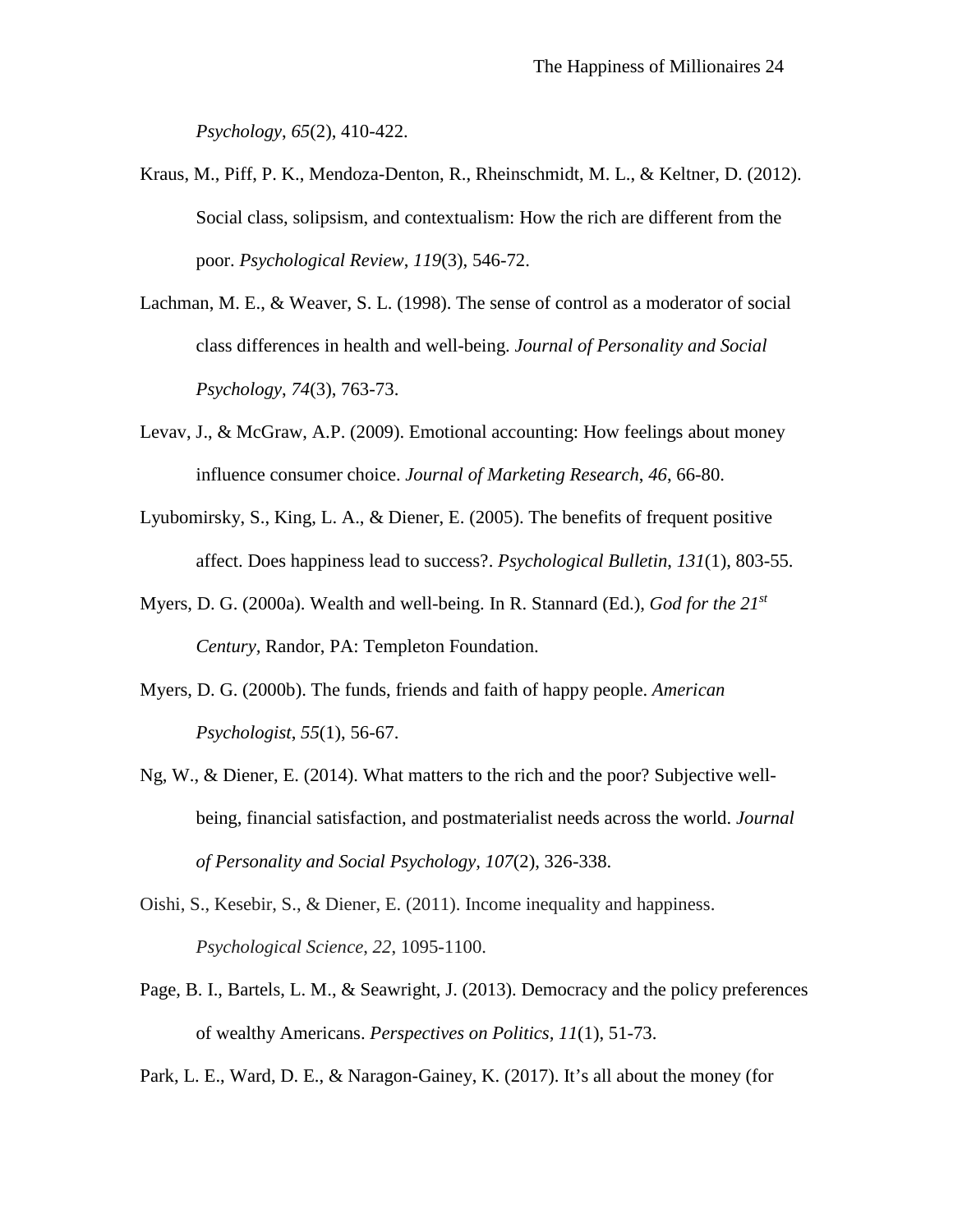some): Consequences of financially self-worth. *Personality and Social Psychology Bulletin, 43*(5), 601-22.

- Piff, P. K., Kraus, M. W., Cote, S., Cheng, B. H., & Keltner, D. (2010). Having less, giving more: The influence of social class on prosocial behavior. *Journal of Personality and Social Psychology*, *99*(5), 771-784.
- Smeets, P., Bauer, R., & Gneezy, U. (2015). The giving behavior of millionaires. *Proceedings of the National Academy of Sciences, 34*, 10641-10644.
- Stevenson, B., & Wolfers, J. (2008). *Economic growth and subjective well-being: Reassessing the Easterlin paradox*. National Bureau of Economic Research (No. w14282).
- Tang, T. L. P., Sutarso, T., Davis, G. M. T. W., Dolinski, D., Ibrahim, A. H. S., & Wagner, S. L. (2008). To help or not to help? The Good Samaritan Effect and the love of money on helping behavior. *Journal of Business Ethics*, *82*(4), 865-887.
- Van Boven, L., & Gilovich, T. (2003). To do or to have: That is the question. *Journal of Personality and Social Psychology, 85,* 1193-1202.
- Vendrik, M. C. (2013). Adaptation, anticipation and social interaction in happiness: An integrated error-correction approach. *Journal of Public Economics*, *105*, 131-149.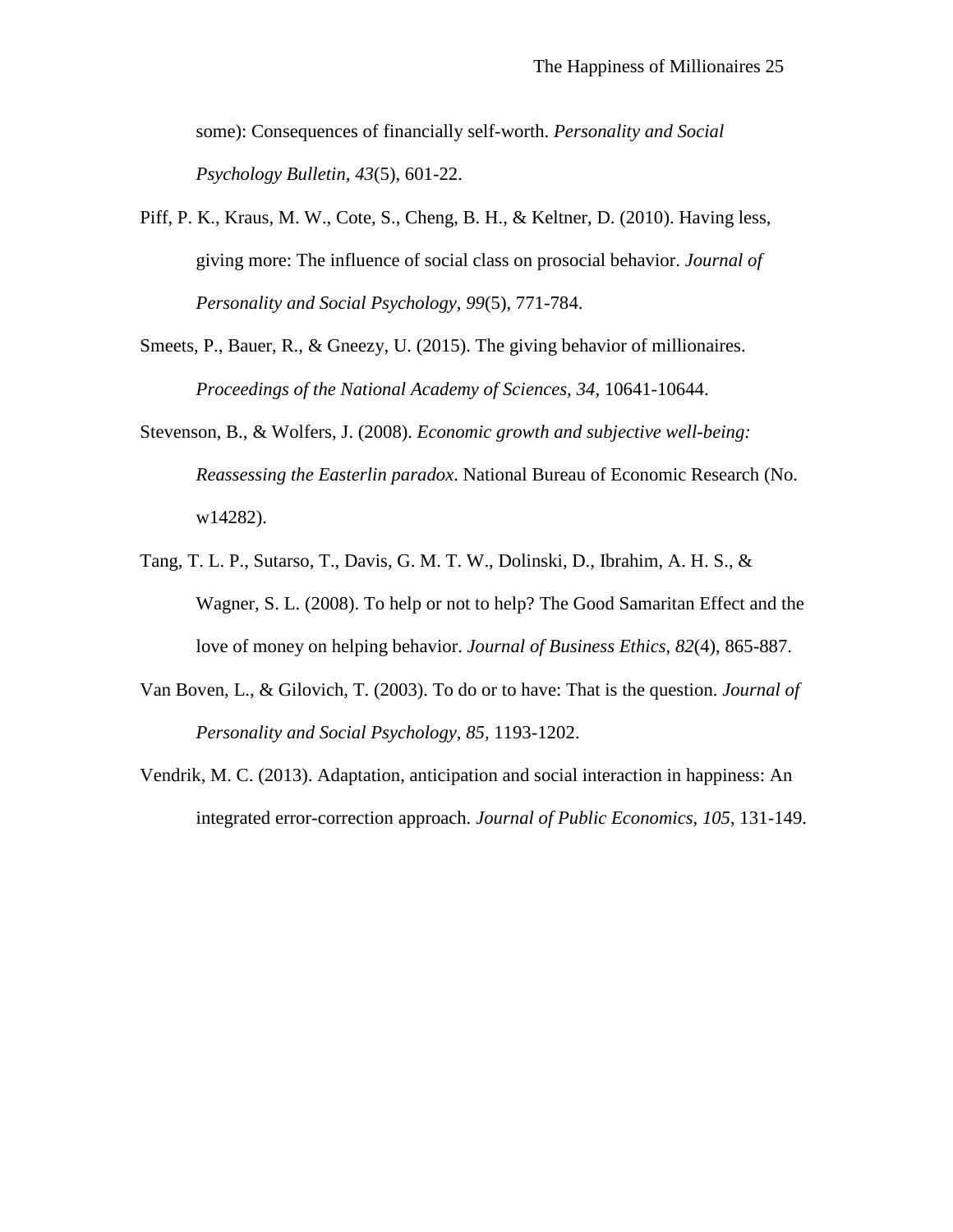**Figure 1.** Net Worth (*N* = 2,129; Study 1)

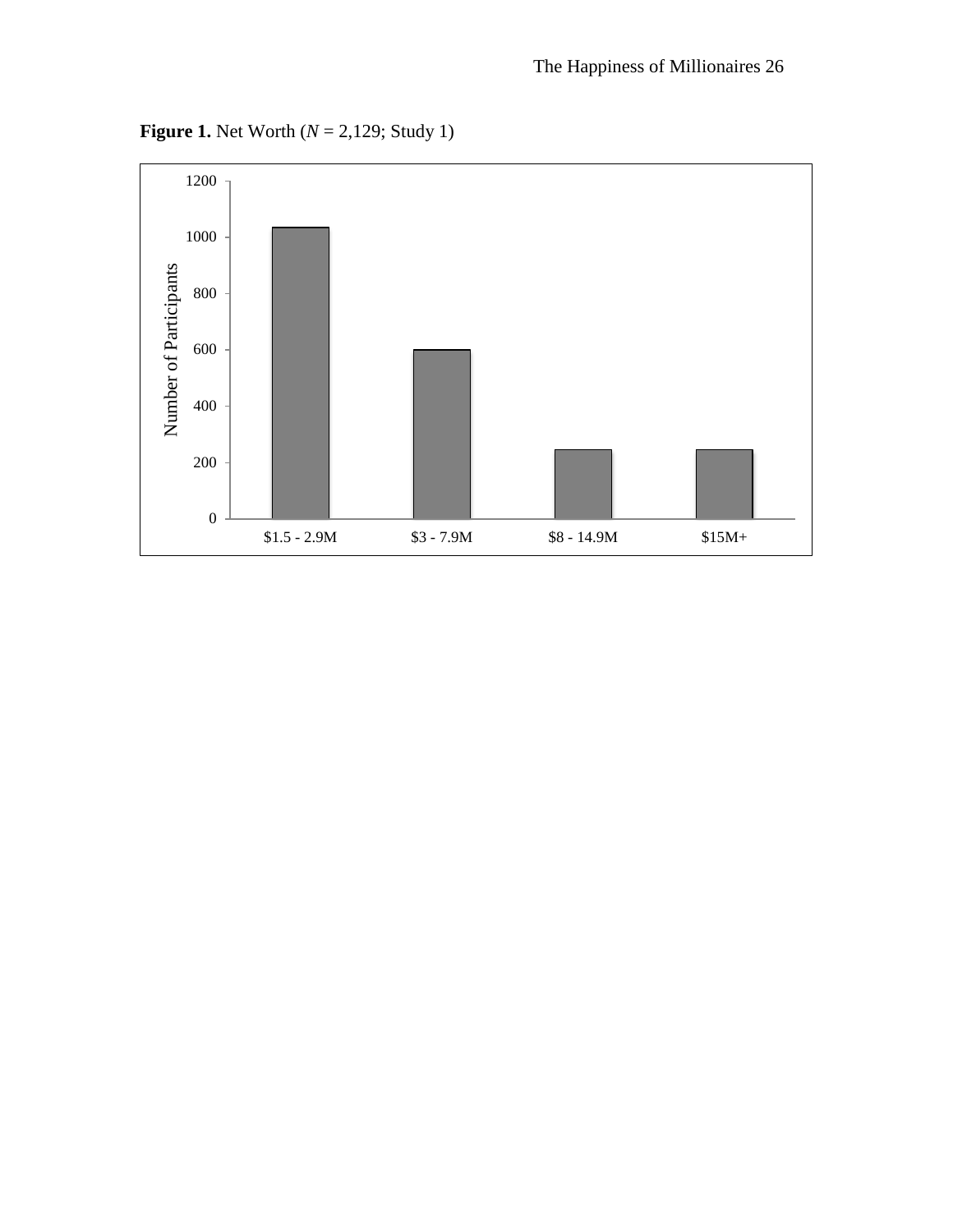

**Figure 2.** Individual Income ( $N = 2,057$ ; Study 1)

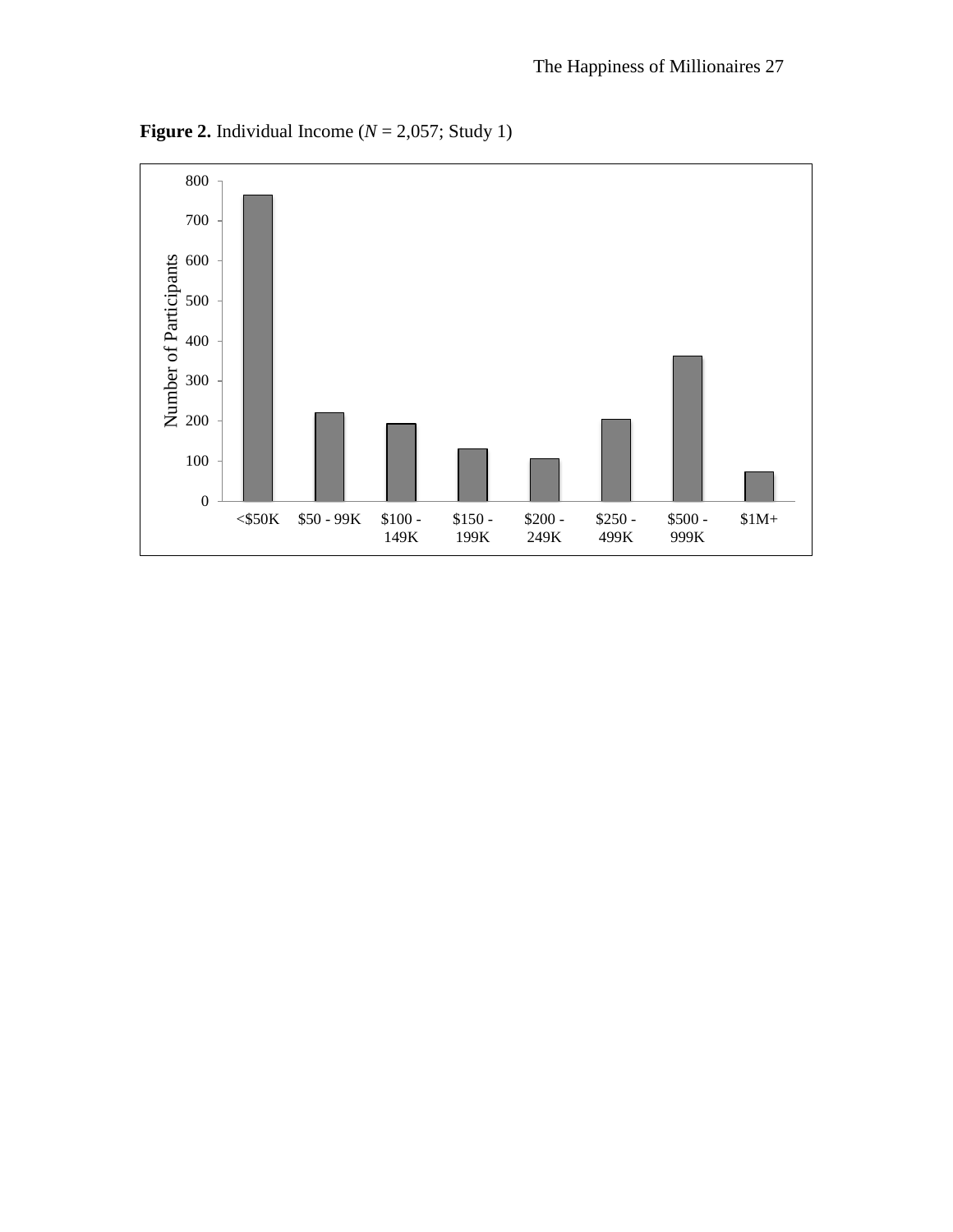**Figure 3.** Satisfaction with Life  $(N = 2,129;$  Study 1)



Note: Respondents were recorded on a 7-point scale (ranging from 1, *strongly disagree* to 7, *strongly agree*).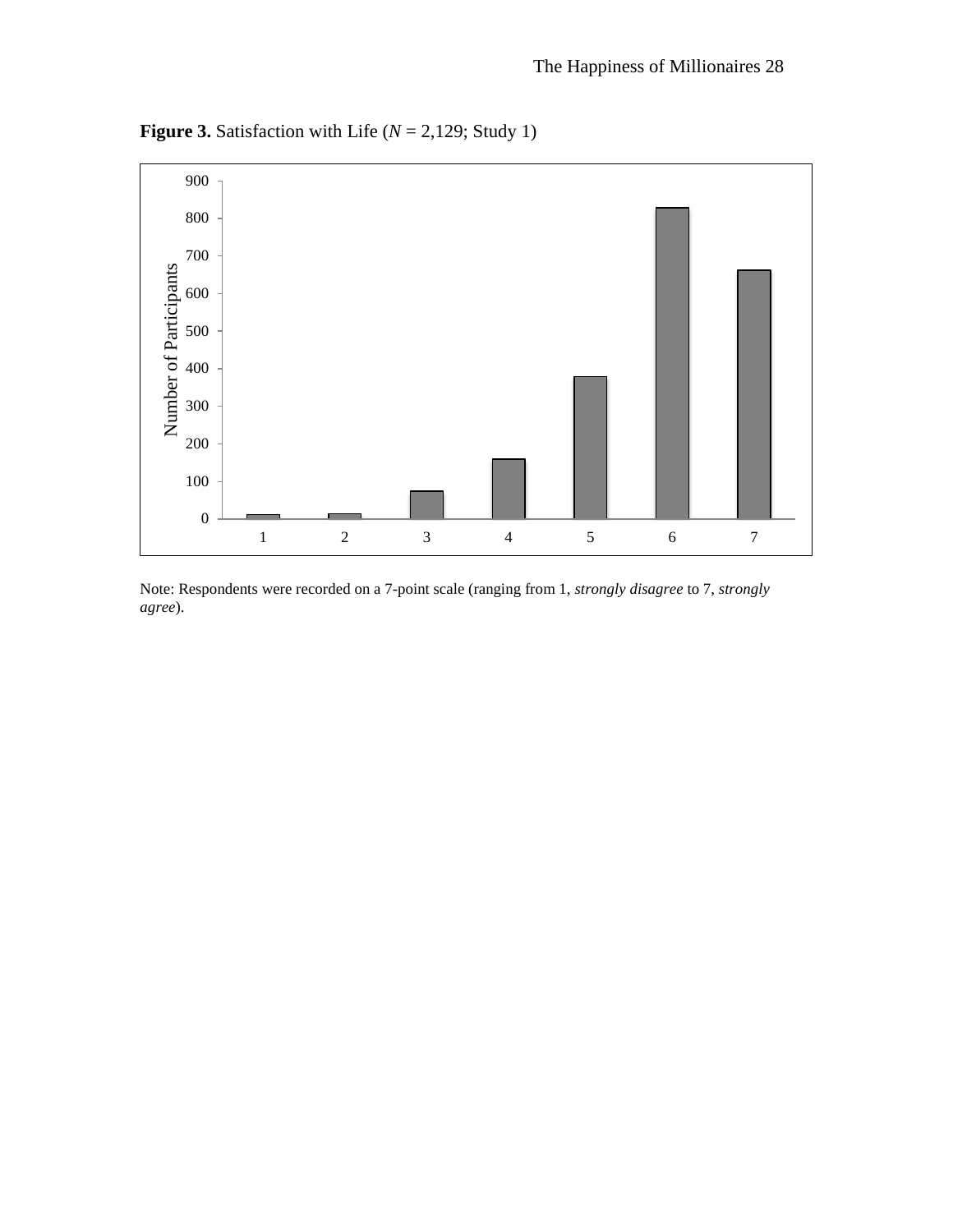**Figure 4.** Net worth (*N* = 2,026; Study 2)

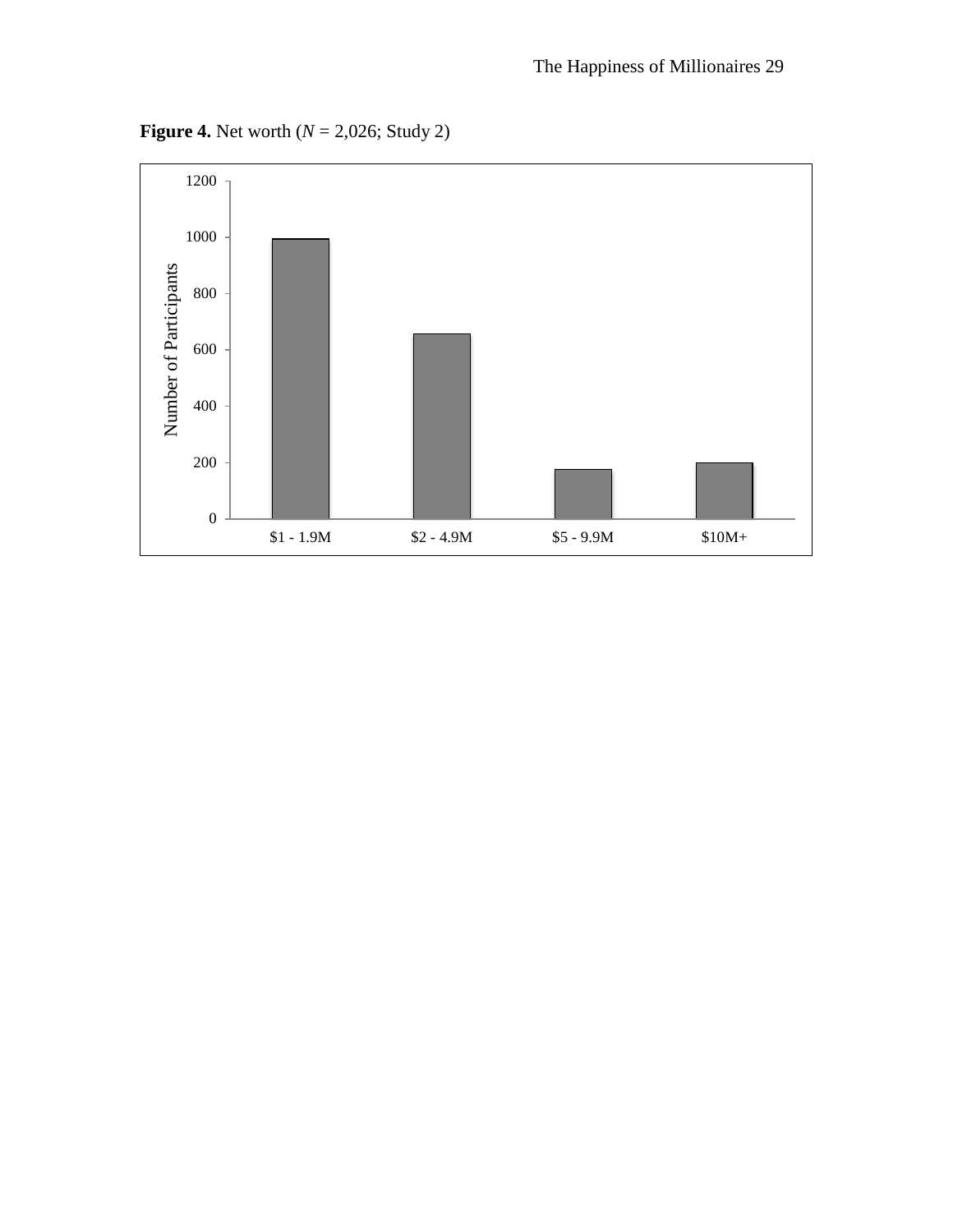

**Figure 5.** Household Income ( $N = 1,888$ ; Study 2)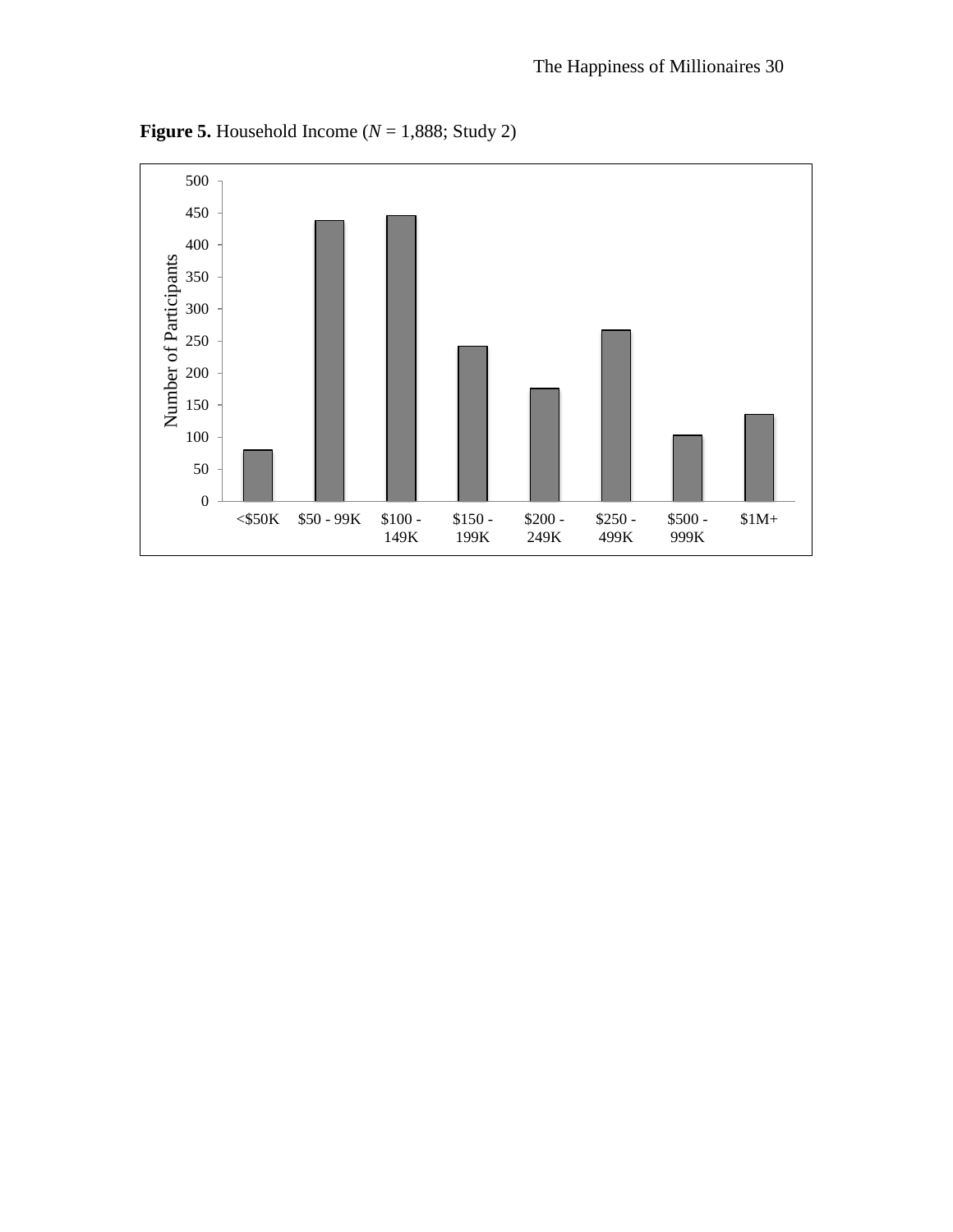

**Figure 6.** Happiness with Life  $(N = 2,017;$  Study 2)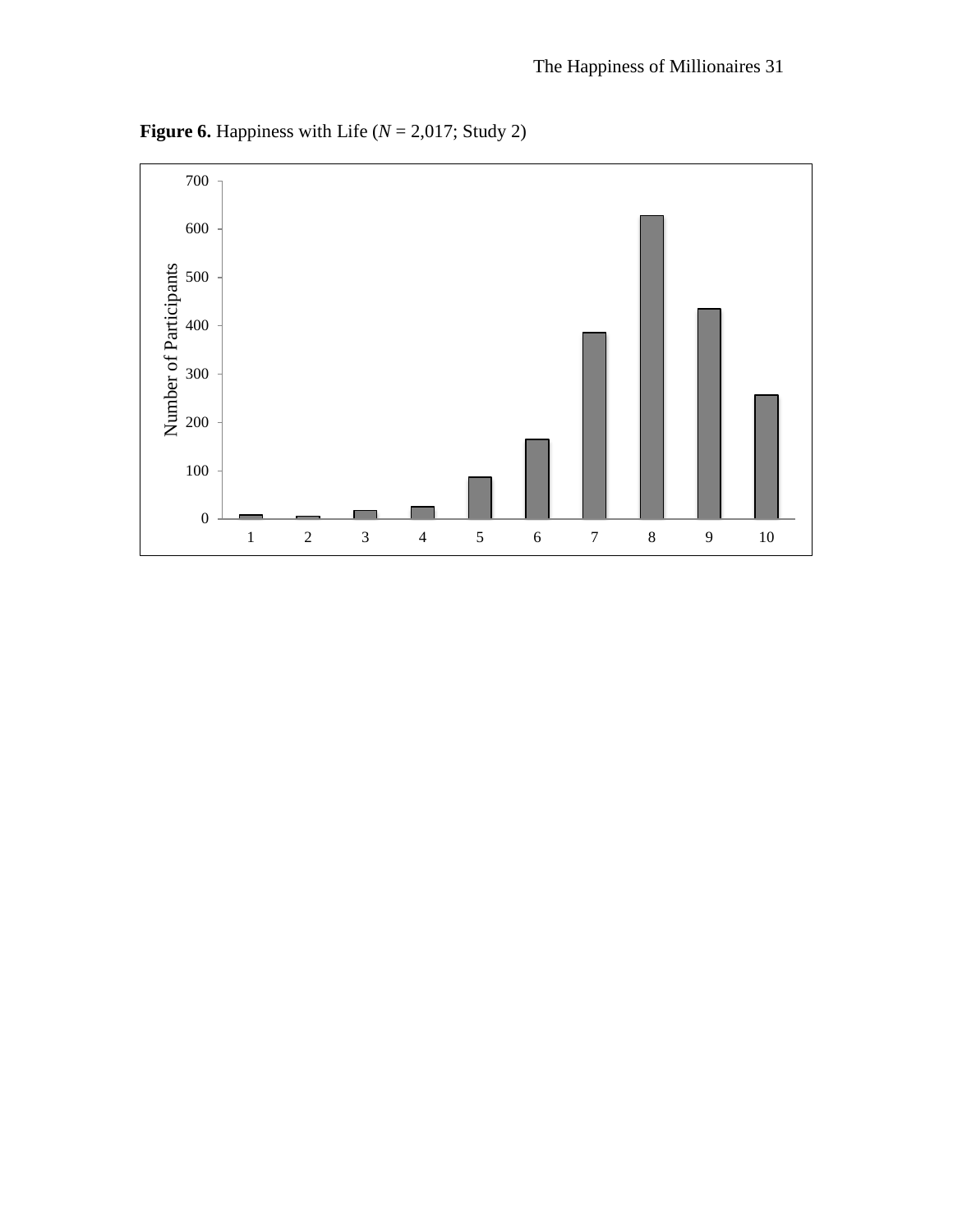|                 |                  |      |                 | <b>rabic 1.</b> Conclusion matrix (bludy 1). |           |                |           |           |           |           |           |           |           |          |           |           |          |        |
|-----------------|------------------|------|-----------------|----------------------------------------------|-----------|----------------|-----------|-----------|-----------|-----------|-----------|-----------|-----------|----------|-----------|-----------|----------|--------|
|                 | $\boldsymbol{M}$ | SD   |                 | $\overline{2}$                               | 3         | $\overline{4}$ | 5         | 6         | $\tau$    | 8         | 9         | 10        | 11        | 12       | 13        | 14        | 15       | 16     |
| -1              | 5.82             | 1.15 |                 |                                              |           |                |           |           |           |           |           |           |           |          |           |           |          |        |
| $\overline{2}$  | 5.86             | 1.02 | .03             |                                              |           |                |           |           |           |           |           |           |           |          |           |           |          |        |
| 3               | 3.50             | 2.50 | $.08***$        | $-.05*$                                      |           |                |           |           |           |           |           |           |           |          |           |           |          |        |
| $\overline{4}$  | .70              | .46  | $-.02$          | $.07***$                                     | $-.12***$ |                |           |           |           |           |           |           |           |          |           |           |          |        |
| 5               | 3.25             | 1.16 | $.20***$        | .03                                          | $.36***$  | $.13***$       |           |           |           |           |           |           |           |          |           |           |          |        |
| 6               | 11.89            | 7.31 | $.19***$        | $.04^{\dagger}$                              | $.39***$  | $.13***$       | .98***    |           |           |           |           |           |           |          |           |           |          |        |
| $7\phantom{.0}$ | .79              | .40  | $.14***$        | $-.03$                                       | $.06**$   | $.08***$       | $.23***$  | .19***    |           |           |           |           |           |          |           |           |          |        |
| 8               | .17              | .38  | $.14***$        | .01                                          | $.62***$  | $.04*$         | $.46***$  | $.50***$  | $.08***$  |           |           |           |           |          |           |           |          |        |
| 9               | .17              | .27  | $-.09***$       | .00.                                         | .02       | $-.17***$      | $-11***$  | $-.09***$ | $-.11***$ | $-.03$    |           |           |           |          |           |           |          |        |
| 10              | .28              | .52  | $-.01$          | $-05**$                                      | $-.03$    | $-.07**$       | $-.12***$ | $-.10***$ | $-06**$   | $-.01$    | $.51***$  |           |           |          |           |           |          |        |
| 11              | .15              | .41  | $-.13***$       | $.04^{\dagger}$                              | .01       | $-.13***$      | $-.07***$ | $-.08***$ | $-06**$   | $-06**$   | $.62***$  | $-.13***$ |           |          |           |           |          |        |
| 12              | .53              | .58  | $.08***$        | $-07***$                                     | $.09***$  | $.05*$         | $.10***$  | $.10***$  | .03       | $.05*$    | $-.32***$ | $-.09***$ | $-20***$  |          |           |           |          |        |
| 13              | .43              | .58  | .00.            | $-09***$                                     | $-.01$    | $.09***$       | .00.      | .01       | .02       | $.08***$  | $-.18***$ | .03       | $-14***$  | $-14***$ |           |           |          |        |
| 14              | .31              | .50  | $-.08***$       | $-07***$                                     | $-.06**$  | $.06***$       | $-.10***$ | $-.11***$ | .03       | $-10***$  | $-.22***$ | $-.06**$  | $-12***$  | $.07**$  | $-14***$  |           |          |        |
| 15              | .55              | .56  | $.04^{\dagger}$ | .01                                          | $-.02$    | .00.           | $-0.05*$  | $-05**$   | $.05*$    | $-.02$    | $-.25***$ | $.07***$  | $-19***$  | .03      | .01       | $.06**$   |          |        |
| 16              | .38              | .52  | $.05*$          | $.06**$                                      | $-.19***$ | .03            | $-.15***$ | $-16***$  | $.06**$   | $-.17***$ | $-.17***$ | $.14***$  | $-15***$  | $.05*$   | $.09***$  | .03       | $.24***$ |        |
| 17              | .06              | .24  | .01             | .19***                                       | $-.08***$ | .03            | $-04*$    | $-.05*$   | .03       | $-.07**$  | $-.11***$ | $-.05**$  | $-.08***$ | $-.03$   | $-.11***$ | $-.08***$ | .00      | $-.03$ |

**Table 1.** Correlation Matrix (Study 1).

 $\uparrow p < .10, * p < .05, ** p < .01, *** p < .001$ 

*Note.*  $1 =$  Satisfaction with Life;  $2 =$  Net Worth;  $3 =$  Income;  $4 =$  Gender ( $1 =$  male);  $5 =$  Age;  $6 =$  Age<sup>2</sup>;  $7 =$  Married ( $1 =$  yes);  $8 =$  Retired ( $1 =$  yes);  $9 =$  % of Unearned Wealth Sources;  $10 =$  Wealth Source: Inheritance (1 = yes);  $11 =$  Wealth Source: Spouse/Partner (1 = yes);  $12 =$  Wealth Source: Saved Wages (1 = yes);  $13 =$  Wealth Source: Business Profits/Assets (1 = yes); 14 = Wealth Source: Large Bonus (1 = yes); 15 = Wealth Source: Personal Investments (1 = yes); 16 = Wealth Source: Profit from Property (1 = yes); 17  $=$  Wealth Source: Other (1 = yes)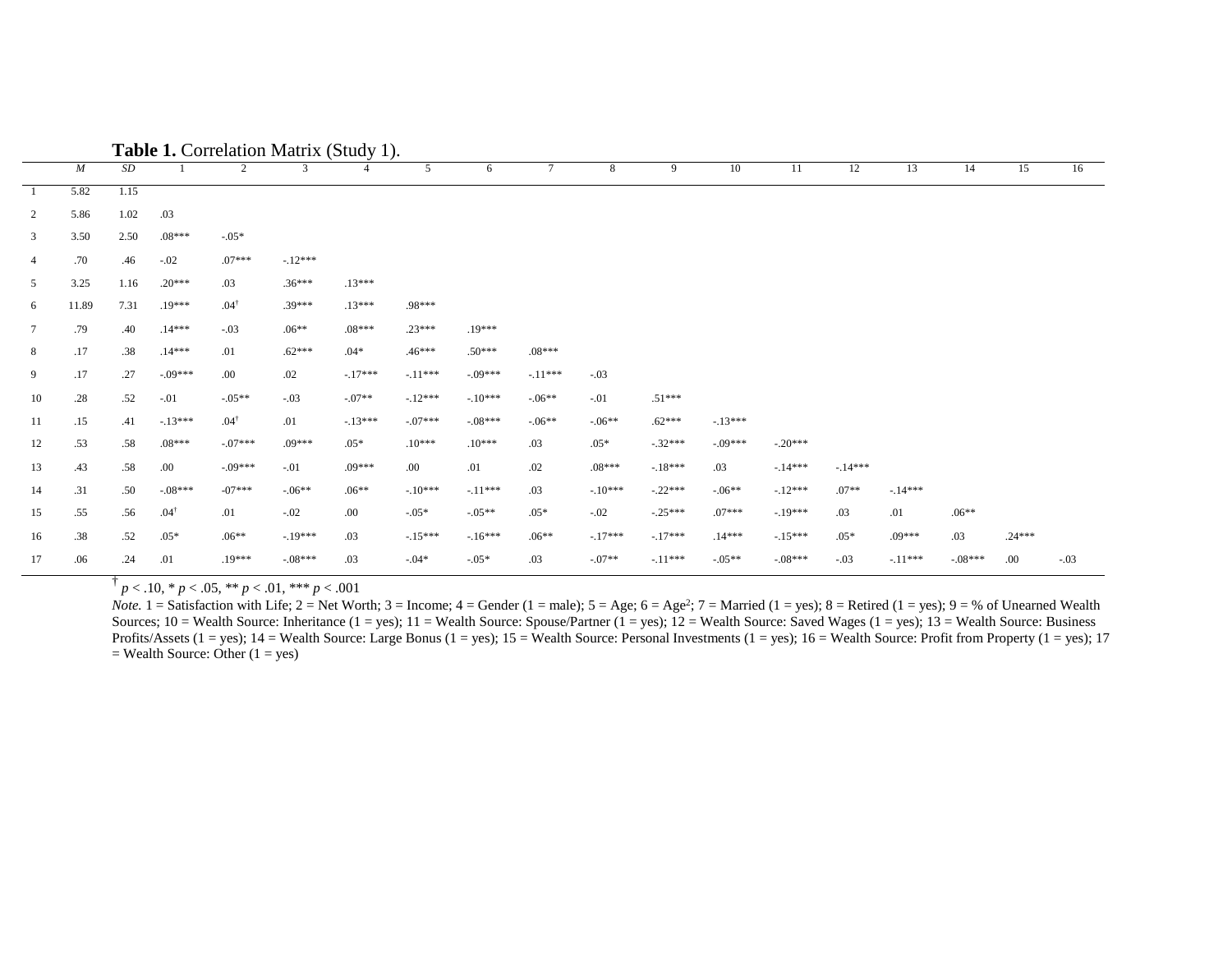|                                  | Step 1  | Step 2          | Step 3          | Step 4          |
|----------------------------------|---------|-----------------|-----------------|-----------------|
| Predictor Variable               |         |                 |                 |                 |
| $$3 - 7.9M$                      | .01     | .01             | $-.01$          | $-.01$          |
| $$8 - 14.9M$                     | $.05*$  | $.04^{\dagger}$ | $.06**$         | $.06**$         |
| $$15M+$                          | .02     | .03             | .03             | $.04^{\dagger}$ |
| Gender $(1 = male)$              |         | $-.05*$         | $-0.05*$        | $-.06**$        |
| Age                              |         | .08             | .06             | .06             |
| Age <sup>2</sup>                 |         | .06             | .04             | .05             |
| Married $(1 = yes)$              |         | $.11***$        | $.10***$        | $.10***$        |
| Retired $(1 = yes)$              |         | $.07**$         | $.05^{\dagger}$ | $.04^{\dagger}$ |
| Brazil $(1 = yes)$               |         |                 | $.06**$         | $.06**$         |
| China $(1 = yes)$                |         |                 | $-.21***$       | $-.20***$       |
| Hong Kong $(1 = yes)$            |         |                 | $-.05*$         | $-.05*$         |
| India $(1 = yes)$                |         |                 | .02             | .02             |
| Ireland $(1 = yes)$              |         |                 | $-.06**$        | $-.06**$        |
| Japan $(1 = yes)$                |         |                 | $-.21***$       | $-.21***$       |
| Mexico $(1 = yes)$               |         |                 | $.06**$         | $.06**$         |
| Monaco $(1 = yes)$               |         |                 | $.05*$          | $.05*$          |
| Qatar $(1 = yes)$                |         |                 | .02             | .02             |
| Saudi Arabia $(1 = yes)$         |         |                 | $.10***$        | $.10***$        |
| Singapore $(1 = yes)$            |         |                 | $-.06**$        | $-.06**$        |
| South Africa $(1 = yes)$         |         |                 | .01             | .01             |
| Spain $(1 = yes)$                |         |                 | $.05*$          | $.05*$          |
| Switzerland $(1 = yes)$          |         |                 | .03             | $.04^{\dagger}$ |
| United Arab Emirates $(1 = yes)$ |         |                 | .01             | .01             |
| United Kingdom $(1 = yes)$       |         |                 | .00.            | .00             |
| % of Unearned Wealth Sources     |         |                 |                 | $-.05*$         |
| $\Delta R^2$                     | .00     | .05             | .12             | .00             |
| $\Delta F$                       | 1.98    | 23.38           | 18.12           | 5.48            |
| Total $\mathbb{R}^2$             | .00     | .06             | .17             | .17             |
| $\mathbf{F}$                     | 1.98    | 15.39***        | 17.88***        | 17.43***        |
| d.f.                             | 3, 2084 | 8, 2079         | 24, 2063        | 25, 2062        |

**Table 2.** Step-wise regression predicting life satisfaction from net worth groups (Study 1).  $\overline{\phantom{0}}$ 

 $\frac{1}{\pi} p < .10, \frac{1}{\pi} p < .05, \frac{1}{\pi} p < .01, \frac{1}{\pi} p < .001$ 

Note: Respondents with a net worth of \$1.5 -2.9M, and from the United States, serve as the reference group for wealth comparisons and country comparisons, respectively.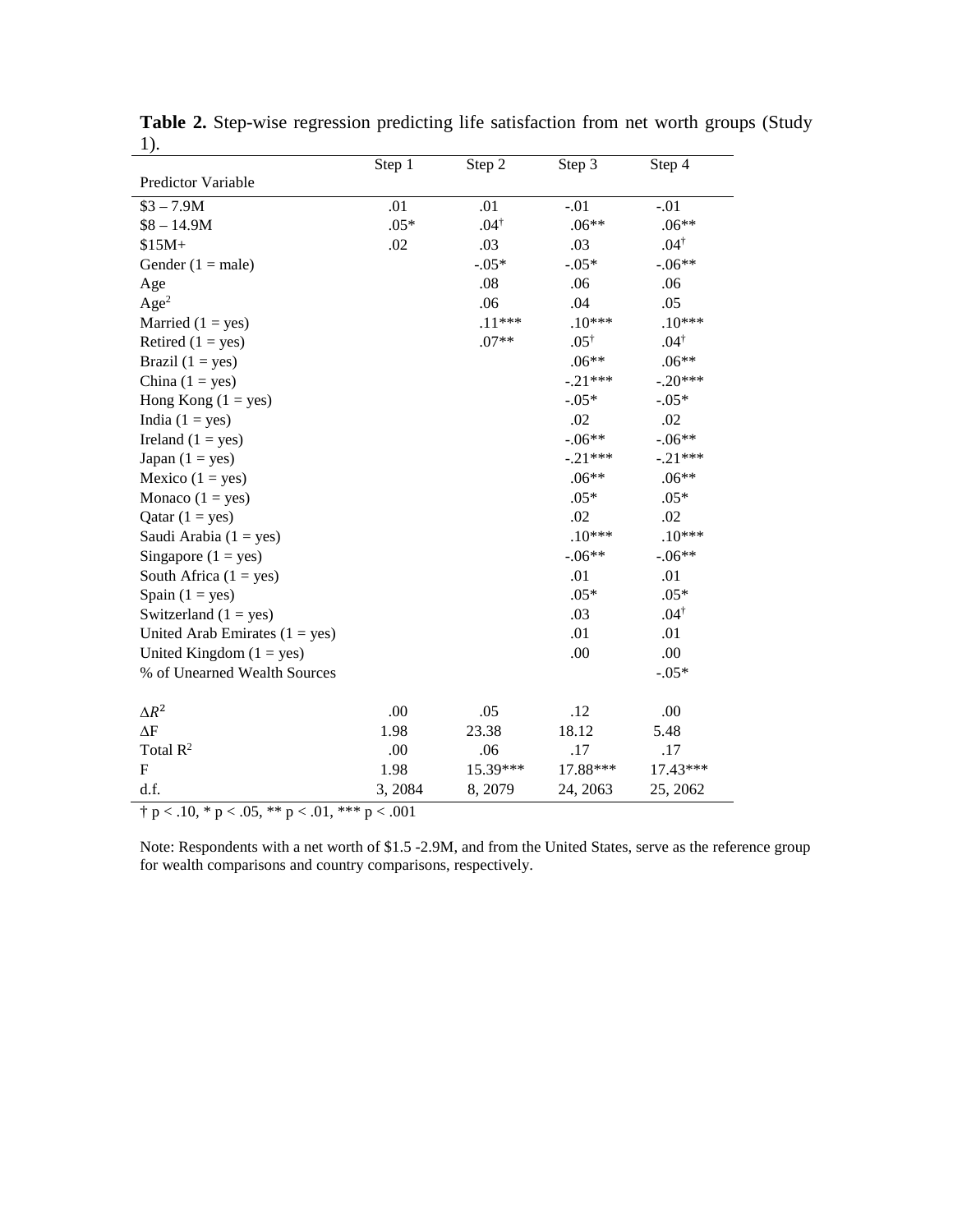|      | $-$ , and $-$ , $-$ , $-$ , $-$ , $-$ , $-$ , $-$ , $-$ , $-$ , $-$ , $-$ , $-$ , $-$ , $-$ , $-$ , $-$ , $-$ , $-$ , $-$ , $-$ , $-$ , $-$ , $-$ , $-$ , $-$ , $-$ , $-$ , $-$ , $-$ , $-$ , $-$ , $-$ , $-$ , $-$ , $-$ ,<br>$\cdots$ $\cdots$ $\cdots$ $\cdots$ $\cdots$ $\cdots$ $\cdots$ $\cdots$ |                        |  |  |  |  |  |  |  |  |
|------|--------------------------------------------------------------------------------------------------------------------------------------------------------------------------------------------------------------------------------------------------------------------------------------------------------|------------------------|--|--|--|--|--|--|--|--|
| N    | Wealth Level                                                                                                                                                                                                                                                                                           | Satisfaction with Life |  |  |  |  |  |  |  |  |
| 1035 | $$1.5 - 2.9M$                                                                                                                                                                                                                                                                                          | 5.79(1.12)             |  |  |  |  |  |  |  |  |
| 601  | $$3 - 7.9M$                                                                                                                                                                                                                                                                                            | 5.81(1.21)             |  |  |  |  |  |  |  |  |
| 247  | $$8 - 14.9M$                                                                                                                                                                                                                                                                                           | 5.97(1.04)             |  |  |  |  |  |  |  |  |
| 246  | $$15M+$                                                                                                                                                                                                                                                                                                | 5.84(1.20)             |  |  |  |  |  |  |  |  |

**Table 3.** Satisfaction with life scores (1-7 scale) by wealth level (Study 1)

*Note.* Standard deviations are listed in parentheses.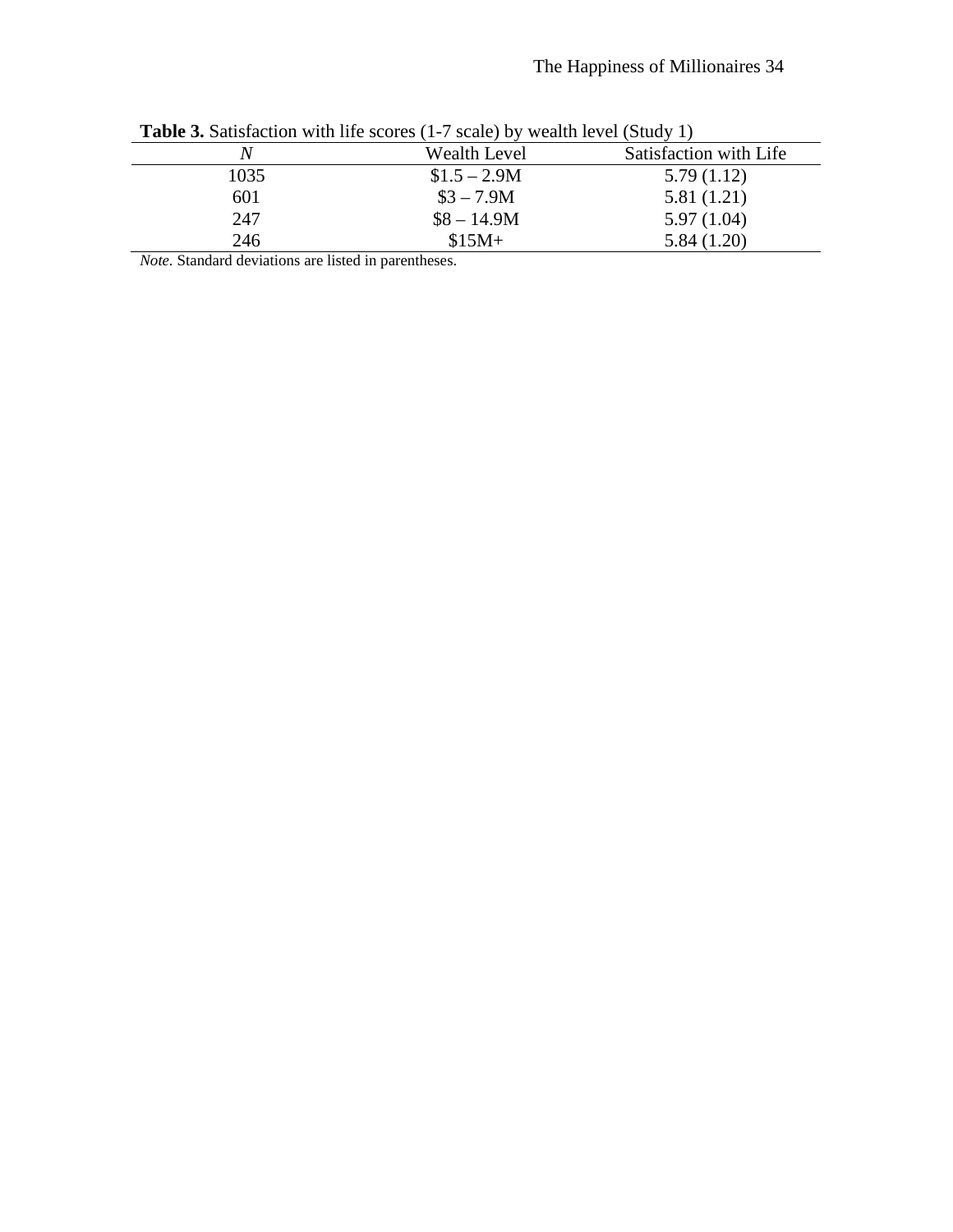| $\overline{N}$ | Percent of Unearned<br><b>Wealth Sources</b> | Happiness  |
|----------------|----------------------------------------------|------------|
| 1337           | 0%                                           | 5.88(.03)  |
| 10             | 14%                                          | 5.56(.35)  |
| 26             | 17%                                          | 5.22(.21)  |
| 85             | 20%                                          | 5.86(.12)  |
| 98             | 25%                                          | 5.49(0.11) |
| 5              | 29%                                          | 5.88(.47)  |
| 100            | 33%                                          | 5.88(.11)  |
| 27             | 40%                                          | 5.90(.22)  |
| 279            | 50%                                          | 5.75(.07)  |
| 13             | 67%                                          | 6.02(.29)  |
| 108            | 100%                                         | 5.66(.10)  |

**Table 4.** Satisfaction with life scores (1-7 scale) by percent of unearned wealth sources (Study 1)

*Note.* Standard errors are listed in parentheses. This model includes covariates included in Table 2.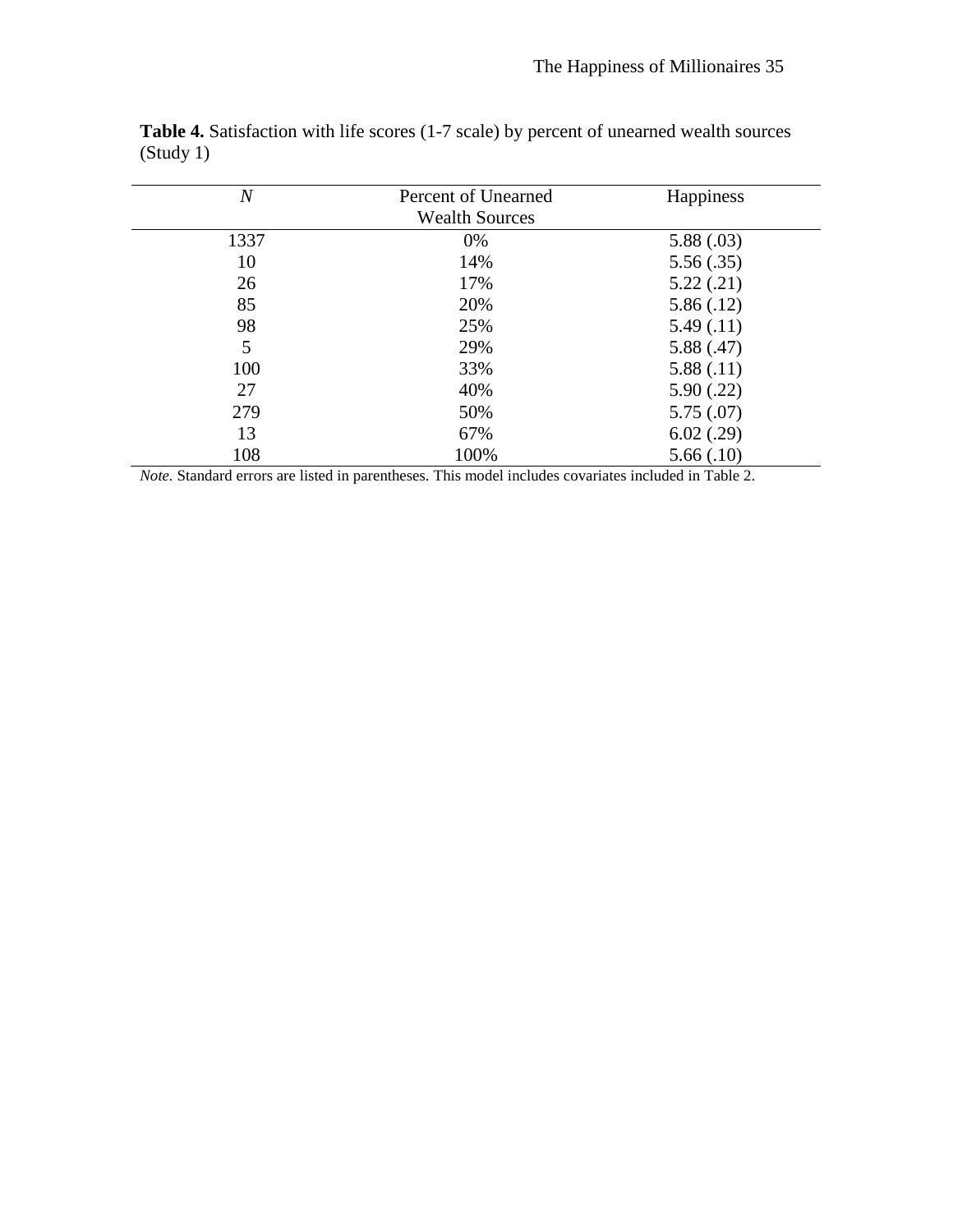|                                                        | Step 1           | Step 2           | Step 3          | Step 4          |
|--------------------------------------------------------|------------------|------------------|-----------------|-----------------|
| Predictor Variable                                     |                  |                  |                 |                 |
| Net worth                                              |                  |                  |                 |                 |
| $$3 - 7.9M$$                                           | .00              | .01              | $-.01$          | $-.01$          |
| $$8 - 14.9M$                                           | $.05*$           | $.04^{\dagger}$  | $.06**$         | $.06**$         |
| $$15M+$                                                | .01              | .03              | .03             | $.04^{\dagger}$ |
| Income                                                 |                  |                  |                 |                 |
| \$50 - 99K                                             | $-.01$           | $-.01$           | .01             | .01             |
| $$100 - 149K$                                          | $-.02$           | $-.02$           | .01             | .01             |
| $$150 - 199K$                                          | $-.05*$          | $-.04^{\dagger}$ | $-.01$          | $-.01$          |
| $$200 - 249K$                                          | $-.04^{\dagger}$ | $-.03$           | $-.02$          | $-.02$          |
| $$250 - 499K$                                          | .01              | $-.01$           | $-.02$          | $-.02$          |
| $$500 - 999K$                                          | $.12***$         | $-.03$           | $-.04$          | $-.04$          |
| $$1+M$                                                 | $-.02$           | $-.03$           | $-.05*$         | $-.05*$         |
| Gender $(1 = male)$                                    |                  | $-.06*$          | $-.06**$        | $-.07**$        |
| Age                                                    |                  | .09              | .07             | .06             |
| Age <sup>2</sup>                                       |                  | .06              | .04             | .05             |
| Married $(1 = yes)$                                    |                  | $.11***$         | $.11***$        | $.10***$        |
| Retired $(1 = yes)$                                    |                  | .08              | .07             | .07             |
| Brazil $(1 = yes)$                                     |                  |                  | $.06**$         | $.06**$         |
| China $(1 = yes)$                                      |                  |                  | $-.21***$       | $-.20***$       |
| Hong Kong $(1 = yes)$                                  |                  |                  | $-.05*$         | $-.05*$         |
| India $(1 = yes)$                                      |                  |                  | .01             | .02             |
| Ireland $(1 = yes)$                                    |                  |                  | $-.06**$        | $-.06**$        |
| Japan $(1 = yes)$                                      |                  |                  | $-.21***$       | $-.21***$       |
| Mexico $(1 = yes)$                                     |                  |                  | $.06**$         | $.06**$         |
| Monaco $(1 = yes)$                                     |                  |                  | $.05*$          | $.05*$          |
| Qatar $(1 = yes)$                                      |                  |                  | .02             | .02             |
| Saudi Arabia $(1 = yes)$                               |                  |                  | $.10***$        | $.10***$        |
| Singapore $(1 = yes)$                                  |                  |                  | $-.07**$        | $-.07**$        |
| South Africa $(1 = yes)$                               |                  |                  | .01             | .01             |
| Spain $(1 = yes)$                                      |                  |                  | $.05*$          | $.05*$          |
| Switzerland $(1 = yes)$                                |                  |                  | $.04^{\dagger}$ | $.04^{\dagger}$ |
| United Arab Emirates $(1 = yes)$                       |                  |                  | .01             | .01             |
| United Kingdom $(1 = yes)$                             |                  |                  | .00             | .00             |
| % of Unearned Wealth Sources                           |                  |                  |                 | $-.05*$         |
| $\Delta R^2$                                           | .03              | .03              | .12             | .00             |
| $\Delta F$                                             | 5.42             | 14.73            | 18.18           | 5.10            |
| Total $\mathbb{R}^2$                                   | .03              | .06              | .18             | .18             |
| $\mathbf F$                                            | 5.42***          | 8.64***          | 14.12***        | 13.87***        |
| d.f.                                                   | 10, 2077         | 15, 2072         | 31, 2056        | 32, 2055        |
| $\dagger$ p < .10, * p < .05, ** p < .01, *** p < .001 |                  |                  |                 |                 |

**Table 5.** Step-wise regression predicting life satisfaction from net worth and income groups (Study 1).

Note. Respondents with net worth of \$1.5-2.9M, income of <\$50K, and from the United States, serve as the reference group for wealth comparisons, income comparisons and country comparisons, respectively.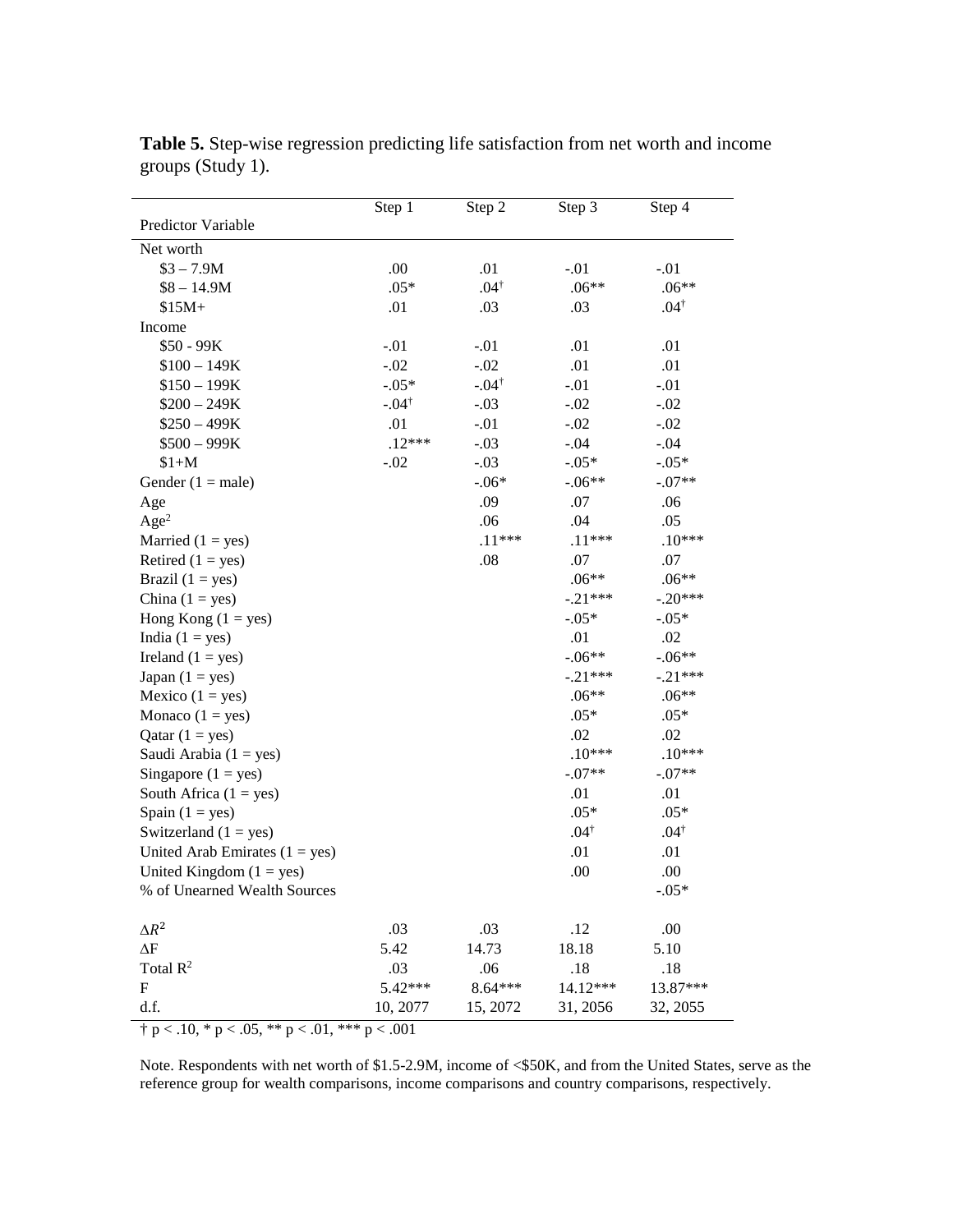|                 |       |           |                  |                     | <b>rapic v.</b> Correlation ividing (bludy |                     | $\omega$ ). |           |                     |                     |           |           |           |          |           |          |          |          |                 |          |                |
|-----------------|-------|-----------|------------------|---------------------|--------------------------------------------|---------------------|-------------|-----------|---------------------|---------------------|-----------|-----------|-----------|----------|-----------|----------|----------|----------|-----------------|----------|----------------|
|                 | M     | $\cal SD$ |                  | 2                   | 3                                          |                     | 5           | 6         | $\tau$              | 8                   | 9         | 10        | 11        | 12       | 13        | 14       | 15       | 16       | 17              | 18       | 19             |
| -1              | 7.84  | 1.54      |                  |                     |                                            |                     |             |           |                     |                     |           |           |           |          |           |          |          |          |                 |          |                |
| 2               | 1.79  | .96       | .03              |                     |                                            |                     |             |           |                     |                     |           |           |           |          |           |          |          |          |                 |          |                |
| $\mathbf{3}$    | 4.00  | 1.96      | $-.04^{\dagger}$ | $.50***$            |                                            |                     |             |           |                     |                     |           |           |           |          |           |          |          |          |                 |          |                |
| $\overline{4}$  | .73   | .44       | .03              | $.08***$            | $-.01$                                     |                     |             |           |                     |                     |           |           |           |          |           |          |          |          |                 |          |                |
| 5               | 54.48 | 12.76     | $.22***$         | $-.03$              | $-.30***$                                  | $.16***$            |             |           |                     |                     |           |           |           |          |           |          |          |          |                 |          |                |
| 6               |       |           | $.21***$         | $-.02$              | $-.29***$                                  | $.16***$            | .99***      |           |                     |                     |           |           |           |          |           |          |          |          |                 |          |                |
| $7\phantom{.0}$ | .82   | .38       | $.16***$         | $-06*$              | $-.06*$                                    | $.05*$              | $.23***$    | $.21***$  |                     |                     |           |           |           |          |           |          |          |          |                 |          |                |
| 8               | 1.71  | 1.23      | $.18***$         | $.04^{\dagger}$     | .03                                        | $.15***$            | $.29***$    | $.28***$  | $.38***$            |                     |           |           |           |          |           |          |          |          |                 |          |                |
| 9               | .30   | .46       | $.18***$         | $-.09***$           | $-.37***$                                  | $.05*$              | $.58***$    | .59***    | $.13***$            | $.09***$            |           |           |           |          |           |          |          |          |                 |          |                |
| 10              | .19   | .29       | $-.01$           | $-.01$              | .01                                        | $-.23***$           | $-.13***$   | $-.11***$ | $-.04$ <sup>†</sup> | .01                 | $-.08***$ |           |           |          |           |          |          |          |                 |          |                |
| 11              | .25   | .43       | $-.05*$          | $-.01$              | $-.03$                                     | $-11***$            | $-.13***$   | $-.11***$ | $-.08***$           | .02                 | $-06**$   | $.70***$  |           |          |           |          |          |          |                 |          |                |
| 12              | .18   | .39       | .00              | $-.01$              | $-.02$                                     | $-.26***$           | $-.06***$   | $-.05*$   | $.07**$             | $-.03$              | .01       | $.54***$  | $.20***$  |          |           |          |          |          |                 |          |                |
| 13              | .55   | .50       | $-.04^{\dagger}$ | $-.12***$           | $-.17***$                                  | .03                 | .09***      | $.09***$  | $.04^{\dagger}$     | $-.06**$            | $.14***$  | $-.24***$ | $-.02$    | $.06**$  |           |          |          |          |                 |          |                |
| 14              | .16   | .36       | .00.             | $.15***$            | $.04^{\dagger}$                            | $.08***$            | $-.03$      | $-.03$    | $-.03$              | .02                 | $-.05*$   | $-.15***$ | $-.03$    | $-.07**$ | $-.15***$ |          |          |          |                 |          |                |
| 15              | .13   | .33       | $-09***$         | $.07***$            | $.14***$                                   | $.05*$              | $-.13***$   | $-.12***$ | .01                 | $-.02$              | $-.09***$ | $-14***$  | $-.08***$ | $.05*$   | $.16***$  | $.08***$ |          |          |                 |          |                |
| 16              | .55   | .50       | .00.             | $-.04$ <sup>†</sup> | $-.02$                                     | $-.02$              | .01         | .01       | .04                 | $-.04$ <sup>†</sup> | .02       | $-26***$  | $-.01$    | $.04*$   | $.17***$  | $-.02$   | $.15***$ |          |                 |          |                |
| 17              | .34   | .47       | $-.07**$         | .01                 | $.10***$                                   | $-.04$ <sup>†</sup> | $-.14***$   | $-14***$  | .02                 | $-.01$              | $-14***$  | $-.18***$ | .01       | .03      | $.06**$   | $.07***$ | $.19***$ | $.28***$ |                 |          |                |
| 18              | .01   | .10       | .03              | .02                 | .00.                                       | .02                 | $.04*$      | $.05*$    | $-.03$              | .03                 | $.06*$    | $-.02$    | .01       | .02      | $-.01$    | $-.05*$  | $-.03$   | $-.02$   | $-.01$          |          |                |
| 19              | 1.77  | 1.61      | $-13***$         | $-.02$              | $.08**$                                    | $.07***$            | $-.28***$   | $-.27***$ | $-.10***$           | $-.10***$           | $-.20***$ | $-.02$    | .03       | $-.02$   | $-.01$    | .04      | $.05*$   | $-.02$   | $.04^{\dagger}$ | $-0.05*$ |                |
| 20              | 3.24  | 1.62      | $-.12***$        | $-.05$              | $.10**$                                    | $-.02$              | $-16***$    | $-16***$  | $-.01$              | $-.11***$           | $-15***$  | $-.04$    | $-.02$    | .03      | .05       | .01      | $.08*$   | .04      | $.07*$          | .02      | $.33**$<br>$*$ |

**Table 6.** Correlation Matrix (Study 2).

 $\binom{p}{p}$  < .10, \* *p* < .05, \*\* *p* < .01, \*\*\* *p* < .001

*Note.*  $1 =$  Current Happiness;  $2 =$  Net Worth;  $3 =$  Income;  $4 =$  Gender ( $1 =$  male);  $5 =$  Age;  $6 =$  Age<sup>2</sup>;  $7 =$  Married ( $1 =$  yes);  $8 =$  Children;  $9 =$  Retired ( $1 =$  yes);  $10 =$  % of Unearned Wealth Sources; = Wealth Source: Inheritance (1 = yes);  $12$  = Wealth Source: Spouse/Partner (1 = yes); 13 = Wealth Source: Saved Wages (1 = yes); 14 = Wealth Source: Business Profits/Assets (1 = yes); 15 = Wealth Source: Large Bonus (1 = yes); 16 = Wealth Source: Personal Investments (1 = yes); 17 = Wealth Source: Profit from Property (1 = yes);  $18 =$  Wealth Source: Other (1 = yes);  $19 =$  Increase for "1 point";  $20 =$  Increase for "perfect 10"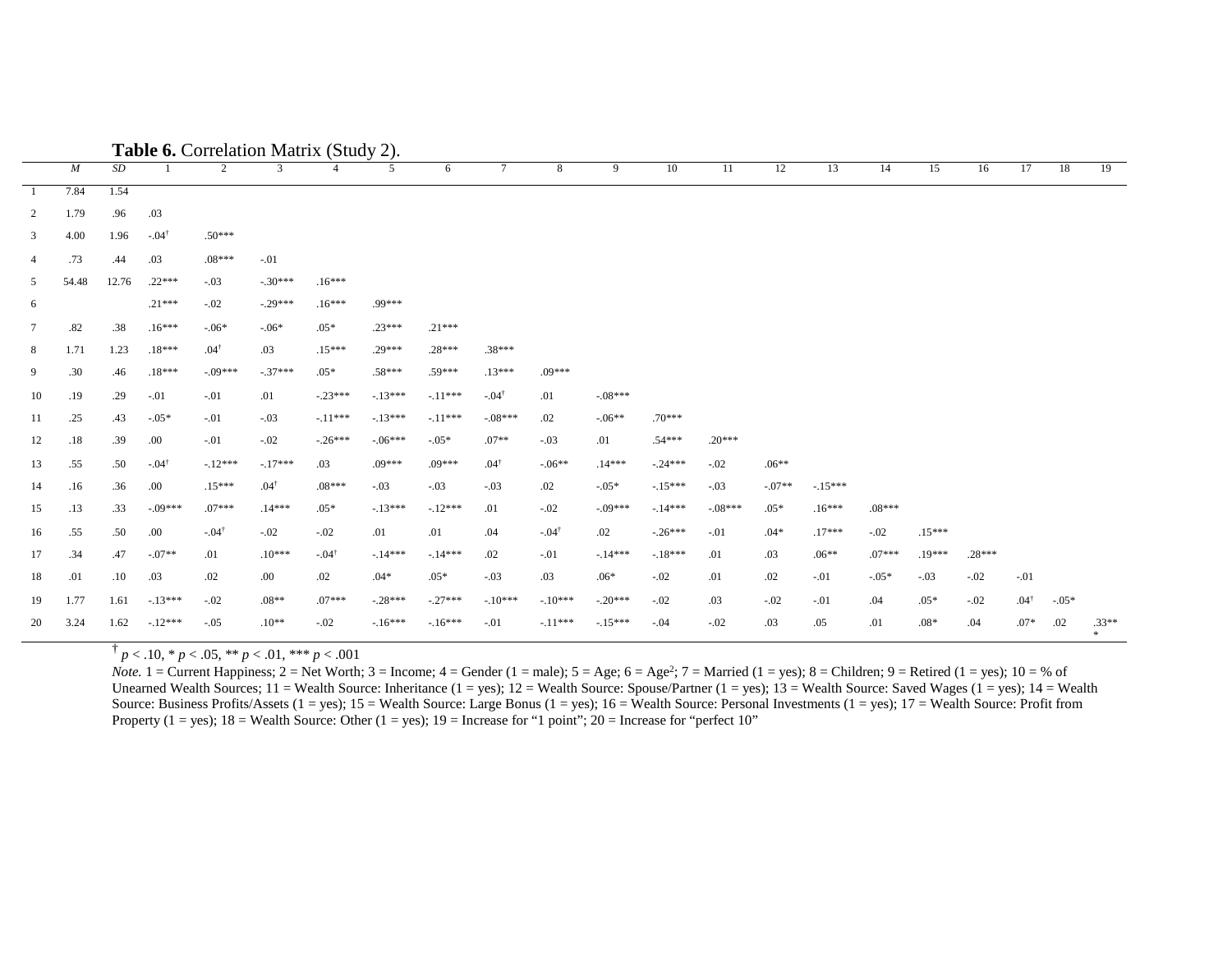|                                  | Step 1                                                                | Step 2   | Step 3           | Step 4    |  |  |  |  |  |  |
|----------------------------------|-----------------------------------------------------------------------|----------|------------------|-----------|--|--|--|--|--|--|
| Predictor Variable               |                                                                       |          |                  |           |  |  |  |  |  |  |
| $$2 - 4.9M$$                     | .02                                                                   | .01      | .01              | .01       |  |  |  |  |  |  |
| $$5 - 9.9M$$                     | $-.04$                                                                | $-.03$   | $-.01$           | $-.02$    |  |  |  |  |  |  |
| $$10M+$                          | $.04^{\dagger}$                                                       | $.05*$   | $.05*$           | $.06*$    |  |  |  |  |  |  |
| Gender $(1 = male)$              |                                                                       | $-.02$   | $-.02$           | $-.03$    |  |  |  |  |  |  |
| Age                              |                                                                       | .09      | .06              | .02       |  |  |  |  |  |  |
| Age <sup>2</sup>                 |                                                                       | .04      | .04              | .08       |  |  |  |  |  |  |
| Married $(1 = yes)$              |                                                                       | $.08**$  | $.09***$         | $.09***$  |  |  |  |  |  |  |
| Children $(1 = yes)$             |                                                                       | $.12***$ | .03              | .04       |  |  |  |  |  |  |
| Retired $(1 = yes)$              |                                                                       | $.10***$ | $.08**$          | $.08**$   |  |  |  |  |  |  |
| Brazil $(1 = yes)$               |                                                                       |          | $.06**$          | $.06**$   |  |  |  |  |  |  |
| China $(1 = yes)$                |                                                                       |          | $-.23***$        | $-.24***$ |  |  |  |  |  |  |
| Hong Kong $(1 = yes)$            |                                                                       |          | $-.07**$         | $-.07**$  |  |  |  |  |  |  |
| India $(1 = yes)$                |                                                                       |          | .00              | .01       |  |  |  |  |  |  |
| Ireland $(1 = yes)$              |                                                                       |          | $-.04$           | $-.03$    |  |  |  |  |  |  |
| Japan $(1 = yes)$                |                                                                       |          | $-.13***$        | $-.13***$ |  |  |  |  |  |  |
| Mexico $(1 = yes)$               |                                                                       |          | .02              | .02       |  |  |  |  |  |  |
| Monaco $(1 = yes)$               |                                                                       |          | $.11***$         | $.11***$  |  |  |  |  |  |  |
| Qatar $(1 = yes)$                |                                                                       |          | $.12***$         | $.13***$  |  |  |  |  |  |  |
| Saudi Arabia $(1 = yes)$         |                                                                       |          | $.11***$         | $.11***$  |  |  |  |  |  |  |
| Singapore $(1 = yes)$            |                                                                       |          | $-.06*$          | $-.06*$   |  |  |  |  |  |  |
| South Africa $(1 = yes)$         |                                                                       |          | $-.04$           | $-.04$    |  |  |  |  |  |  |
| Spain $(1 = yes)$                |                                                                       |          | $-.04^{\dagger}$ | $-.04$    |  |  |  |  |  |  |
| Switzerland $(1 = yes)$          |                                                                       |          | $-.01$           | .00       |  |  |  |  |  |  |
| United Arab Emirates $(1 = yes)$ |                                                                       |          | .01              | .01       |  |  |  |  |  |  |
| United Kingdom $(1 = yes)$       |                                                                       |          | $-.01$           | $-.01$    |  |  |  |  |  |  |
| % of Unearned Wealth Sources     |                                                                       |          |                  | $-.05*$   |  |  |  |  |  |  |
| $\Delta R^2$                     | .00                                                                   | .08      | .12              | .00       |  |  |  |  |  |  |
| $\Delta F$                       | 2.16                                                                  | 25.99    | 15.73            | 4.10      |  |  |  |  |  |  |
| Total $\mathbb{R}^2$             | .00                                                                   | .09      | .20              | .21       |  |  |  |  |  |  |
| $\mathbf{F}$                     | $2.16^{\dagger}$                                                      | 18.10*** | 17.48***         | 16.99***  |  |  |  |  |  |  |
| d.f.                             | 3,1730                                                                | 9, 1724  | 25, 1708         | 26, 1707  |  |  |  |  |  |  |
|                                  | $\dagger$ p < .10, $*\overline{p}$ < .05, $**$ p < .01, $**$ p < .001 |          |                  |           |  |  |  |  |  |  |

**Table 7**. Step-wise regression predicting happiness from net worth groups (Study 2).

Note: Respondents with a net worth of \$1-1.9M, and from the United States, serve as the reference group for wealth comparisons and country comparisons, respectively.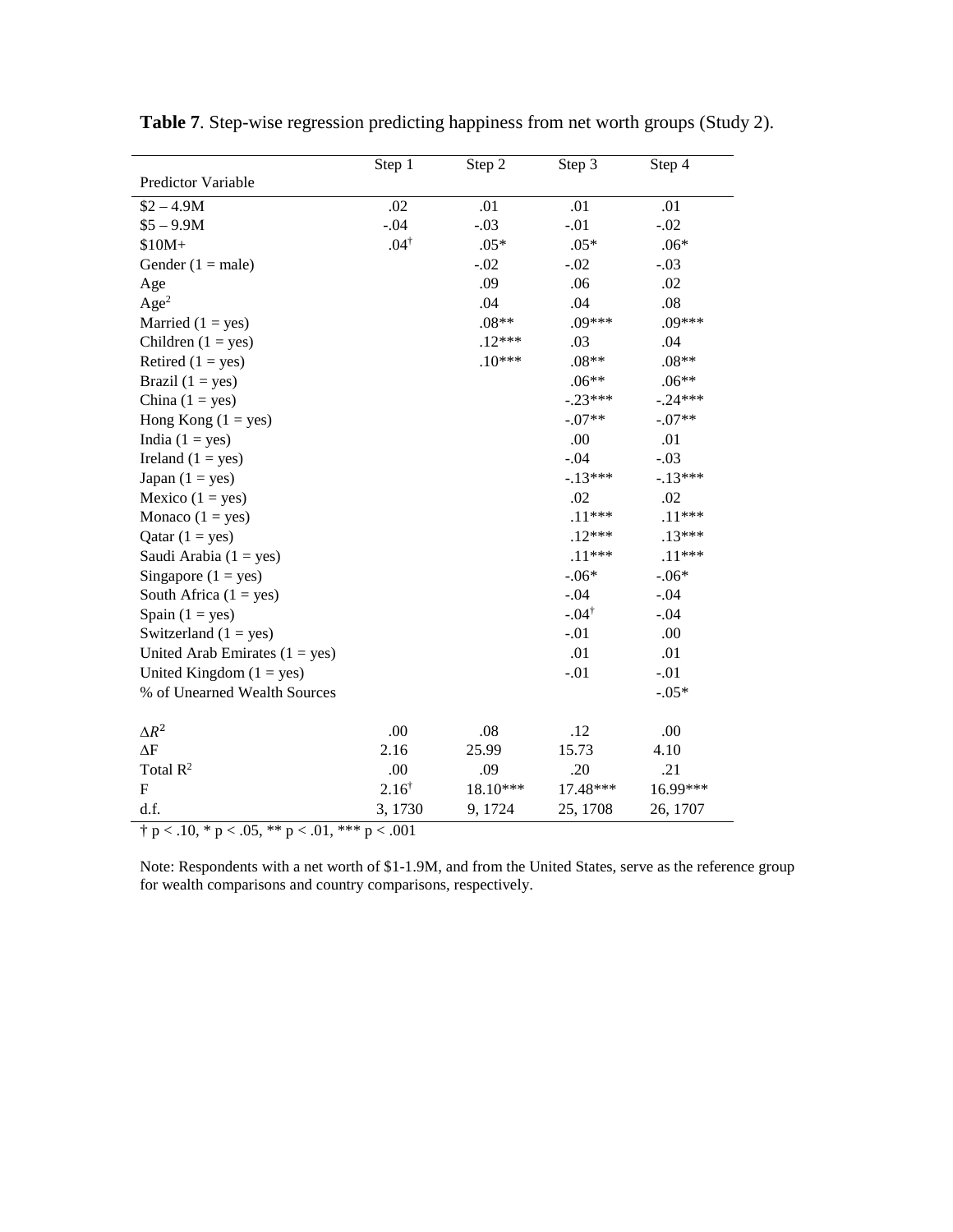| N   | <b>Wealth Level</b> | <b>Happiness</b> |
|-----|---------------------|------------------|
| 993 | $$1 - 1.9M$         | 7.81(1.54)       |
| 654 | $$2 - 4.9M$         | 7.87(1.53)       |
| 176 | $$5 - 9.9M$$        | 7.72(1.62)       |
| 194 | $$10M+$             | 8.03 (1.47)      |

**Table 8.** Happiness with Life in General scores (1-10 scale) by Wealth Level (Study 2)

*Note.* Standard deviations are listed in parentheses.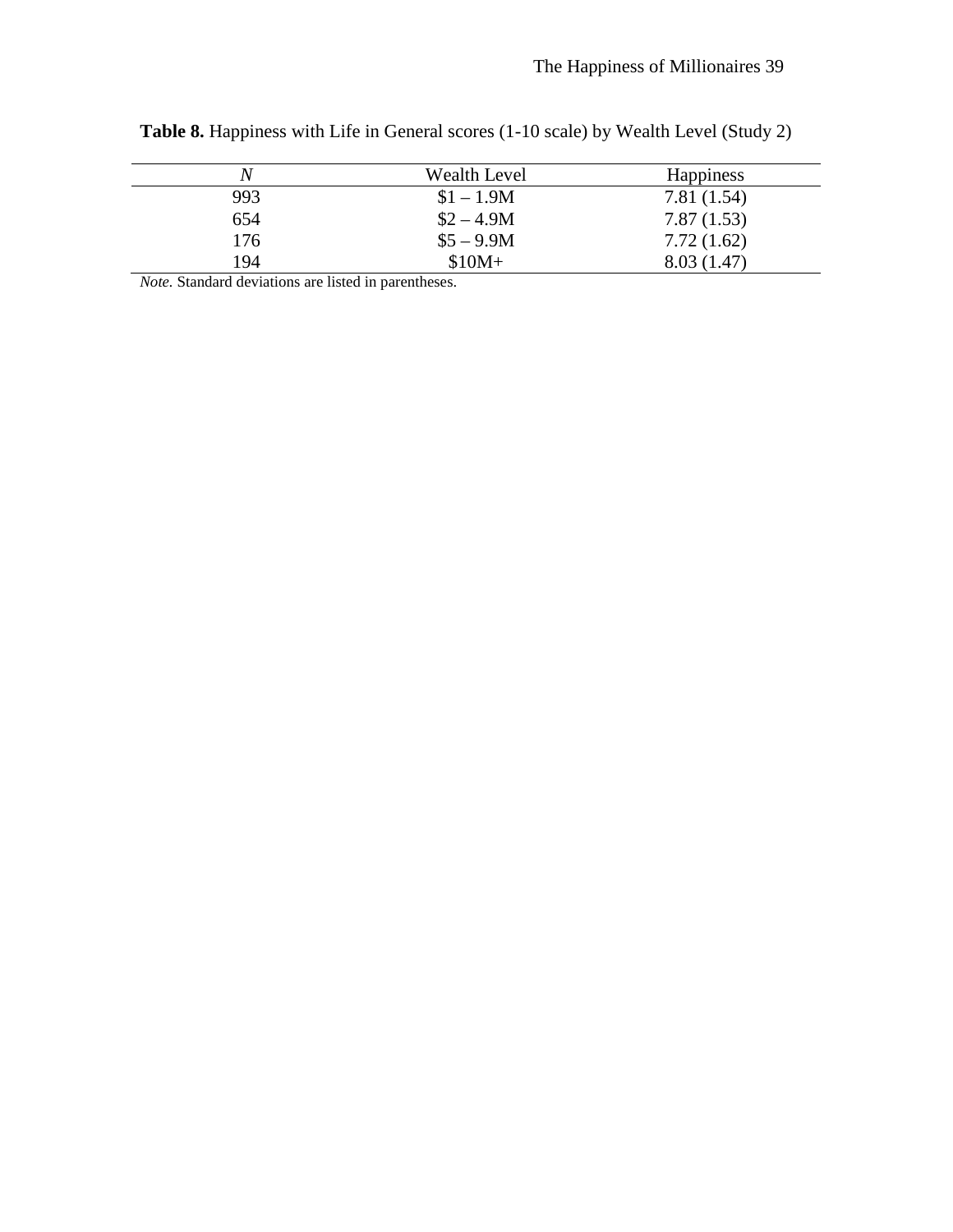| $\overline{N}$ | Percent of Unearned<br><b>Wealth Sources</b> | Happiness |
|----------------|----------------------------------------------|-----------|
| 1195           | 0%                                           | 7.89(.04) |
| 8              | 14%                                          | 8.04(.52) |
| 24             | 17%                                          | 8.05(.30) |
| 44             | 20%                                          | 7.83(.21) |
| 111            | 25%                                          | 7.73(.14) |
| 7              | 29%                                          | 7.38(.54) |
| 181            | 33%                                          | 7.81(.11) |
| 17             | 40%                                          | 7.76(.34) |
| 127            | 50%                                          | 7.84(.13) |
| 52             | 67%                                          | 7.56(.22) |
| 88             | 100%                                         | 7.66(.16) |

**Table 9.** Happiness with Life in General scores (1-10 scale) by Percent of Unearned Wealth Sources (Study 2)

*Note.* Standard errors are listed in parentheses. This model includes covariates included in Table 6.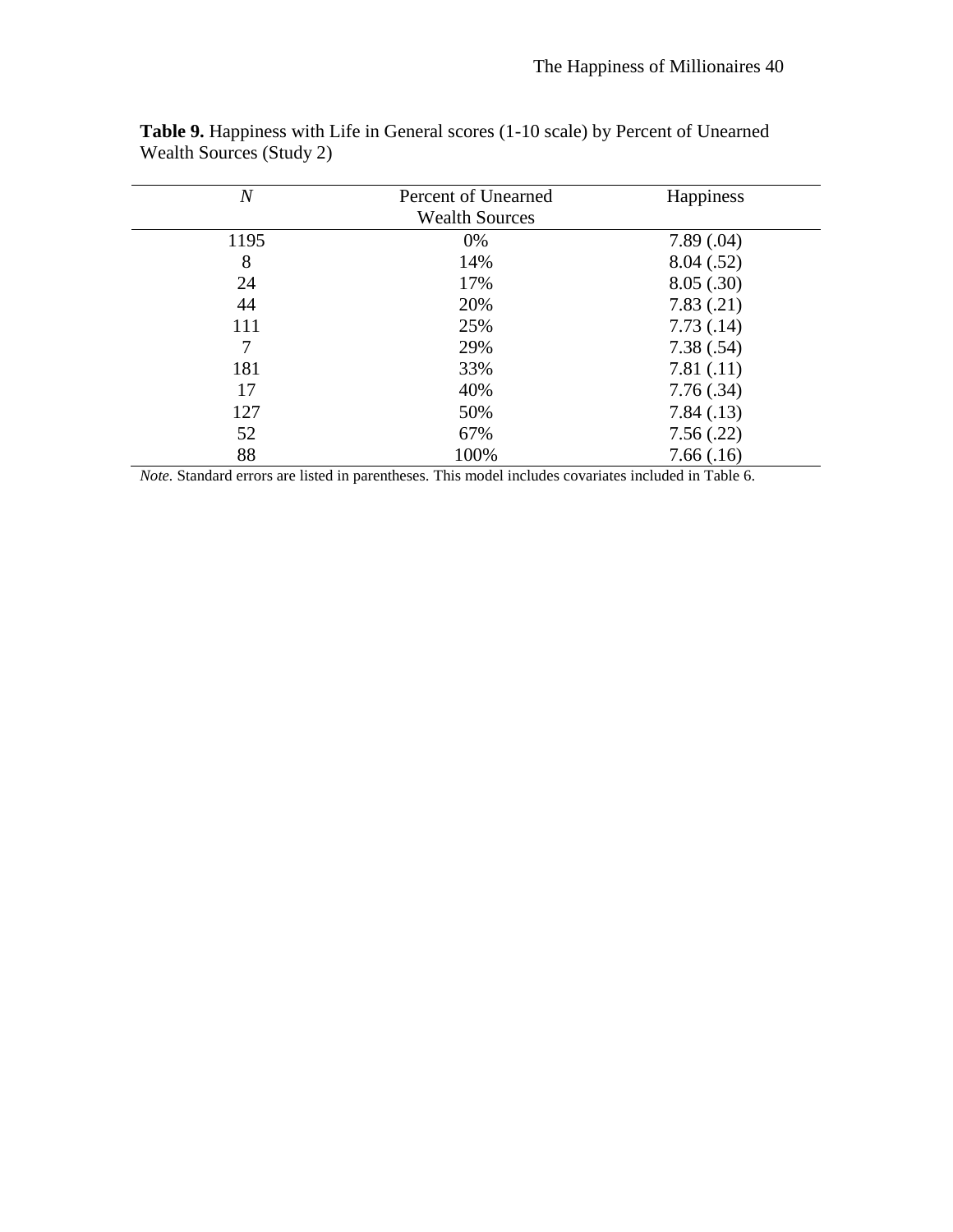|              | No Increase      | 10% Increase    | 50% Increase     | 100% Increase    | 500% Increase   | 1000% Increase | Total              |
|--------------|------------------|-----------------|------------------|------------------|-----------------|----------------|--------------------|
| $$1 - 1.9M$  | 316              | 64              | 170              | 195              | 94              | 43             | 882                |
|              | $(35.8\%)$       | $(7.3\%)$       | $(19.3\%)$       | $(22.1\%)$       | $(10.7\%)$      | $(4.9\%)$      | $(100.0\%)$        |
| $$2 - 4.9M$$ | 207              | 46              | 102              | 126              | 52              | 28             | 561                |
|              | $(36.9\%)$       | $(8.2\%)$       | $(18.2\%)$       | (22.5%)          | $(9.3\%)$       | $(5.0\%)$      | $(100.0\%)$        |
| $$5 - 9.9M$$ | 57               | 9               | 24               | 33               | 16              | 12             | 151                |
|              | $(37.7\%)$       | $(6.0\%)$       | $(15.9\%)$       | $(21.9\%)$       | $(10.6\%)$      | $(7.9\%)$      | $(100.0\%)$        |
| $$10M+$      | 67<br>$(40.4\%)$ | 13<br>$(7.8\%)$ | 28<br>$(16.9\%)$ | 38<br>$(22.9\%)$ | 12<br>$(7.2\%)$ | $(4.8\%)$      | 166<br>$(100.0\%)$ |
| Total        | 647              | 132             | 324              | 392              | 174             | 91             | 1760               |
|              | $(36.8\%)$       | $(7.5\%)$       | $(18.4\%)$       | (22.3%)          | $(9.9\%)$       | $(5.2\%)$      | $(100.0\%)$        |

**Table 10.** Predictions of wealth increase needed to gain 1 point in happiness on a 10-point scale (Study 2;  $N = 1760$ ).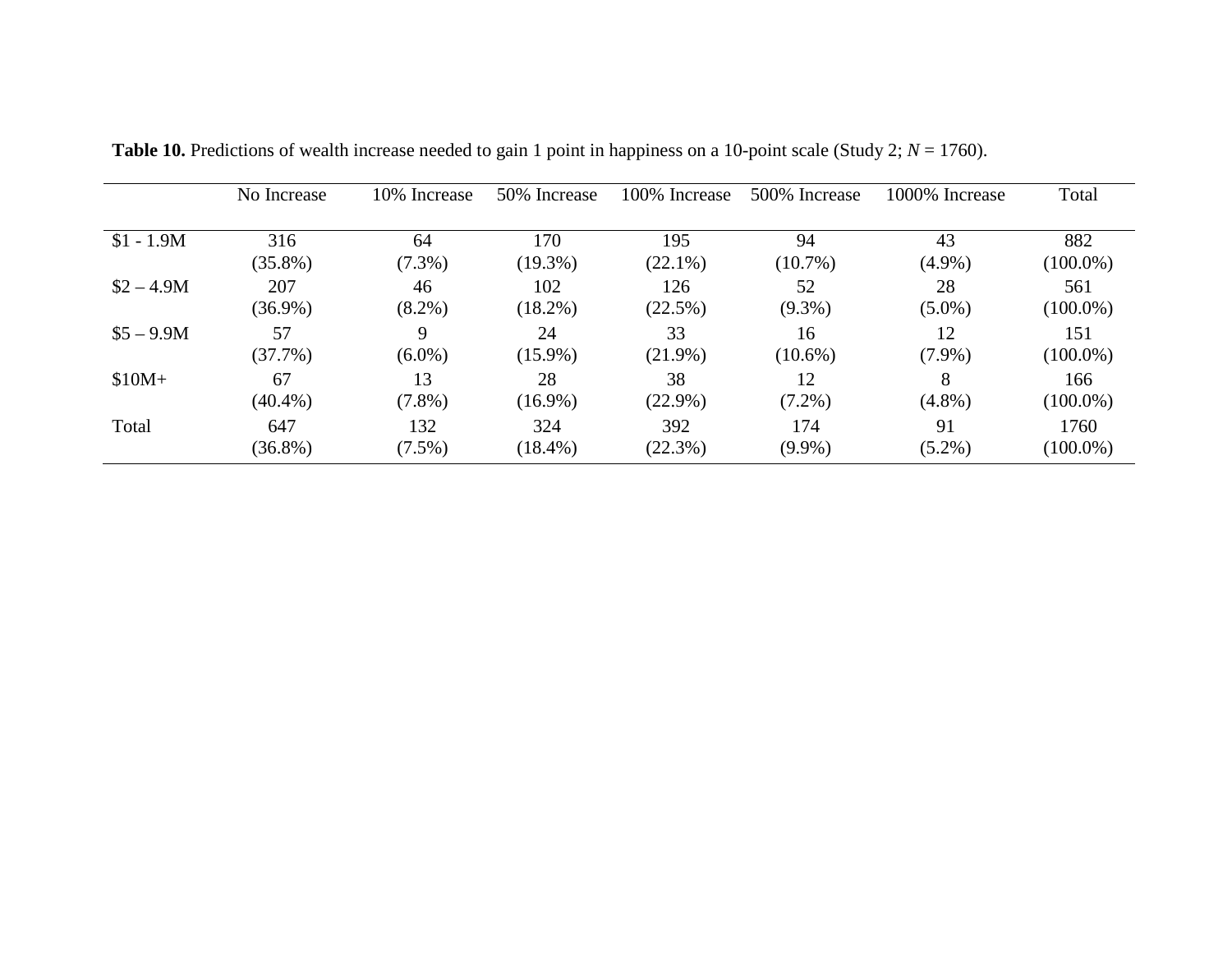|              | No Increase | 10% Increase   | 50% Increase     | 100% Increase    | 500% Increase    | 1000% Increase | Total             |
|--------------|-------------|----------------|------------------|------------------|------------------|----------------|-------------------|
| $$1 - 1.9M$  | 57          | 8              | 37               | 110              | 116              | 123            | 451               |
|              | $(12.6\%)$  | $(1.8\%)$      | $(8.2\%)$        | $(24.4\%)$       | (25.7%)          | (27.3%)        | $(100.0\%)$       |
| $$2 - 4.9M$$ | 37          | 12             | 29               | 58               | 66               | 76             | 278               |
|              | $(13.3\%)$  | $(4.3\%)$      | $(10.4\%)$       | $(20.9\%)$       | (23.7%)          | (27.3%)        | $(100.0\%)$       |
| $$5 - 9.9M$$ | $(13.4\%)$  | 4<br>$(4.9\%)$ | 10<br>$(12.2\%)$ | 14<br>$(17.1\%)$ | 17<br>$(20.7\%)$ | 26<br>(31.7%)  | 82<br>$(100.0\%)$ |
| $$10M+$      | 9           | າ              | 10               | 24               | 18               | 13             | 76                |
|              | $(11.8\%)$  | $(2.6\%)$      | $(13.2\%)$       | $(31.6\%)$       | (23.7%)          | $(17.1\%)$     | $(100.0\%)$       |
| Total        | 114         | 26             | 86               | 206              | 217              | 238            | 887               |
|              | $(12.9\%)$  | $(2.9\%)$      | $(9.7\%)$        | $(23.2\%)$       | $(24.5\%)$       | $(26.8\%)$     | $(100.0\%)$       |

**Table 11.** Predictions of wealth increase needed for a perfect "10" in happiness on a 10-point scale (Study 2; *N* = 887).